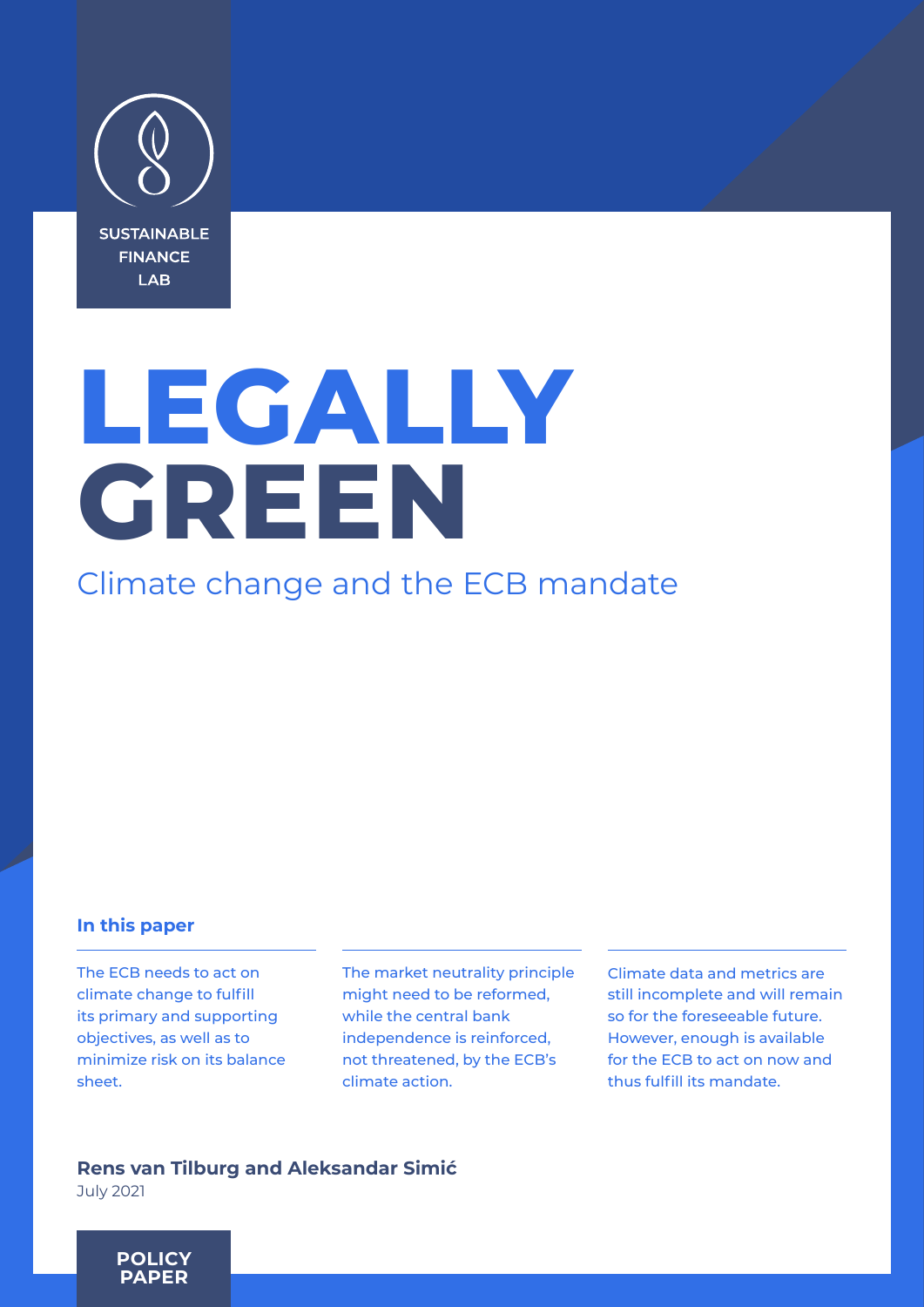#### **Colofon**

Utrecht, July 2021.

The Sustainable Finance Lab (SFL) is an academic think tank whose members are mostly professors from different universities in the Netherlands. The aim of the SFL is a stable and robust financial sector that contributes to an economy that serves humanity without depleting its environment. To this end the SFL develops ideas and provides a platform to discuss them, thus bridging science and practice.

This Working Paper has been drafted by Rens van Tilburg, Director of the Sustainable Finance Lab at Utrecht University [\(r.vantilburg@uu.nl](mailto:r.vantilburg%40uu.nl?subject=)) and Aleksandar Simić, researcher of the SFL.

The authors would like to thank Kern Alexander, Nik de Boer, Seraina Grünewald, Jens van 't Klooster, David Ramos Muñoz, René Smits, Jamie Sawyer, Marijn van der Sluis, Agnieszka Smoleńska, and the participants of the Sustainable Finance Series of the European Banking Institute for their comments to an earlier version. All errors are our own.

The views expressed in this publication are those of the authors and do not necessarily reflect those of all members of the Sustainable Finance Lab.

#### Policy Paper

Sustainable Finance Lab publishes different types of publications. This is a **Policy Paper**. Policy papers are reports produced by SFL members or employees that contain specific proposals and recommendations for the financial sector or policy makers.

 $\mathcal{P}$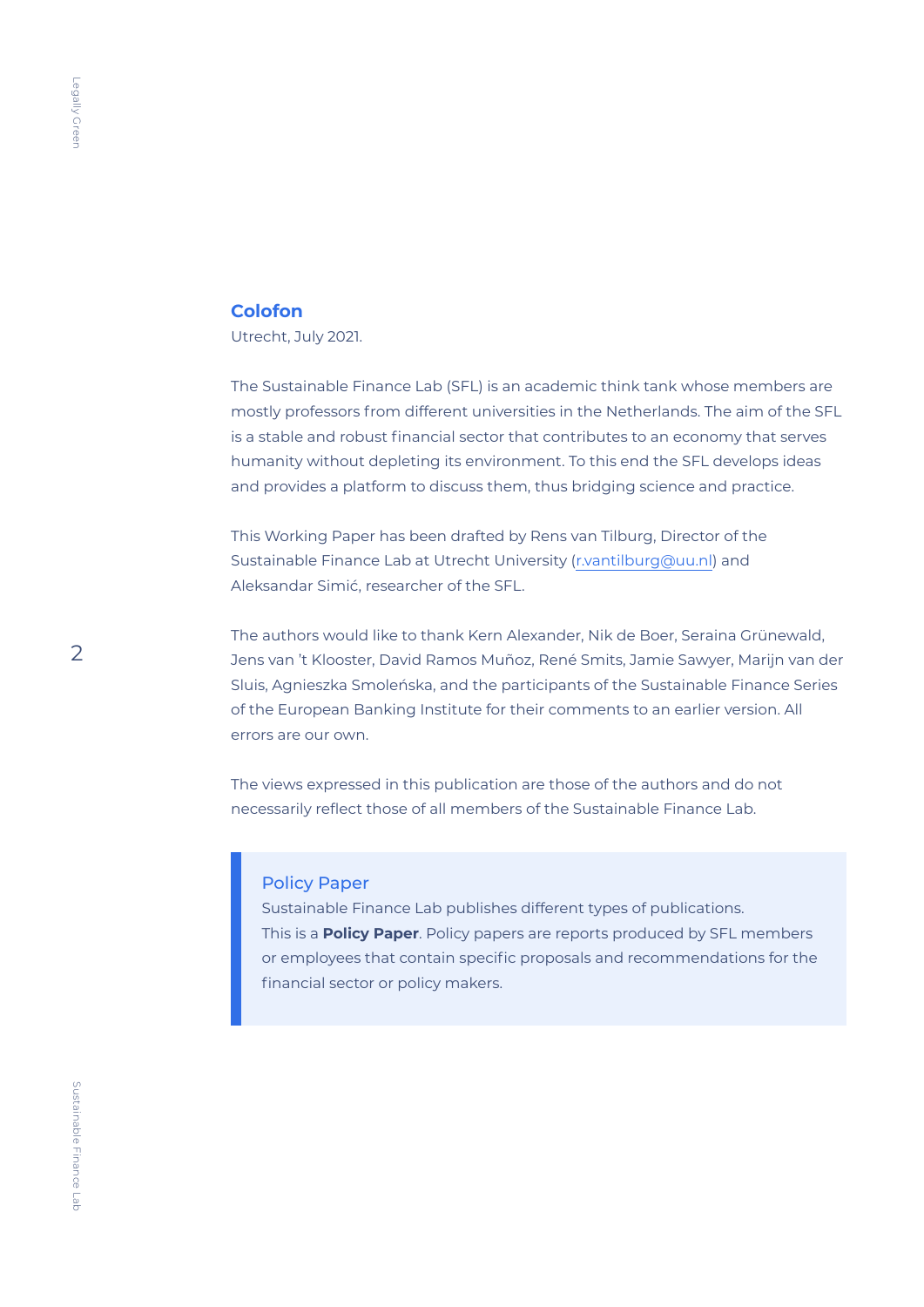### **SUMMARY**

Through its unconventional monetary policies the ECB is having an unprecedented influence on the economy. This comes at the time that politicians are showing an increased determination to limit climate change.

This paper provides an overview of the legal arguments for taking climate change into account in the monetary policy of the ECB. We conclude that taking climate change into account is not just an option but rather an obligation. Looking at the EU treaty and other regulations we see the following legal basis for this:

- 1. **Price stability** A stable climate might be a precondition for price stability in the medium to long term, as the worst effects of climate change may be incompatible with price stability. To this end the ECB needs to extend its current time horizon as the Treaty does not limit its obligation to safeguard price stability to a particular (limited) time horizon.
- 2. **Supporting other objectives** The EU Treaty also specifies the obligation to support the general economic policies in the Union. In this respect limiting climate change is unique due to the large macroeconomic effects it will have, the international agreements that have set clear goals for the coming decades as well as the broad and deep political backing for this within the Union.
- 3. **Minimizing risk in its operations** The ECB is obliged to carefully manage risk in its operations, with both climate transition and physical risk now widely recognized as posing material risk. The ECB can act as a 'universal owner', accepting that through its large and diversified portfolio it cannot escape being exposed to climate risk. An argument that is especially relevant to the majority of the ECB's holdings in sovereign bonds.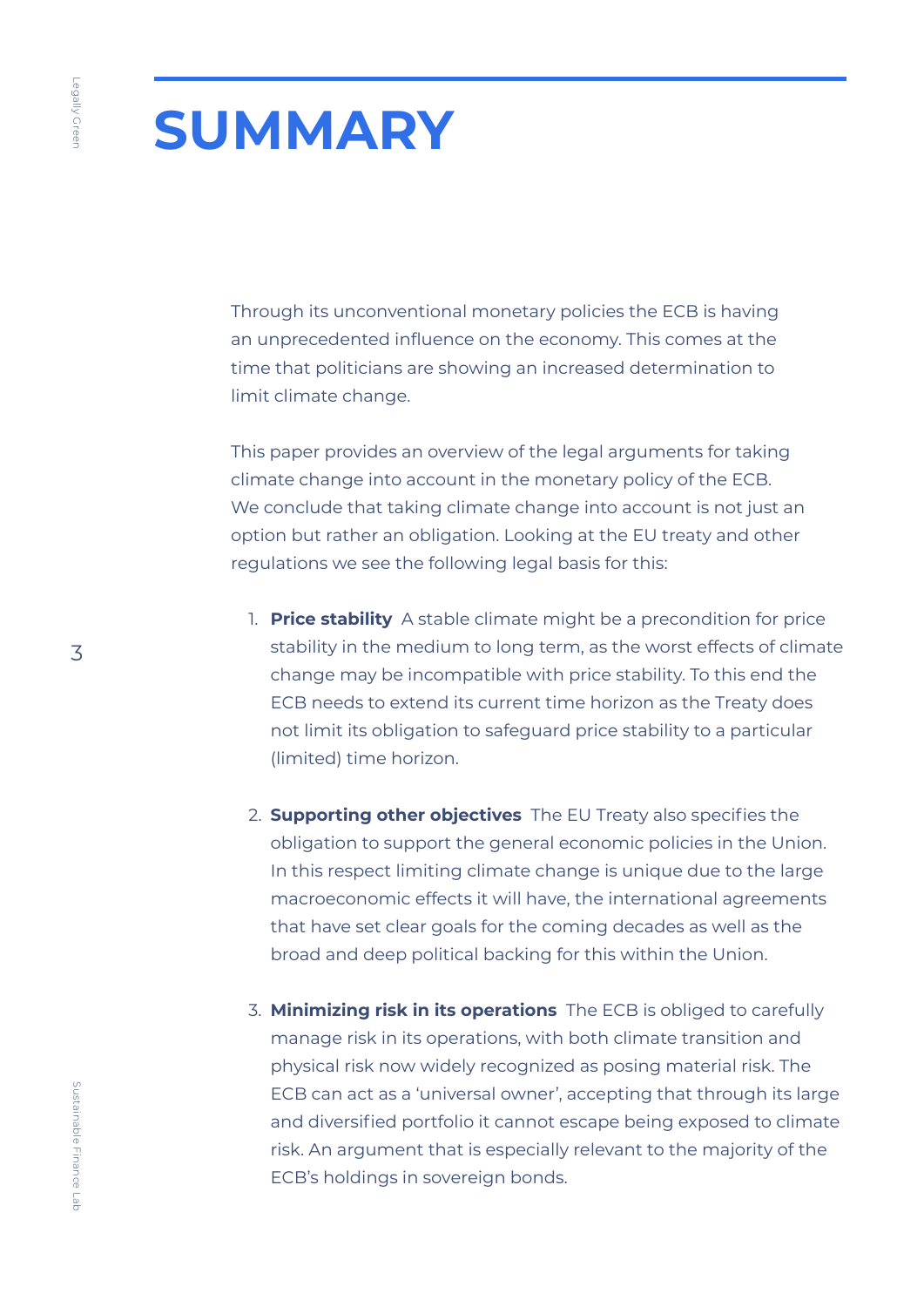However, currently through its monetary operations the ECB is actually lowering the cost of capital for relatively carbon intensive companies, thus actively steering against the stated policies of the democratically elected governments.

This is something that can be remedied through a modest 'tilting' approach, thus neutralizing the carbon impact of the ECB's monetary policy. However, more effort on the part of ECB may be needed to effectively help governments achieve their climate goals, by reducing the financing costs of more Paris-aligned corporations.

The ECB seems to accept that they need to take climate change into account in its monetary policies. However, at the same time it signals that it will study and discuss the 'how' for quite some time before real action is taken. Time that may not be there if climate change is to be limited given the closing window of opportunity to do so.

It is also questionable whether there really is a need to wait as the data are available to conclude that currently collateral and asset purchase are more carbon intensive than the economy as a whole, and not aligned with the objectives set by the Union in order to comply with the Paris Climate Agreement. Governments, companies and financial institutions are already acting on the basis of the available data. The latter pressured to do so by the supervisory arm of the ECB.

Not reducing its current and future carbon footprint may make the ECB vulnerable if it is challenged at the European Court of Justice. The ECB may therefore not only be able to be 'legally green'. It also risks being considered 'illegally brown'.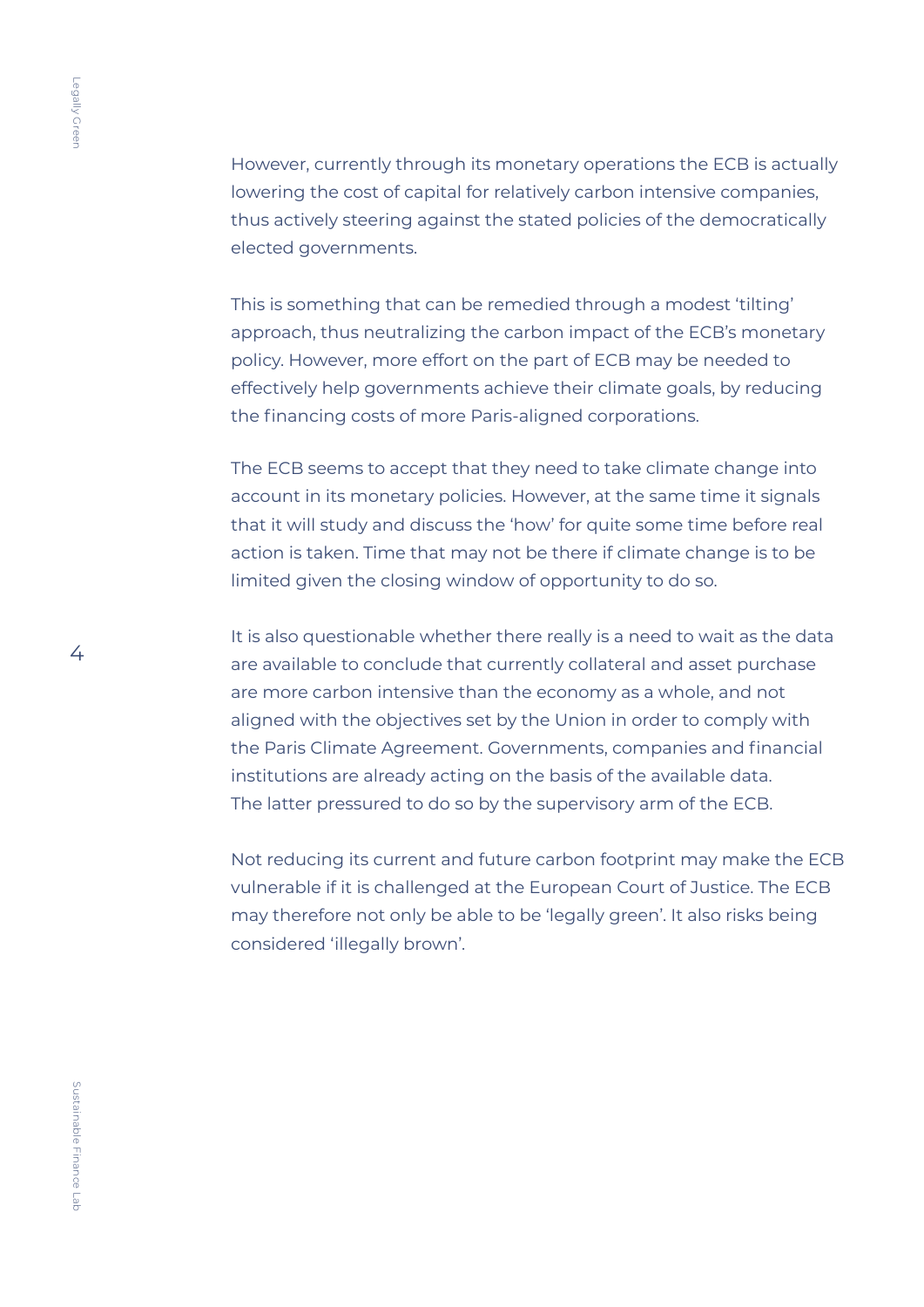## **INTRODUCTION**

Climate change will shape the economy in the coming decades. That leaves us with two options. Either the economy will be fundamentally transformed to limit carbon emissions and thus effectively halt global warming, or the world will fail to reach the goals of the Paris Climate Accord and will experience a surge in disruptive floods, heatwaves and wildfires, at much higher economic costs.

Recognizing that "climate change affects all aspects of monetary policy" (Lagarde, 2020b) ECB President Christine Lagarde wants the ECB "to explore every avenue available in order to combat climate change" (Khalaf & Arnold, 2020). However, doubts have been raised as to the legality of such a course (Gros, 2020; Weidmann, 2019).

This paper provides an overview of the different legal arguments for and against taking climate change into account in the monetary policy of the ECB, weighs and discusses these arguments, and concludes what specific course with regard to climate change on the part of the ECB therefore may be warranted. This discussion requires insights from different disciplines. The starting point of our analysis is the legislative framework underpinning the ECB's mandate. We add to this insights from macro and monetary economics, the macroeconomic modelling of the effects of climate change, and of the sustainable finance practices of institutional investors.

In the first section we discuss the relationship between climate change and the primary objective of the ECB: to maintain price stability. Section 2 discusses the ECB's role in supporting "the general economic policies in the Union" and other Treaty provisions with a view of supporting other objectives, and more specifically, climate change.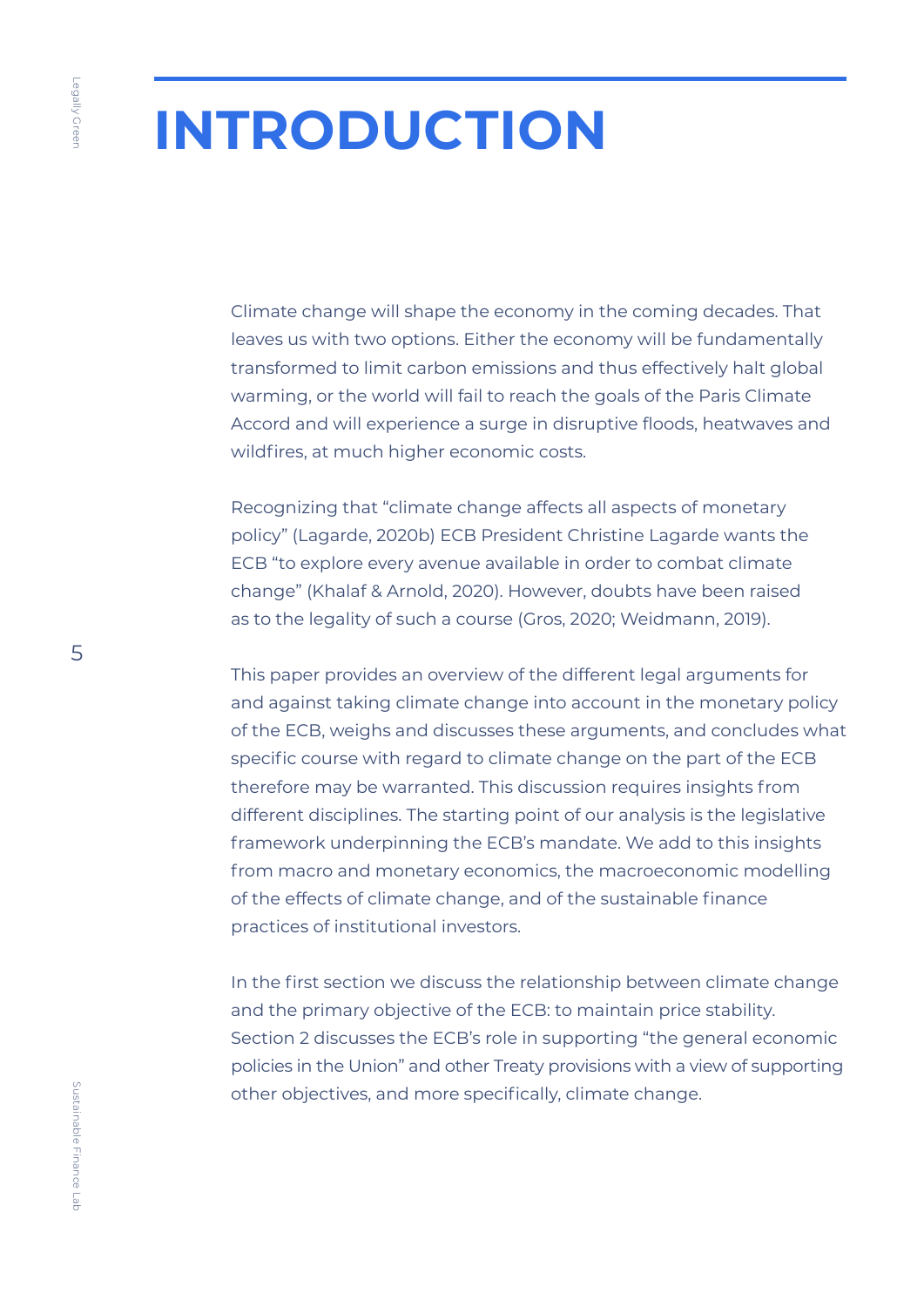Section 3 discusses what we call the 'risk perspective': how both transition and physical climate risks impact the ECB portfolio. Section 4 discusses the arguments against implementing a monetary policy that takes climate change into account: the principles of market neutrality and central bank independence. Section 5 concludes and discusses questions for further research.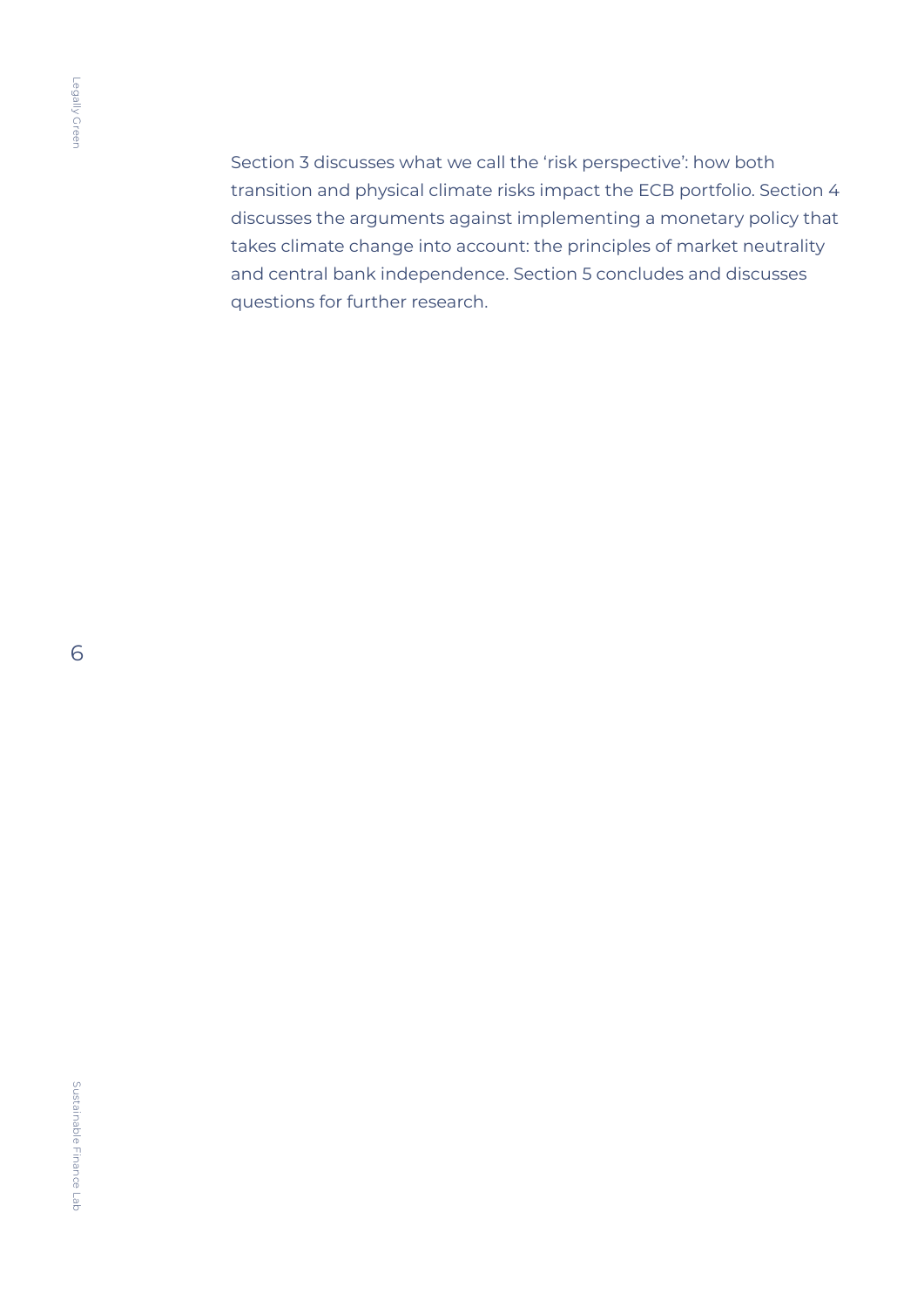### **CONTENT**

| 1. The primary objective of price stability                             | 8  |
|-------------------------------------------------------------------------|----|
| 2. Climate as an objective supported by the ECB                         | 14 |
| 3. The risk perspective                                                 | 20 |
| 4. The objections of market neutrality and central bank<br>independence | 23 |
| 5. Conclusion and further research questions                            | 29 |
| <b>References</b>                                                       |    |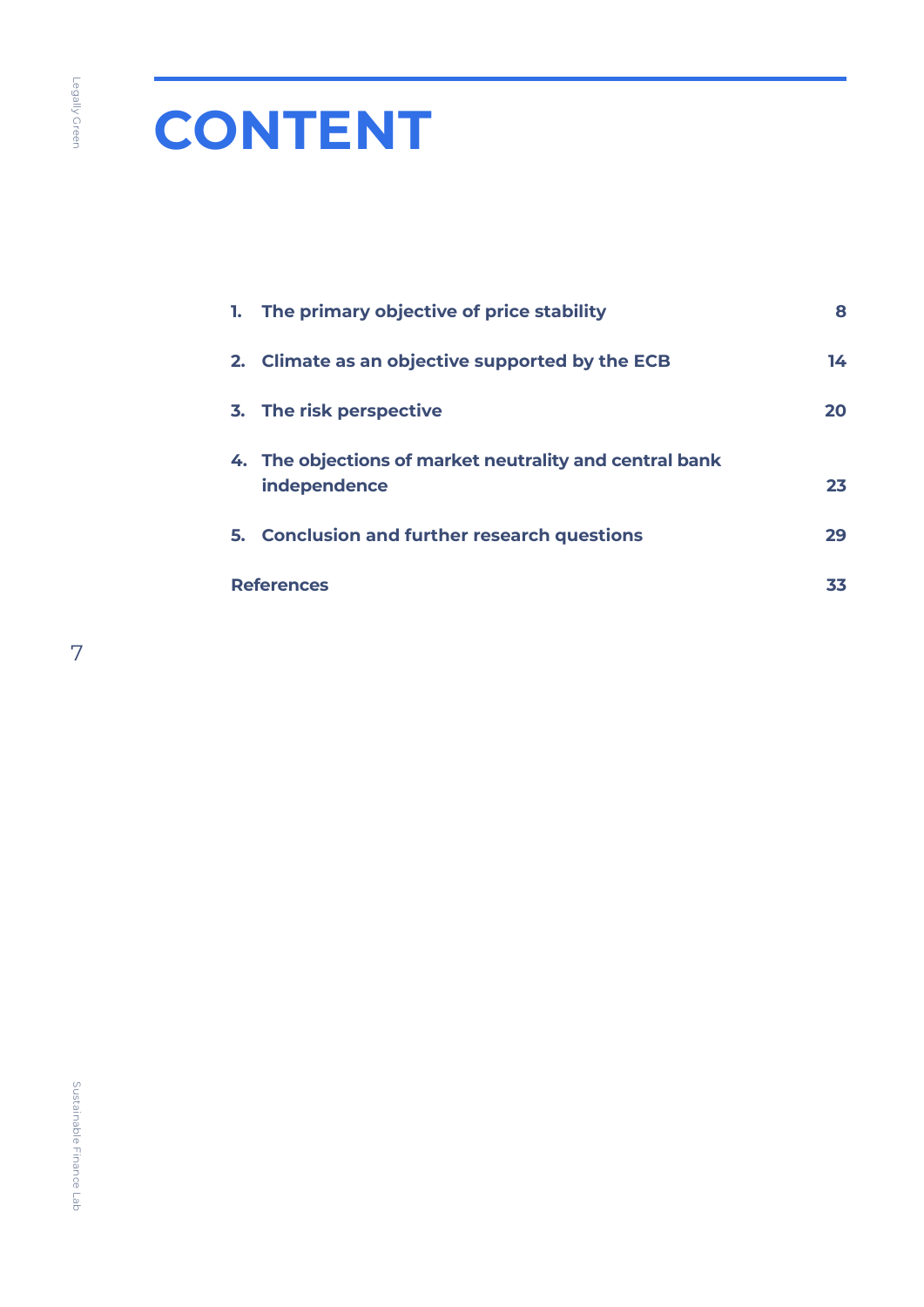### <span id="page-7-0"></span>**1. THE PRIMARY OBJECTIVE OF PRICE STABILITY**

#### **The impact of climate change on prices**

Article 127 of the Treaty on the Functioning of European Union clearly states that the ECB's primary objective is to maintain price stability. There is a growing recognition that both climate change and measures to counter this have an effect on price inflation.

Climate change can impact prices in two different ways. In the more benign scenario of an energy transition, shifts in the energy mix and, hence, relative prices could destabilize inflation expectations. For instance, a sustained rise in the relative price of carbon could impact wage negotiations, leading to a wage-price spiral. Furthermore, high carbon prices could push energy prices upward (Batten et al., 2016; Cœuré, 2018; McKibbin et al., 2017; NGFS, 2020).

In a scenario where climate change is not contained extreme weather events, such as hurricanes, droughts, floods, heat waves, will severely disrupt the global economy. These, and the social effects they have, can have long-lasting effects on aggregate supply and demand, and thereby on inflation (Cœuré, 2018; Krogstrup & Oman, 2019; Lagarde, 2020b; McKibbin et al., 2017; Schnabel, 2020b). The physical damage of climate change can set off a negative supply shock, e.g. rising food prices after harvests that have been damaged by extreme weather. Moreover, heat stress can negatively impact the labor supply (Lagarde, 2021). Increases in both the impact and the frequency of such shocks may force monetary authorities to raise interest rates to dampen inflation, thereby further hurting the economy (Cœuré, 2018; McKibbin et al., 2017). On the other hand, climate-related supply shocks may become adverse demand shocks. Rising sea levels, for example, could lead to abrupt re-pricing of real estate in exposed regions, causing large negative wealth effects that, if uninsured, may weigh on demand and prices and have a deflationary effect (Cœuré, 2018).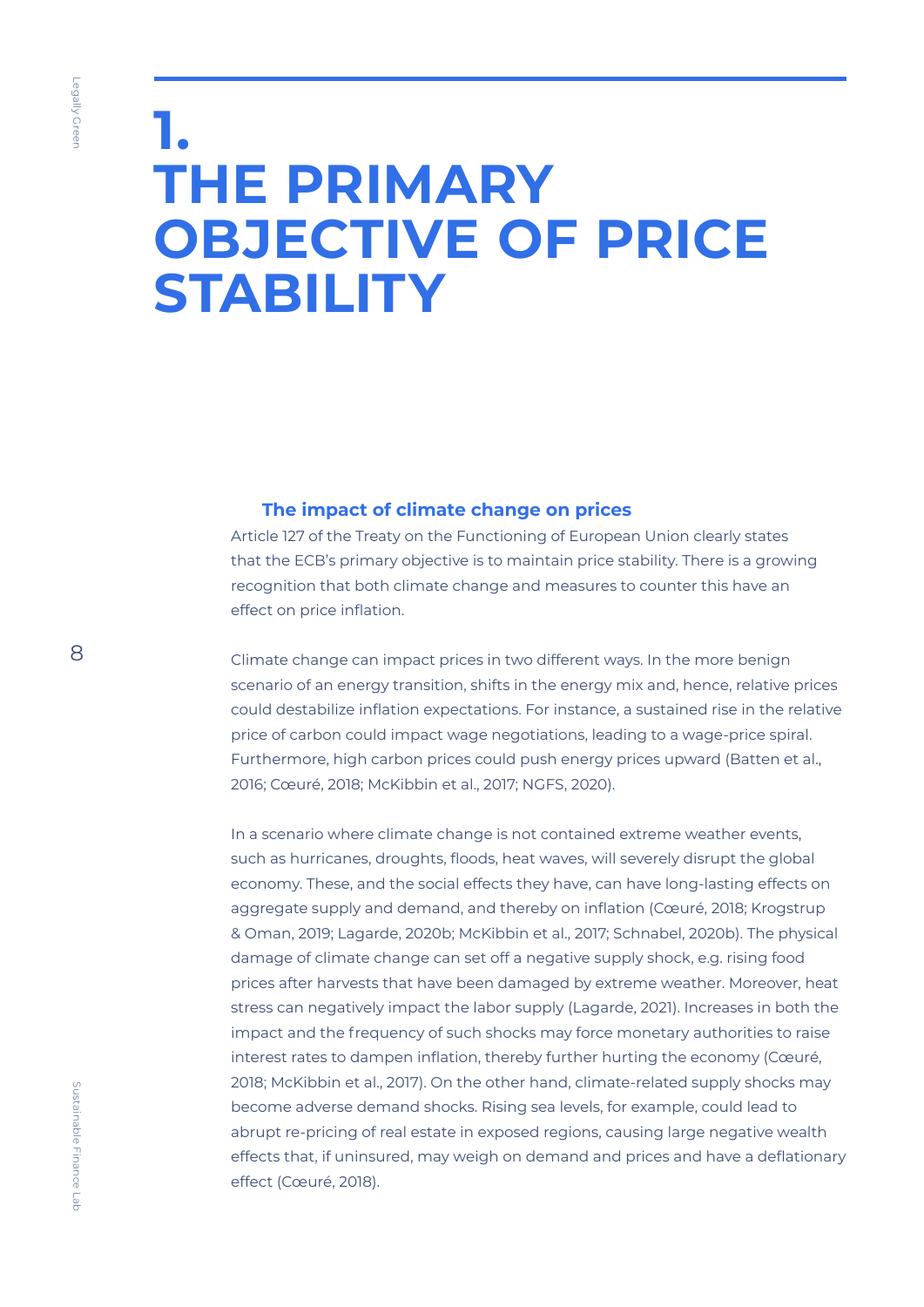Until now, these effects have mostly been seen as one-offs, with monetary policymakers expecting inflation levels to return to their pre-shock levels without any monetary policy intervention. The main action taken so far as a result of the supposed relationship between prices and climate risks is an investment in the analytical capacities on the part of central banks to understand these interactions.<sup>1</sup>

So, until now price stability has not been seen as a reason for the ECB to proactively help mitigate climate change. This course of (in)action may change when either:

- 1. the time horizon of monetary policy is extended to periods where climate change will impact the economy more severely, or
- 2. when the impact of climate change on economy and society over the relevant period is big enough to materially destabilize prices.

#### **Price stability, now and forever**

Firstly, with regard to the time horizon is it important to note that currently the time horizon of the ECB for setting monetary policy is 2-3 years. This follows from the ECB Governing Council's own interpretation of price stability as "below, but close to, 2 percent within a medium term time horizon" (European Central Bank, 2003). However, what 'medium term' means is left intentionally undefined, as to give the ECB more flexibility to act (De Haan et al., 2016; Hartmann & Smets, 2018), while usually understood to mean 'between 18 months and three years' (Claeys et al., 2018). Whereas climate change is already having a visible impact, which is expected to only further grow in the coming 2-3 years, clearly its full impact will materialize in decades rather than years (van 't Klooster & van Tilburg, 2020). This might leave the ECB unable to fully account for the economic effects of climate change and reflect them in their monetary policy setting.

However, the EU Treaty does not limit the time horizon for the ECB's objective to preserve price stability to just 2-3 years. Whereas this shorter time horizon may have previously been suitable for its conduct of monetary policy, given the traditional factors affecting prices and the working of its instruments, climate change would force the ECB to look ahead much further if it is to understand the full threat it poses to price stability, as well as to decide what instruments to use to counter this threat. For instance, if it were to decide that climate change is a big enough threat to price stability in the long term, the ECB may deploy its monetary powers to help mitigate this threat. It could even accept higher inflation in the short and medium term if that would help prevent a much worse price instability in the long term.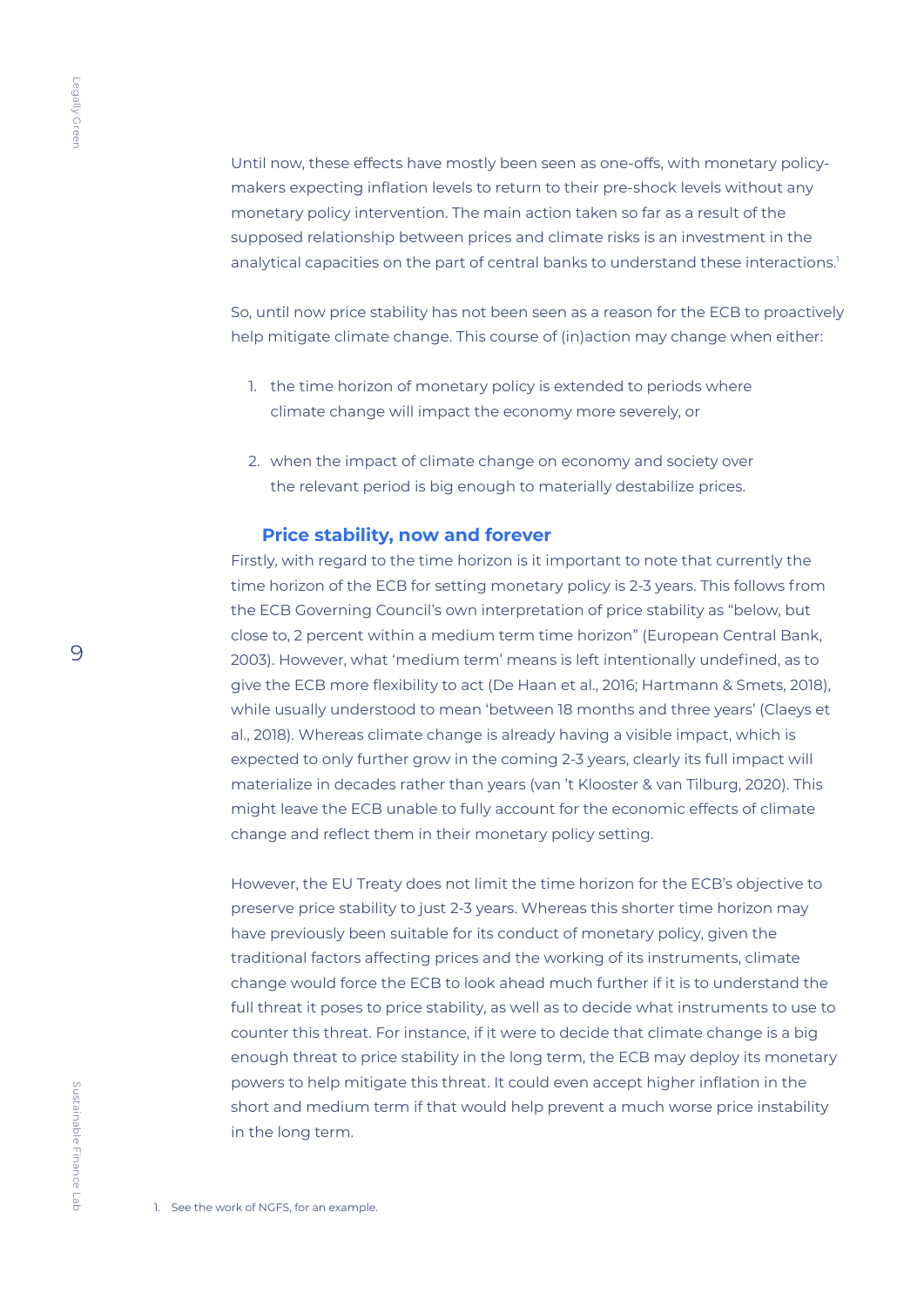Central banks may also be singularly suited to tackling this issue. As their mandates are designed to deal with the time-inconsistency issues, they might be better placed to keeping climate change in their crosshairs in the longer term than governments. Central banks may also be more able to organize the global coordination that is needed for this (Dikau & Volz, 2020; van Tilburg & Simić, 2021). The Network for Greening the Financial System (NGFS), with its 90 members and 14 observers in the field of central banking and financial supervision, is the primary actor in this area. Moreover, a curious historical fact is that central bank cooperation, through the BIS, predates the global cooperation of governments in the shape of the UN. This heritage gives them the experience and the leverage to jointly support their governments and act on climate change in a manner appropriate to their mandates.

#### **Is the impact of climate change on prices big enough to warrant a proactive approach?**

Studies of the economic impact of climate change show that this impact will be substantial. Most economic models predict an average loss of global GDP of between 15-45 percent of a climate change of 3-4°C (current pathway) at the end of this century (Burke et al., 2015; Hof et al., 2014; Howard & Sterner, 2017).

These are staggering numbers in their own right. However, the impact of this economic damage, and specifically on price stability, may be underestimated, as such models generally do not take 'socially contingent' impacts, such as migration and conflict into account (Stern, 2007).

Like the physical consequences of climate change, the impact on the economy is not geographically uniform. The countries in the Global South will be more affected than in the North. Burke et al. (2015) estimate that by 2100 GDP per capita in South Asia, Southeast Asia and Sub-Saharan Africa will be 80 percent lower should global warming hit 3.7 degrees Celsius compared to a scenario without climate change. Even in this generation, by the middle of the century, the economic costs can run into the tens of percentage points in these regions.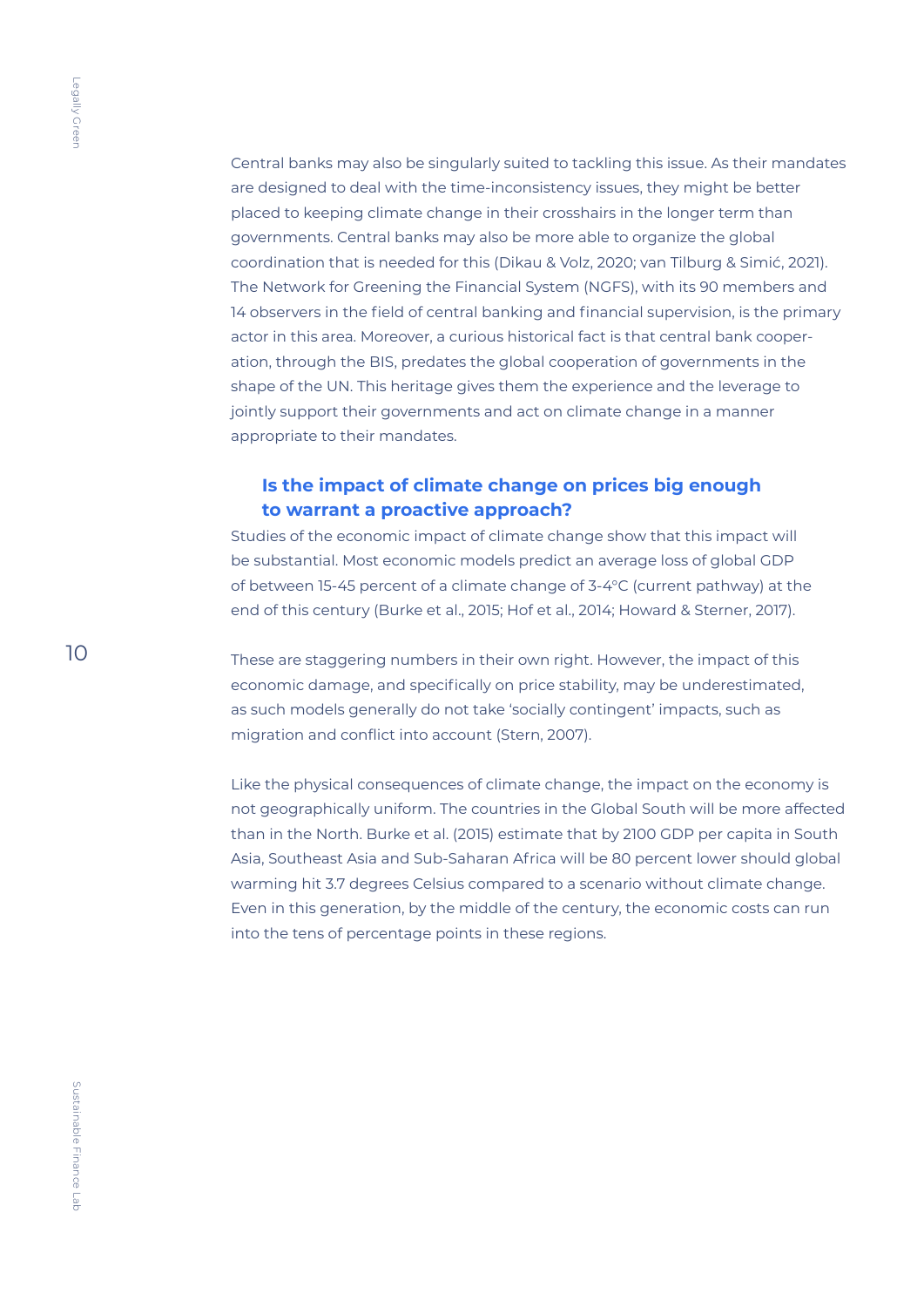

#### **Projected impact of climate change on GDP of selected world regions**

This may lead to nations or citizens turning on each other. For this reason the US Department of Defense has called climate change a "threat multiplier" as it exacerbates existing tensions within and between nations (Department of Defense, 2014). This is a mechanism we may have seen recently in Syria as witnessed by the discussion on the relationship between climate change, the hot and dry summers in Syria, and the war that has erupted there (Karak, 2019).

Thus, climate change may give rise to a much more disruptive environment than the current economic models currently predict. These new and unforeseen circumstances might in many aspects resemble the historical episodes where very high or even hyperinflation occurred (Hanke & Krus, 2012; van Tilburg & Simić, 2021).

For instance, the World Wars that ravaged the European continent, and with its large swathes of capital stock, led to some countries experiencing bouts of hyperinflation (Schacht, 1967; Siklos, 1991). Moreover, many formerly communist countries in the Eastern Bloc, most notably ex-USSR and ex-Yugoslavian countries, suffered hyperinflation as a result of breakups in foreign trade, impossibility of tax collection, high foreign debt, and the resulting reliance on excessive money creation (He, 2017).

Conversely, and importantly, many large peace-time (re-)construction projects – partly financed through central bank involvement – resulted in very little inflation. These episodes may entail two lessons for central banks. The first is that targeted investments into productive capacity do not necessarily lead to high inflation periods (Ryan-Collins, 2015; Ryan-Collins & van Lerven, 2018; van 't Klooster & van Tilburg, 2020; van Tilburg & Simić, 2020). An example of this is the Bank of Canada, which was specifically established in order to alleviate the effects of the Great Depression through self-financed, targeted investments (Ryan-Collins, 2015).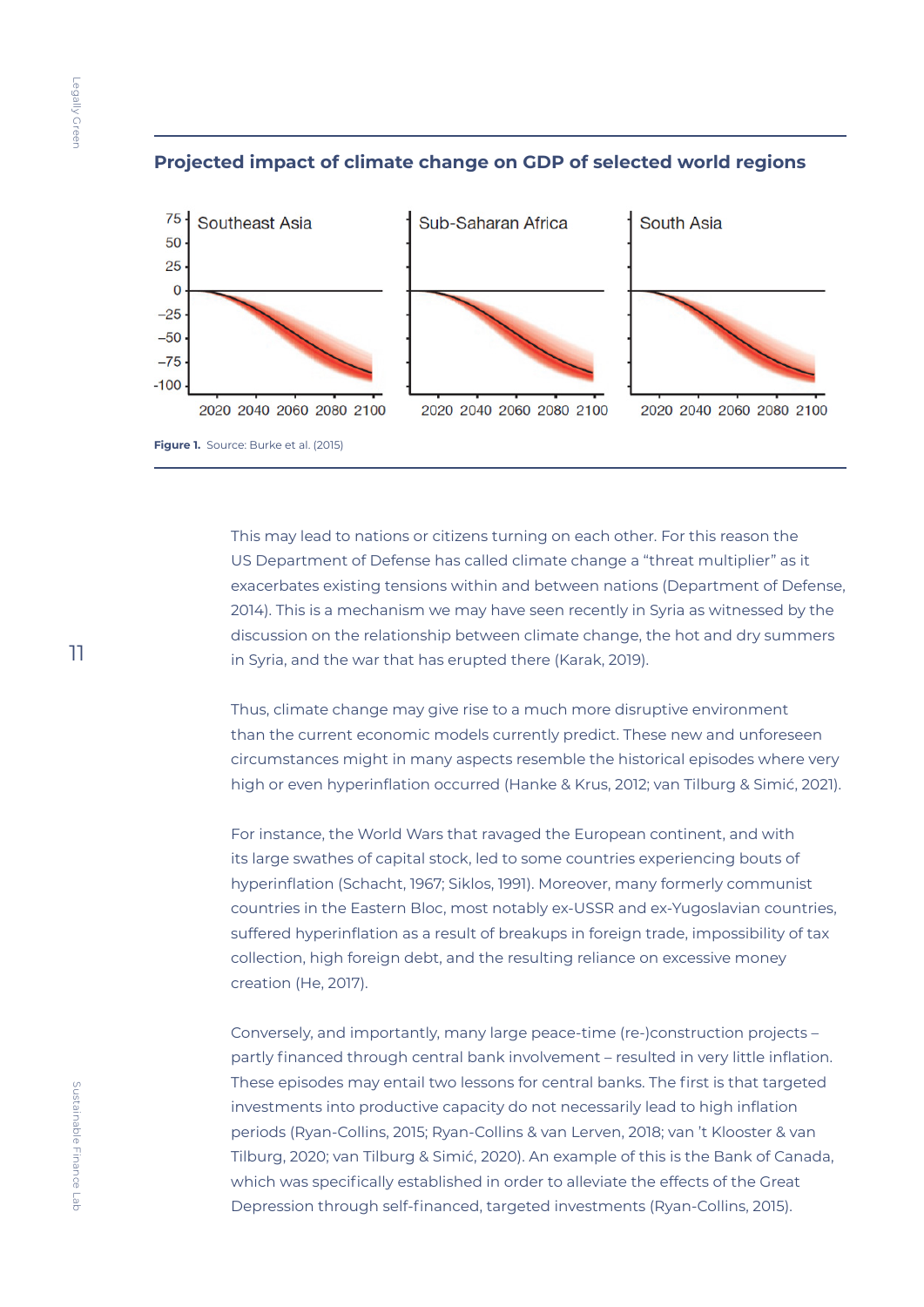The second lesson is that macroeconomic shocks can be sudden, large, unpredictable and incompatible with price stability, rendering central bankers incapable of achieving their primary objective. This could induce the ECB to take on a precautionary and proactive role and mitigate the worst effects of climate change before they manifest themselves (Chenet et al., 2019). This course of action is also enshrined in the Article 191(2) of TFEU, stating that: "It [EU policy on the environment] shall be based on the precautionary principle and on the principles that preventive action should be taken, that environmental damage should as a priority be rectified at source and that the polluter should pay".

Thus a proactive approach to help governments limit climate change may be defended on the basis that it is needed to avert a larger fundamental threat to price stability. As Klaas Knot, president of the Dutch Central Bank and as such member of the ECB Governing Council recently stated: "periods of severe economic instability caused by climate change, can carry serious risks to financial and price stability. For that reason, in the medium to long term, a stable climate can be seen as an important precondition for central banks to be able to deliver on their mandate" (Sustainable Finance Lab, 2021).

That the ECB has much room to choose its instruments, as long as they contribute in a proportional way to achieving its objective, was recently confirmed by the EU Court of Justice according to Frank Elderson, Executive Board Member of the ECB: "During the sovereign debt crisis and the pandemic, the ECB has taken resolute action and developed new policy tools to preserve the singleness and effectiveness of monetary policy. The Court of Justice of the European Union has confirmed that *catering for the preconditions required for the pursuit of our primary objective falls within our mandate to maintain price stability* [emphasis added]" (Elderson, 2021).

In a recent ECB-hosted podcast he reiterated that: "We have a primary objective, and the primary objective is price stability. [T]he European Court of Justice has said that it also means that within our mandate fall the *preconditions* for getting there. So it's a little broader than just price stability. We can also focus on *helping to create the preconditions* that we need to get to price stability [emphasis added]" (The ECB podcast, 2021).2

12

2. From timestamp [15:41] onwards.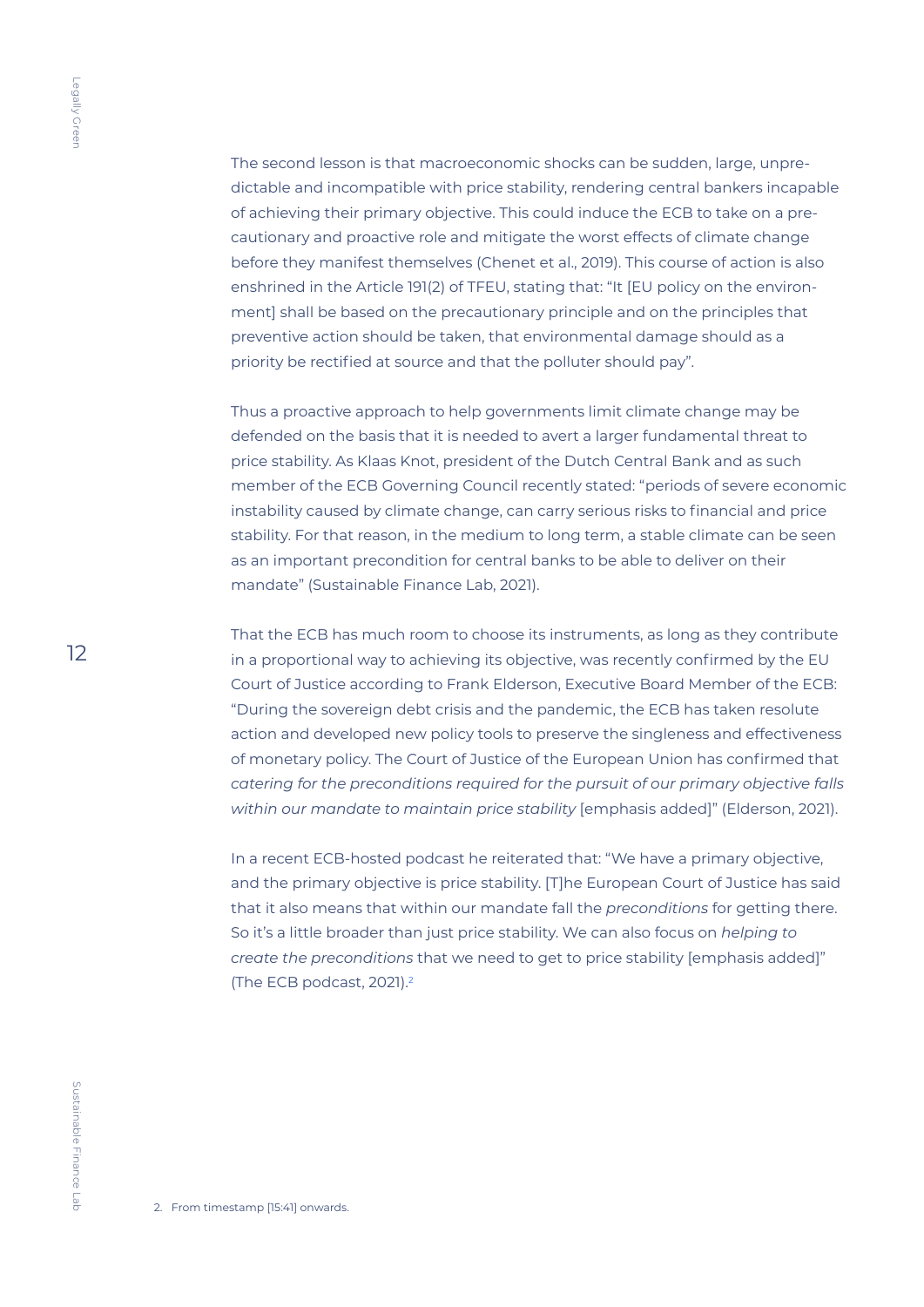This means that there may be a tradeoff to be made between allowing higher inflation in the short run in order to prevent larger future price instability. Hence, according to that logic, the ECB could play a more active role mitigating climate change, even if this would lead to some above target inflation in the short run. This change in policy would demand the reinterpretation of the ECB's policy horizon towards a more longer-term outlook. It would also demand a very clear communication strategy and firm commitment on the part of the ECB, in order to credibly explain why it is temporarily deviating from its policy target and when it can be expected to return to lower inflation targeting.

This change in inflation targeting regime might not be as radical as it seems. First off, the Federal Reserve has already adopted a version of this policy, allowing for inflation overshoots in the future as a way of correcting underachieving in the previous periods (Martínez-García et al., 2021). Moreover, some ECB officials have gone on the record to support this policy and its potential introduction in the Eurozone (Arnold, 2021a, 2021b). Lastly, as already mentioned, the ECB has it well within its mandate to interpret its own targets and monetary policy operations.

A shift towards the new inflation targeting regime would not require a Treaty or Statue change. The only leap necessary would thus not be legal, but conceptual. It would involve the ECB acknowledging the negative inflationary effects of climate change in the *future*, but venturing to act upon them *now*.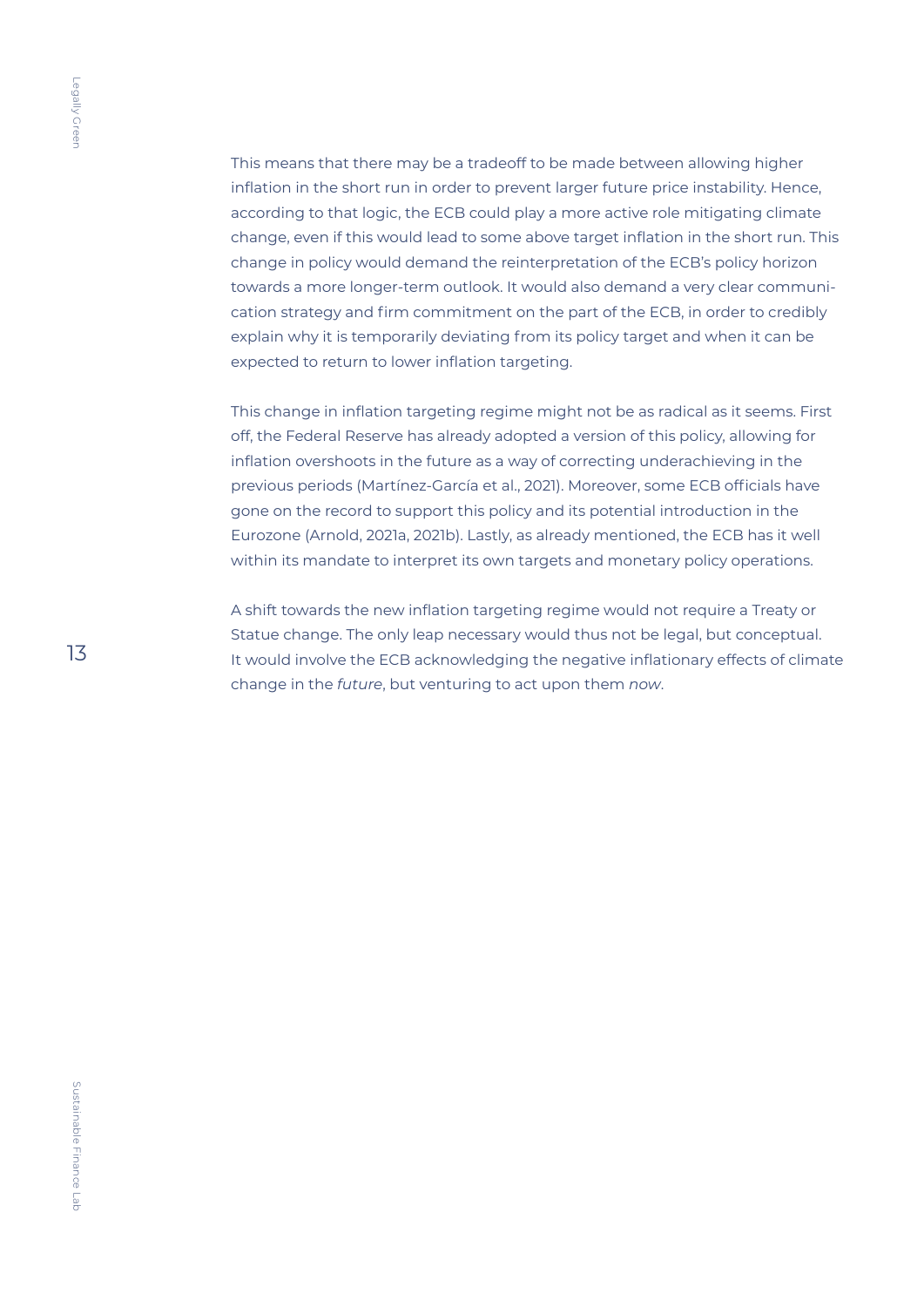### <span id="page-13-0"></span>**2. CLIMATE AS AN OBJECTIVE SUPPORTED BY THE ECB**

#### **Supporting the general policies in the Union**

Article 127 of the TFEU, which pertains to the objectives of the ECB, not only sets as its primary objective to maintain price stability, but also: "Without prejudice to the objective of price stability, the ESCB shall support the general economic policies in the Union<sup>3</sup> with a view to contributing to the achievement of the objectives of the Union as laid down in Article 3 of the Treaty on European Union." Article 3 explicitly refers to, among others, a "high level of protection and improvement of the quality of the environment".4

These objectives are also commonly known as 'secondary', implying a hierarchy of goals that the ECB needs to observe. However, this view is somewhat inaccurate. Firstly, the term 'secondary' does not figure anywhere in the Article 127. On the other hand, 'supporting' and 'contributing' are explicitly used, so the usage of 'supporting/contributory objectives' might be preferable. Moreover, the hierarchy model of objectives is also overplayed. It would be incorrect to say that supportive objectives are to be ignored as long as the primary one (price stability) is achieved.

3. This obligation is reiterated in the Article 282 of the TFEU.

4. Article 3 TFEU: "The Union shall establish an internal market. It shall work for the sustainable development of Europe based on balanced economic growth and price stability, a highly competitive social market economy, aiming at full employment and social progress, and *a high level of protection and improvement of the quality of the environment*. It shall promote scientific and technological advance. It shall combat social exclusion and discrimination, and shall promote social justice and protection, equality between women and men, solidarity between generations and protection of the rights of the child. It shall promote economic, social and territorial cohesion, and solidarity among Member States. It shall respect its rich cultural and linguistic diversity, and shall ensure that Europe's cultural heritage is safeguarded and enhanced [emphasis added]".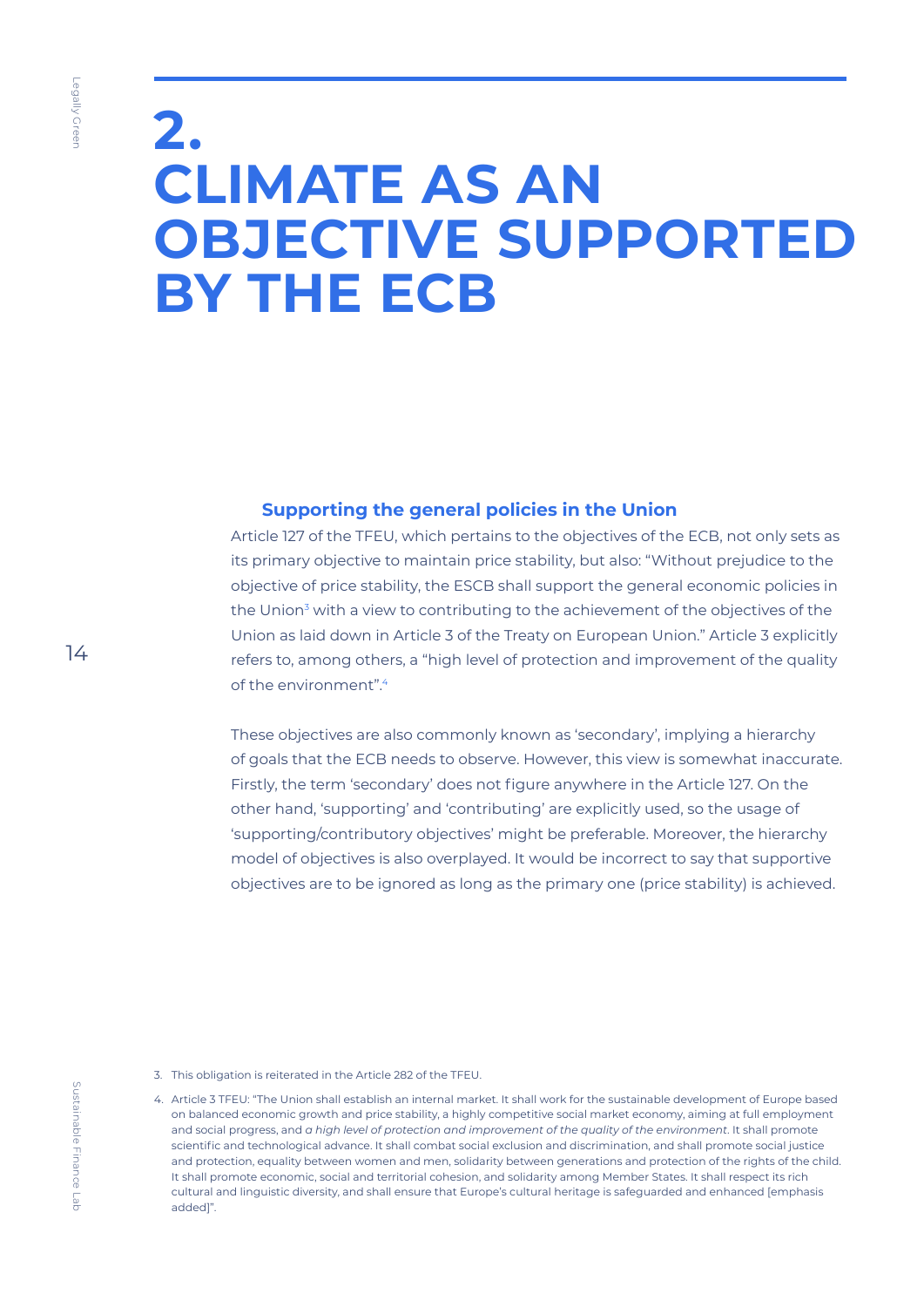The converse is more accurate, and enshrined in the mandate: supportive objectives are always to be taken into account, but only as long as they don't negatively impact price stability. This is confirmed by Isabel Schnabel, who stated that the way the ECB would observe its supporting environmental objective is by, given two competing policies, and assuming both have an equivalent impact on price stability, the policy with a smaller environmental impact would be selected (The ECB podcast, 2021).

Secondly, referring to these objectives as secondary has sometimes implies their optionality or passivity of action. With regards to climate, it is often stated that the ECB does not have a mandate to act until the governments act first (Gros, 2020; Weidmann, 2019). This interpretation does also not seem to be borne out in the mandate. One reason is that nowhere in the Article 127 does it state that government actions preclude the ECB's own conduct. Moreover, as will be discussed later, EU has shown initiative on the climate front, and the role of the ECB is to support these initiatives. Furthermore, it is publicly recognized by the ECB officials that observing the secondary mandate is not optional, but obligatory. For instance, the ECB Executive Board Member Frank Elderson stressed that observing the secondary objective on the part of the ECB is "a duty, not an option" (Elderson, 2021). This fact is also recently reinforced in a speech by his colleague Isabel Schnabel (Schnabel, 2021).

#### **Other relevant legal provisions**

There are also other Articles in the Treaty that are not part of the secondary mandate but do have a bearing on how the ECB sets its monetary policy. For instance, Article 11 enshrines environmental protection in all EU policies: "Environmental protection requirements must be integrated into the definition and implementation of the Union's policies and activities, in particular with a view to promoting sustainable development".

This principle is considered 'cross-sectional', in that it encompasses all regulation in the EU. As such, it presents a requirement on the part of policymakers to take the quality of the environment into account when formulating EU-level policy (Solana, 2019). Furthermore, Article 11 has traditionally had support by the CJEU in the matter such as agricultural and transport policy. It is thus hard to see why monetary policy would lack such support (Solana, 2019).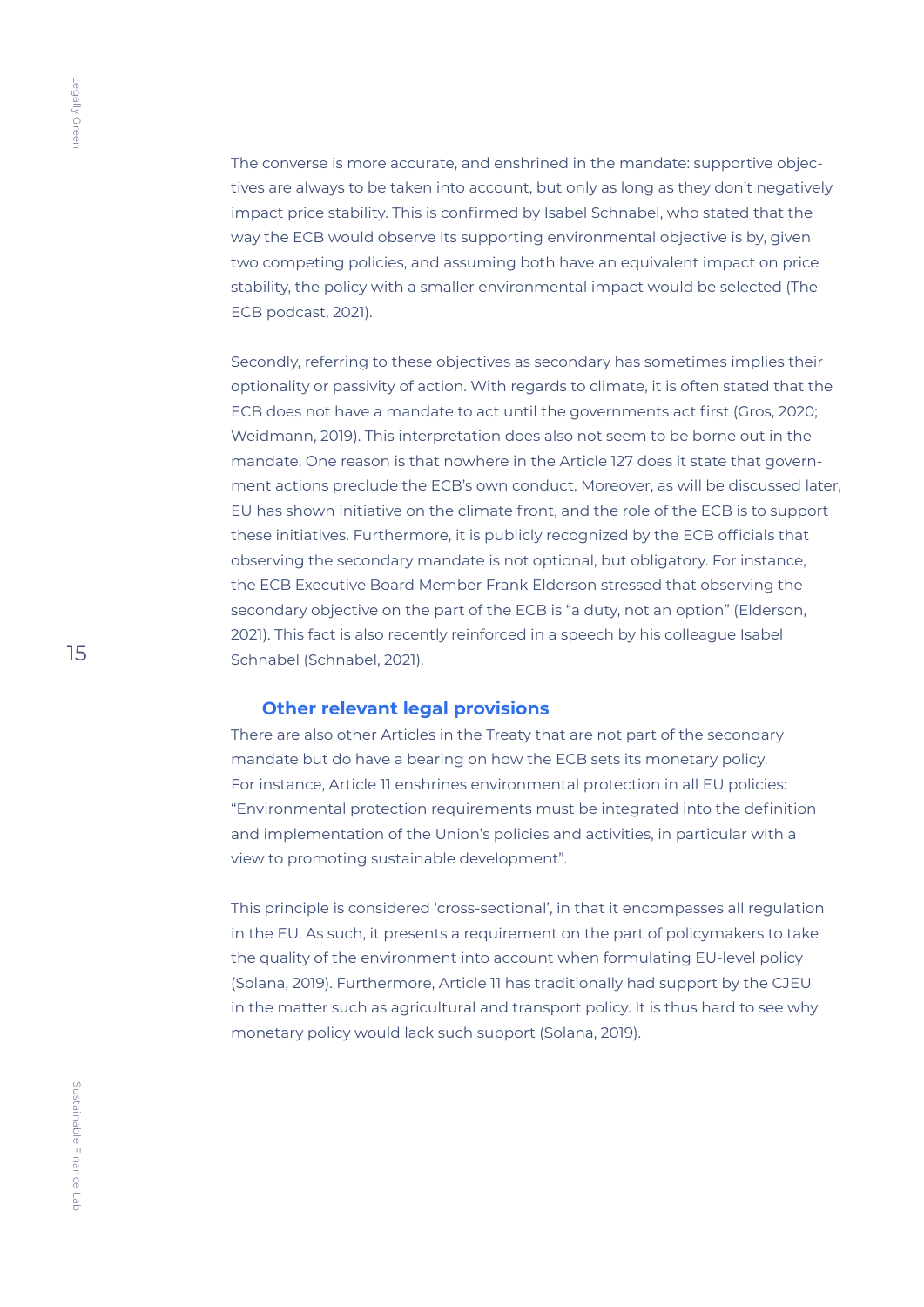This fact is also recognized by ECB Executive board member Frank Elderson: "the Treaties explicitly state that environmental protection requirements must be integrated into the definition and implementation of all EU policies and activities, which include actions taken by the ECB. More generally, the Treaties require consistency between EU policies" (Elderson, 2021). In this quote he also implicitly refers to the Article 7 that states that "The Union shall ensure consistency between its policies and activities, taking all of its objectives into account and in accordance with the principle of conferral of powers".

It should be noted that Articles 7 and 11 are not in the ECB mandate *strictu sensu*, but are pertinent to the conduct of monetary policy. In the text of the recent ClientEarth lawsuit, this is taken to mean that "these obligations are not expressed to be 'without prejudice' to achieving the primary objective of maintaining price stability" (Berthier, 2021). However, these Articles are also more general to the mandate of the ECB, whereas the Article 127 is more specific to it. More specific provisions usually take precedence over the more general ones. Roda Verheyen, in her recent legal opinion commissioned by Greenpeace stated: "Article 11 does not specify a doctrine on the weighting of values; rather, it wants to oblige the institutions to include certain issues in their considerations given the open horizon of objectives […] [t]he consequence of the obligation of inclusion is that the interests of environmental protection would have to be included in considerations within the framework of practical concordance with conflicting interests" (Verheyen, 2021).

The ClientEarth lawsuit similarly stressed that the ECB has not conducted its due diligence and included environmental considerations when designing its Corporate Sector Purchasing Programme, appealing to the aforementioned articles. Moreover, this same lawsuit went further and cited the ECB's alleged breach of the EU Charter of Fundamental Rights (CFR) (Berthier, 2021). Roda Verheyen in her legal opinion appealed to the Article 37 of CFR, stating that a "high level of environmental protection and the improvement of the quality of the environment must be integrated into the policies of the Union and ensured in accordance with the principle of sustainable development" (Verheyen, 2021). According to Article 6(1) of TEU, CFR has the same rank as the Treaties. Furthermore, according to article of the Article 51 of CFR, it binds all institutions, bodies, and agencies of the Union – thus including the ECB (Verheyen, 2021).

Christine Lagarde, the President of the ECB, has reiterated that the ECB is an addressee of this Charter (Lagarde, 2020a). Moreover, the ECB is bound to observe human rights pursuant to the Article 2 of TEU that states that "[t]he Union is founded on the values of respect for human dignity, freedom, democracy, equality, the rule of law and *respect for human rights*, including the rights of persons belonging to minorities [emphasis ours]".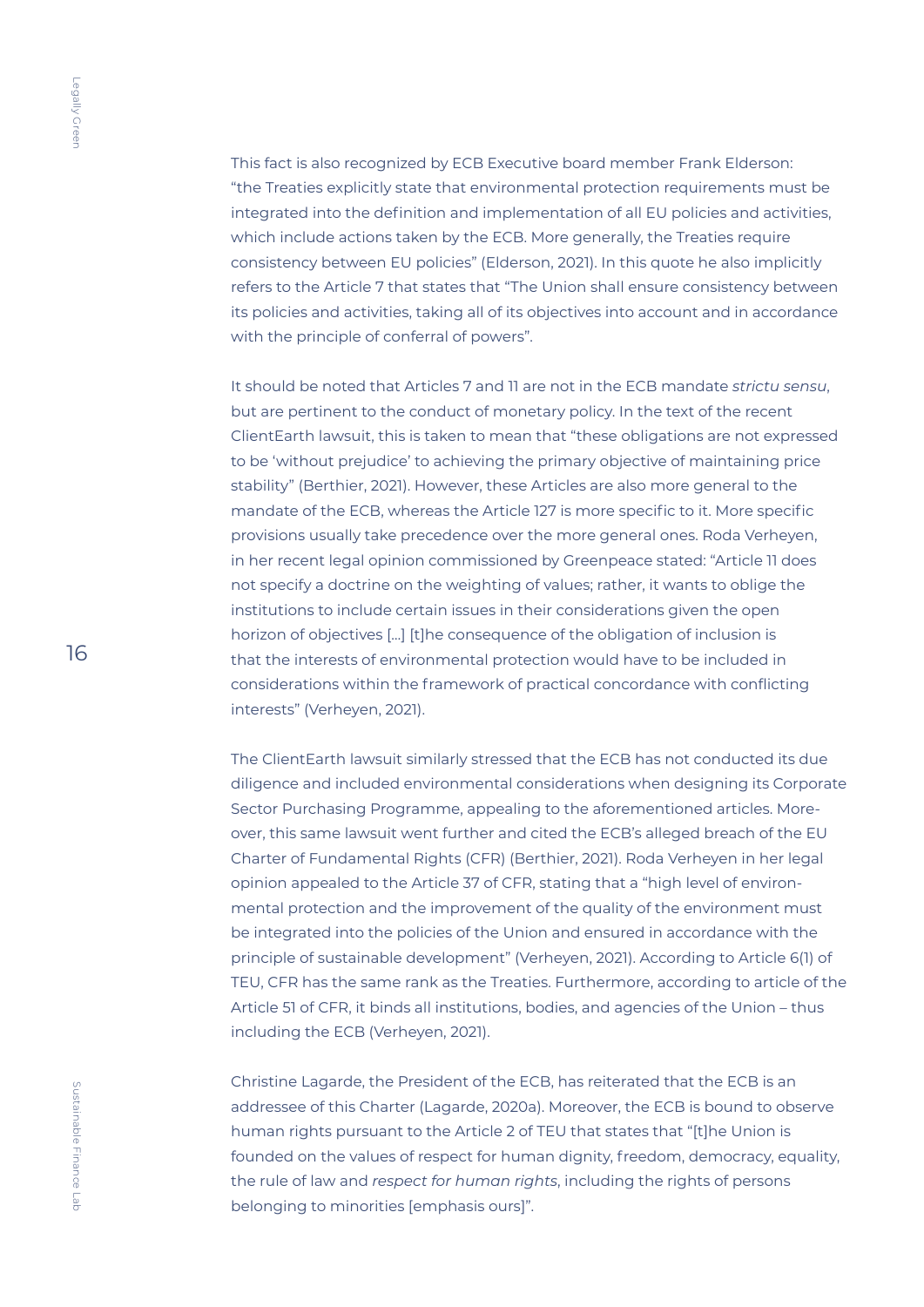The human rights framework was appealed to in recent EU judgements. For instance, the German Constitutional Court ruled that Germany needs to set itself higher emission reduction targets as otherwise the burden on future generations would threaten their "fundamental rights to a human future" (Federal Constitutional Court, 2021). More recently, a Dutch court ordered the private company Royal Dutch Shell to decrease the emissions of its operation by 45% before 2030 based on article 2 and 8 of the European Convention of Human Rights.<sup>5</sup> Therefore, there is recent precedent in the legal cases in Europe that could be relevant to the ECB's own legal challenges and its monetary policy setting.

#### **Can it be done without prejudice to price stability?**

From this legal reading it seems clear that the EU Treaty mandates the ECB to take climate into account as long as this can be done without jeopardizing price stability (according to Article 127). It is, however, this clause on endangering price stability that in recent decades has prevented the discussion on the so called 'secondary objectives' of the ECB, and most other central banks in developed countries, from hardly ever being on the table.

Historically the content of the secondary objective has referred to economic growth or employment. After the economic stagnation and inflation of the '70s and '80s, a consensus emerged that whereas it is possible to stimulate the economy in the short run through monetary policy, raising inflation above the target level, but only at a very high cost to the real economy of bringing the inflation back down again. Thus, it was concluded, long-term employment/growth is best served with a sole focus on price stability (Barro & Gordon, 1983; Kydland & Prescott, 1977; Woodford, 2003). Therefore, the secondary objectives were put to the side and in practice there was not much difference between the policies of central banks with dual mandate (such as the Fed and central banks of Australia and New Zealand) and those with its sole primary objective of price stability (like the ECB, Bank of England, Swiss National Bank).

However, unlike with growth or employment there is no inherent tradeoff between pursuing price stability and addressing climate change. Preliminary economic modelling work finds that "The actual mandate of price stability does not interfere with a potential objective of limiting the GHG emissions in the euro area. Symmetrically, the pursuit of this secondary objective would not interfere with the actual mandate." (Blot et al., 2020, p. 114).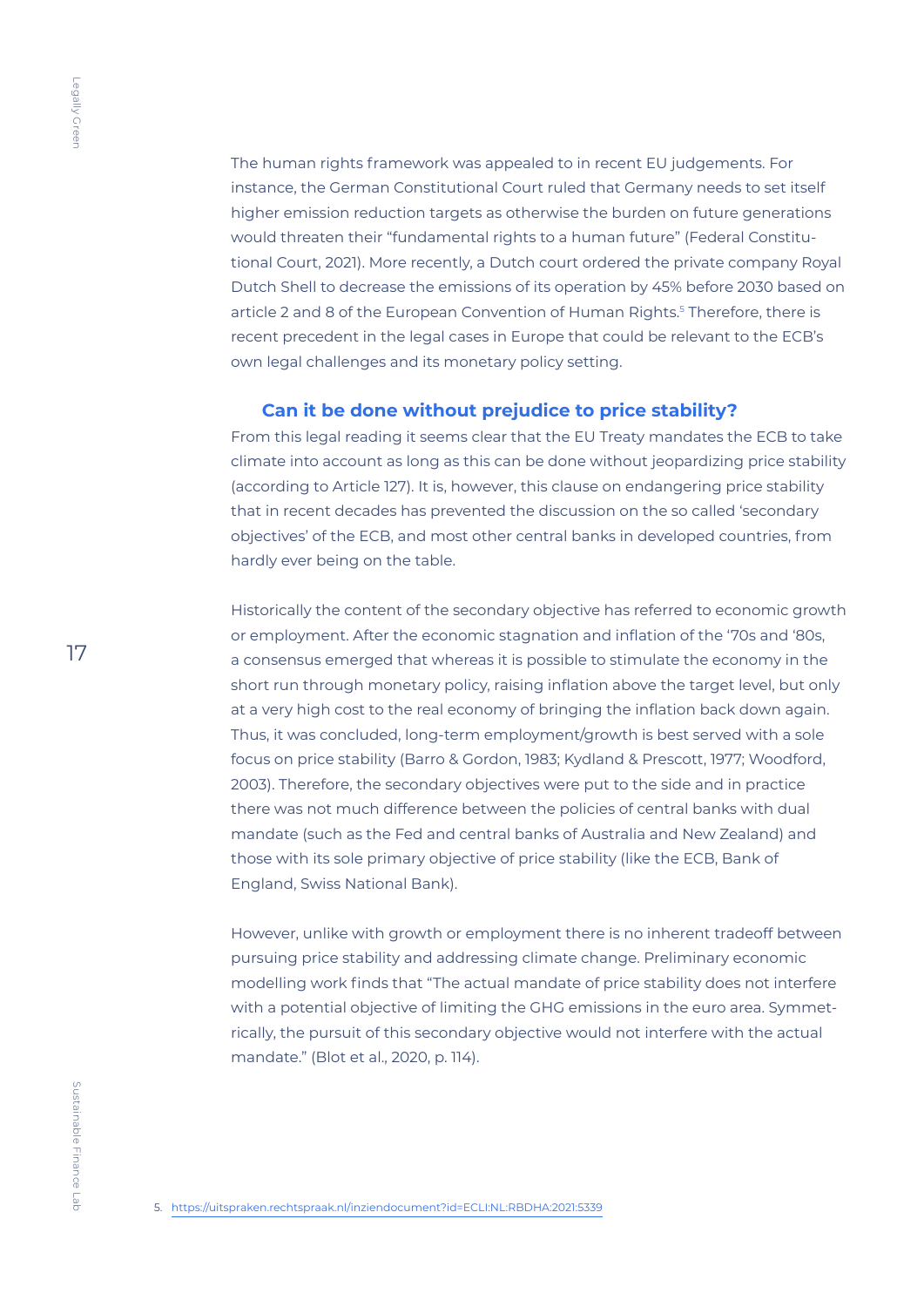#### **Why climate?**

It is also argued that if it is possible for the ECB to contribute to mitigating climate change, without prejudice to the objective of price stability, then it should also act so as to promote all other items enumerated in its secondary mandate (Gros, 2020). Why, then, should the ECB start with climate change? As then-ECB Executive Board Member Benoît Cœuré (2018) stated "one could equally ask, for example, why the ECB should not promote industries that promise the strongest employment growth". Indeed, the issues of financial stability and income and wealth inequality has been raised in relation to the ECB's monetary policy (Bernanke, 2015; Hansen et al., 2020; Lenza & Slacalek, 2018; Mumtaz & Theophilopoulou, 2017; SamarIna & Nguyen, 2019).

There is little guidance on this in the EU Treaty and other legal texts. For that reason, as we will discuss below, there may be reasons for politicians to give more guidance to the ECB on its secondary objectives. This is in addition to what the European Parliament already noted in its 2020 Resolution: "that, as an EU institution, the ECB is bound by the Paris Agreement on climate change and that this should be reflected in its policies, while fully respecting its mandate and its independence [c]alls on the ECB to implement the environmental, social and governance principles (ESG principles) into its policies, while fully respecting its mandate and its independence" (European Parliament, 2020).

However, besides this, there are also reasons why one could argue that climate change is an exceptional case that warrants to be prioritized above other potential secondary objectives. The first one being the scientific evidence of the impact that climate change may have on the economy. Thus the sheer potentially devastating effects of climate change might be a sufficient cause of action. Furthermore, without a stable climate many of the other general economic policies in the Union as specified by Article 3, and even the more fundamental democratic principles of Article 2, may come under severe pressure. Limiting climate change can therefore be seen as a precondition for achieving any of the other general economic goals.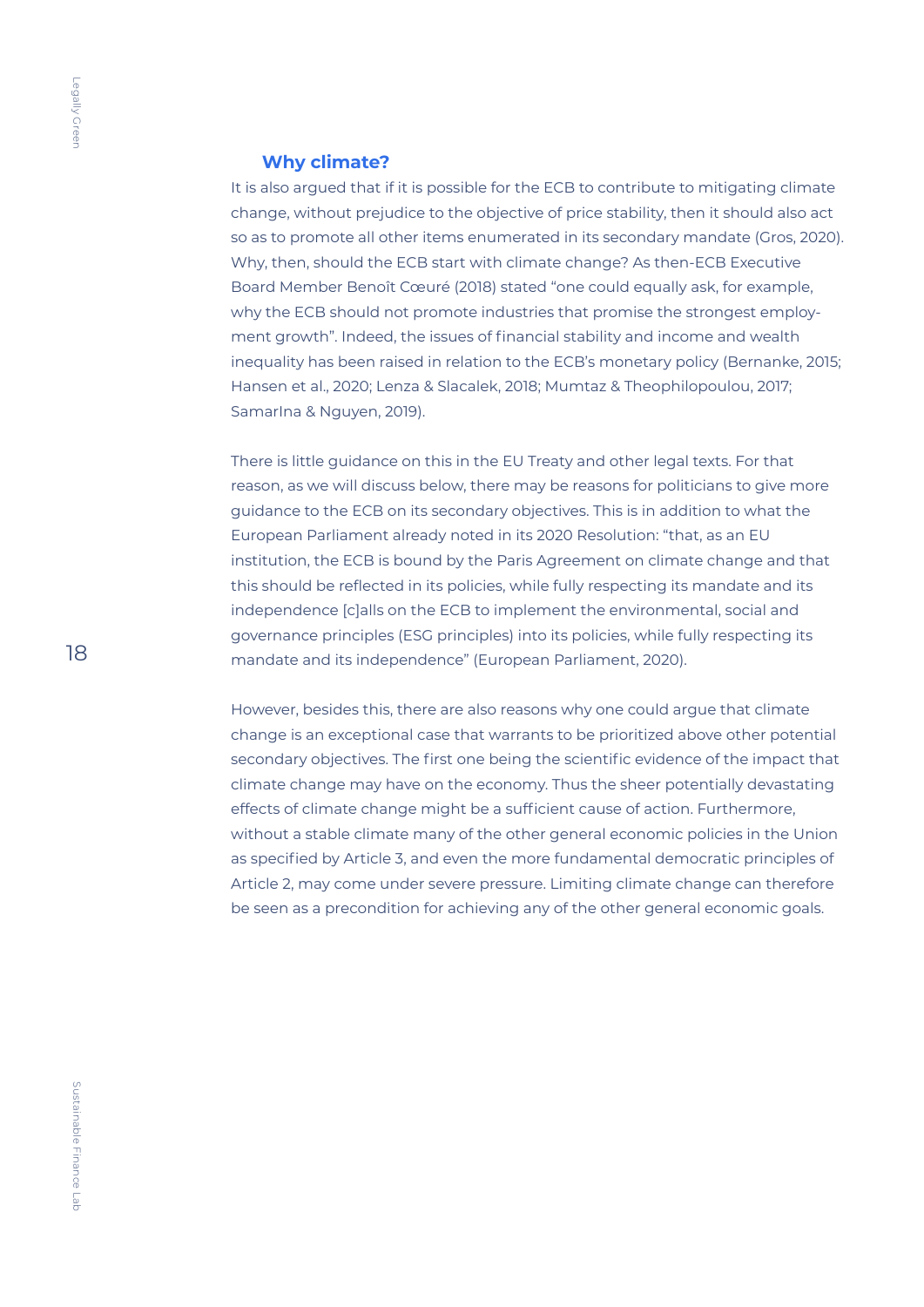Secondly, limiting climate change is enshrined in international Treaties, as evidenced by the global Paris Agreement, which establishes GHG reduction goals up to the year 2050. The Agreement itself is found to be legally binding and has garnered a wide global support (Bodansky, 2016). This has recently been tested in the 'Urgenda' case, where the Dutch Supreme Court recognized the immediacy of the climate threat and urged the Dutch Government to further increase its climate goals (Spier, 2020).<sup>6</sup> Furthermore, according to the Article 216 of the TFEU, all international treaties signed by the EU bind all of its institutions, including the ECB. Thus the ECB should be seen as also being bound by the Paris Agreement targets.

Thirdly, climate is a clear political priority. The EU has recently adopted higher targets now aiming for reducing the emissions by 55% until 2030, translating this into policies like the Green Deal and the Next generation EU Fund (European Commission, 2020c). The EU Climate Law will reinforce these targets by enshrining them in law. On this matter the European Parliament and the European Commission have reached a provisional agreement, and the law is currently being prepared for formal adoption (European Commission, 2020b). In this way climate does stand out among the many other objectives of governments, having the full support by the European Parliament and the European Council, and could therefore be considered as pushing climate action on top of its political agenda. This fact might indicate to the ECB the relative importance of climate action compared to other items in the secondary mandate.

Lastly, climate considerations may be easier to operationalize and include in the monetary policy framework than other secondary objectives. As noted already, many proposals were put forward that offer (often slight) adjustments to the ECB's monetary policy that would reflect the environmental considerations (Dafermos et al., 2020, 2021; Oustry et al., 2020; Schoenmaker, 2021; van 't Klooster & van Tilburg, 2020).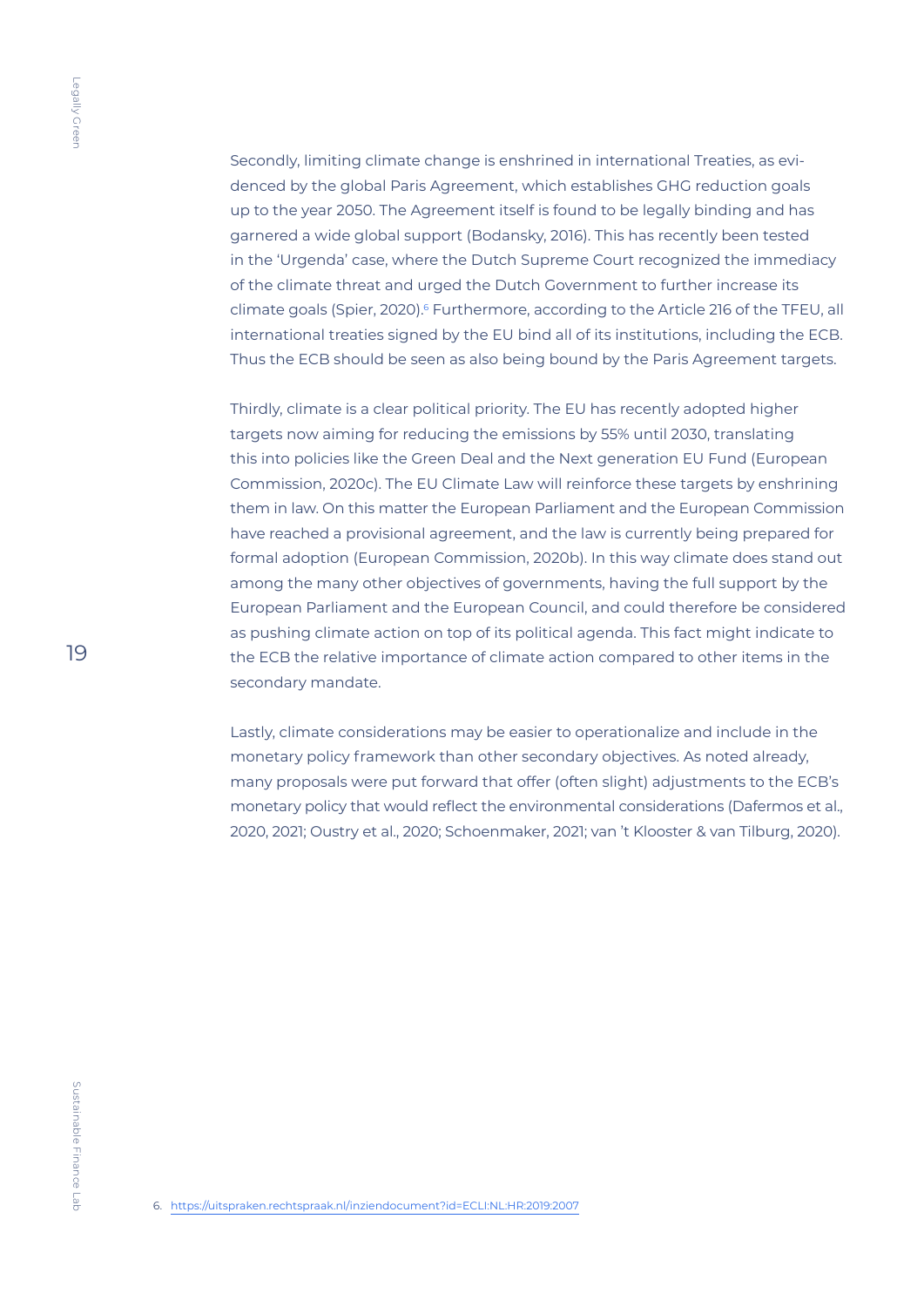### **3. THE RISK PERSPECTIVE**

#### **Protecting the ECB balance sheet from climate risks…**

Climate change introduces two kind of risks: physical (i.e. material destruction of assets) and transition (i.e. financial value lost through the transition taking place) (Carney, 2015; TCFD, 2017). As a supervisor the ECB emphasizes the importance of taking the effects of climate change into account, obliging its supervised institutions to "understand the impact of climate-related and environmental risks on the business environment in which they operate in the short, medium and long term, in order to be able to make informed strategic and business decisions" (European Central Bank, 2020, p. 4). However, these obligations extend to the ECB protecting its own balance sheet as well.

The ECB balance sheet has expanded significantly over the last decade through its asset purchase programmes and accepting of collateral, also related to its refinancing operations,. These developments urge the ECB to look at the risks, including climate risks, of its portfolio. This follows from the obligation to carefully manage risk in their operations, as enshrined in Title VI of the General Documentation Guideline (*Guideline (EU) 2015/510*, 2014). This risk-minimization obligation was further reinforced by the European Court of Justice judgement on Outright Monetary Transactions7 , mandating the ECB to reduce the risk of losses to which it is exposed (Mersch, 2017).

<span id="page-19-0"></span>Legally Green Sustainable Finance Lab Sustainable Finance Lab

<sup>7.</sup> [https://curia.europa.eu/juris/document/document.jsf?text=&docid=165057&pageIndex=0&doclang=en&mode=lst&dir=](https://curia.europa.eu/juris/document/document.jsf?text=&docid=165057&pageIndex=0&doclang=en&mode=lst&dir=&occ=first&part=1&cid=8631853) [&occ=first&part=1&cid=8631853,](https://curia.europa.eu/juris/document/document.jsf?text=&docid=165057&pageIndex=0&doclang=en&mode=lst&dir=&occ=first&part=1&cid=8631853) para. 123-126.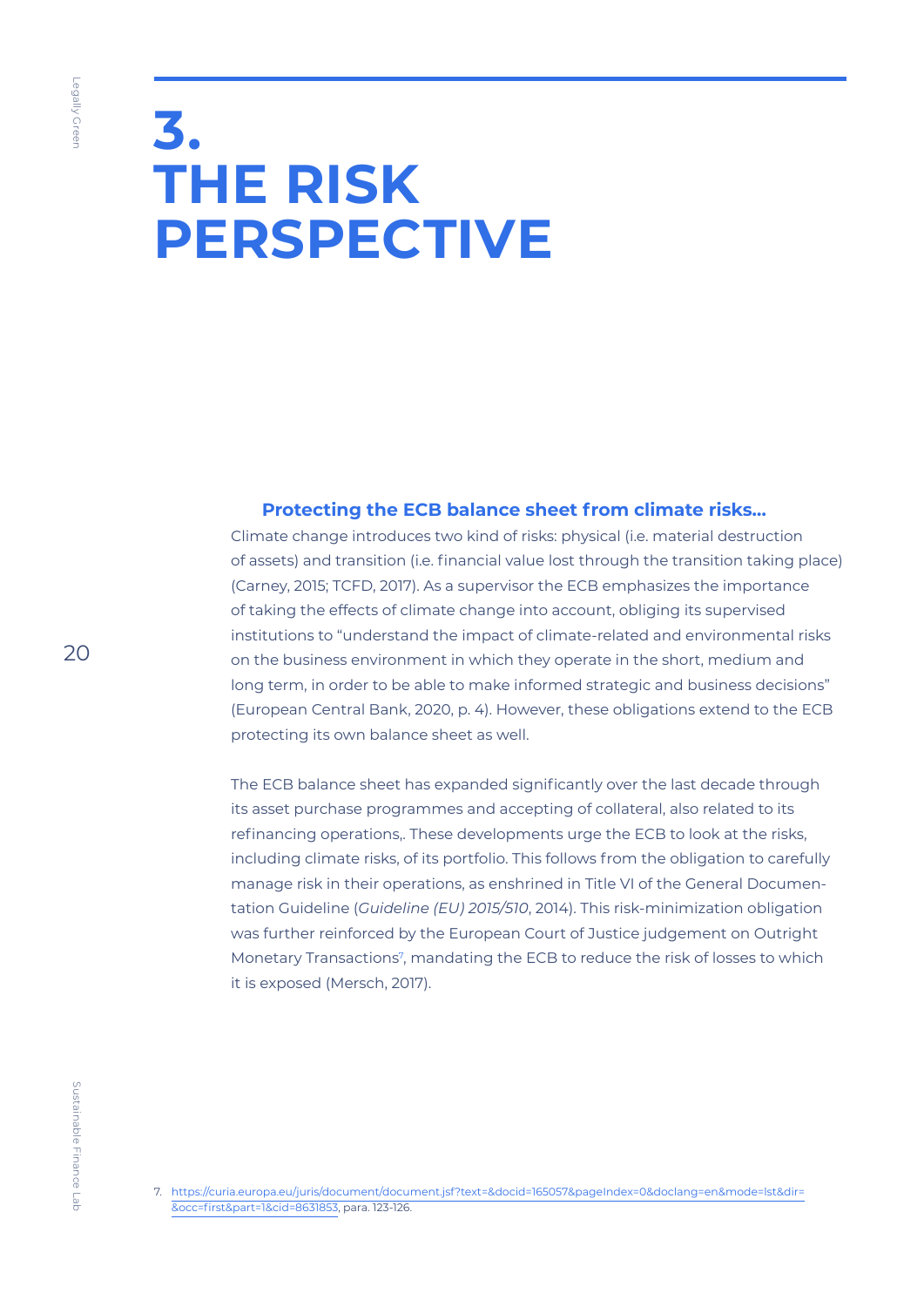#### **… to which it is now exposed disproportionally**

An indicator of transition risk is the carbon intensity of a portfolio. Here the ECB clearly seems to be overexposed. Recent research has shown that whereas carbon intensive companies account for 29.1% of the Euro Area's Gross Value Added (GVA) they are 62.7% of the ECB bonds purchased by CSPP/PEPP (Dafermos et al., 2020), confirming earlier findings by Matikainen et al. (2017). Furthermore, it was shown that if transition risks were taken into account, five percent of the corporate bonds purchased by the ECB could face a credit rating downgrade to the extent that they would no longer be eligible for purchase (Monnin, 2018). Thus, one way for the ECB to reduce its exposure to transition risk may be to reduce the ratio of climateintensive corporate bonds in its portfolio.

The ECB is also exposed to physical climate risks. Both from corporate asset purchases (companies with operations in regions that will be impacted by climate change) as well as sovereigns (where the South of Europe will be impacted much more severely by climate change) (Ciscar et al., 2018).

Reducing monetary operations specifically in the South will clearly endanger the effectiveness of the ECB's monetary policy. The recent Pandemic Emergency Purchase Programme (PEPP) for this reason explicitly allowed for deviations from the capital key thought to be in favor of the Southern Eurozone members. These deviations are explicitly permitted in times of crises by the ECJ in the *Gauweiler*<sup>8</sup> case in order to maintain the transmission mechanism and the singleness of monetary policy. By analogy, it would be reasonable to expect they would be put in place, and found legally unobjectionable, in case of the large scale climate change effects.

An alternative route to reduce physical risks may be to act as a 'universal owner'. Universal owners are considered to be large institutional investors whose highlydiversified, globally-spread portfolios are representative of global capital markets, holding effectively a slice of the overall market. They can thus not divest from specific climate risks and have to accept that when climate risks materialize this will impact their portfolio negatively (Kelly et al., 2015). This makes their investment returns dependent on the continuing good health of that economy. Universal owners can therefore improve their long-term financial performance by encouraging companies to contribute to the sustainability transitions.

<sup>8.</sup> [https://curia.europa.eu/juris/document/document.jsf?text=&docid=165057&pageIndex=0&doclang=en&mode=lst&dir=](https://curia.europa.eu/juris/document/document.jsf?text=&docid=165057&pageIndex=0&doclang=en&mode=lst&dir=&occ=first&part=1&cid=8631853) [&occ=first&part=1&cid=8631853](https://curia.europa.eu/juris/document/document.jsf?text=&docid=165057&pageIndex=0&doclang=en&mode=lst&dir=&occ=first&part=1&cid=8631853), para. 50, 77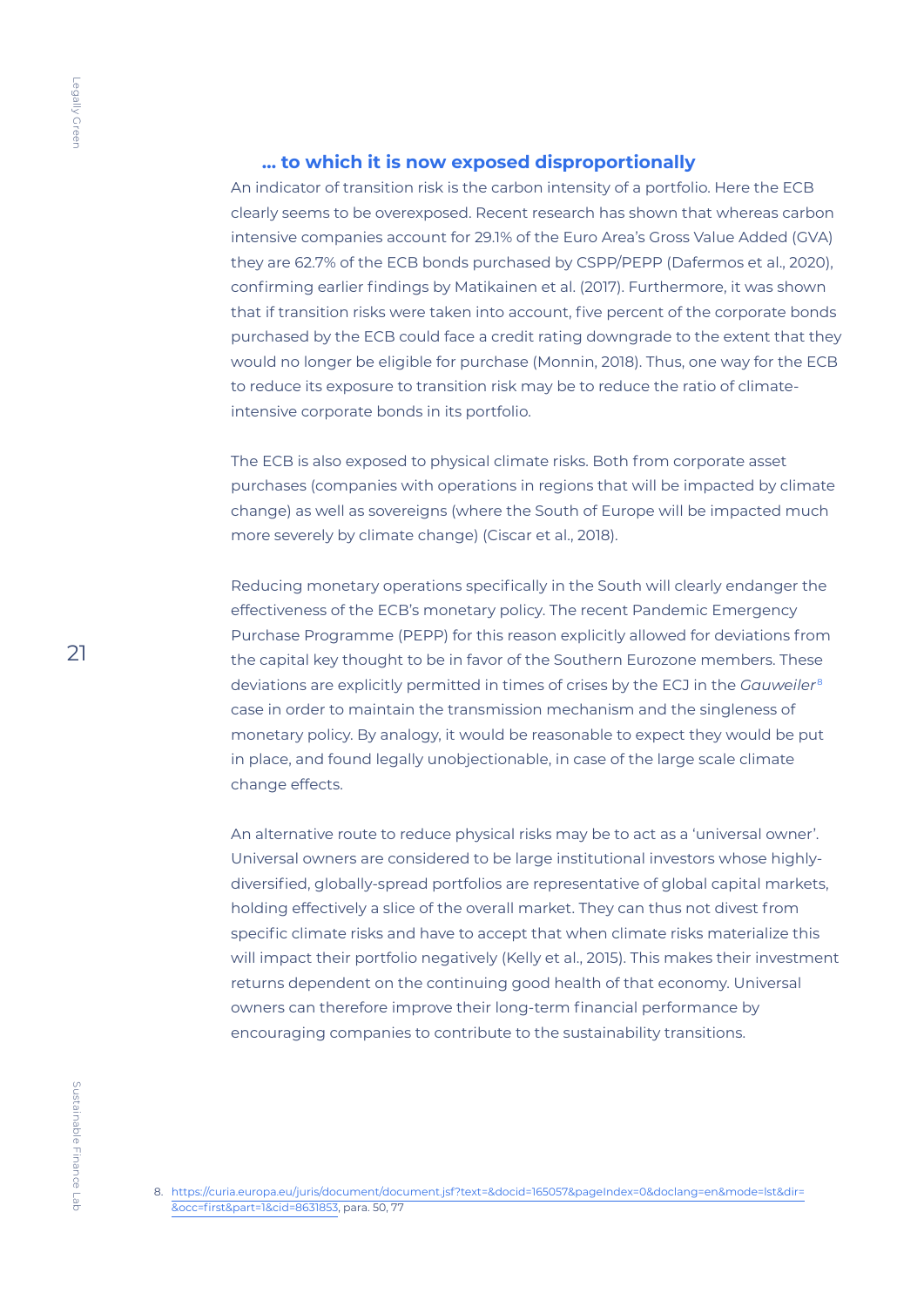**Economic impact of climate change on various regions in the EU. Darker red areas indicate higher negative impact. Darker green areas indicate higher positive impact** 



Potential economic impact of climate change

Like these large institutional investors, the ECB also has a broad diversified portfolio and thus is inevitably exposed to the physical risks of climate change. Especially the physical risk of sovereign bonds cannot be avoided. This necessitates the universal portfolio owners to look for ways to reduce this risk from materializing (PRI, 2011).

They can achieve this not only through avoiding certain assets for their physical climate risk, but rather by avoiding the worst scenarios from materializing. Here a clear synergy exists with strategies to reduce transition risks, such as the tilting approach discussed below. However, more proactive approaches directed at influencing the allocation of capital may be needed on top of these efforts.

**Figure 2.** Source: ESPON (2011)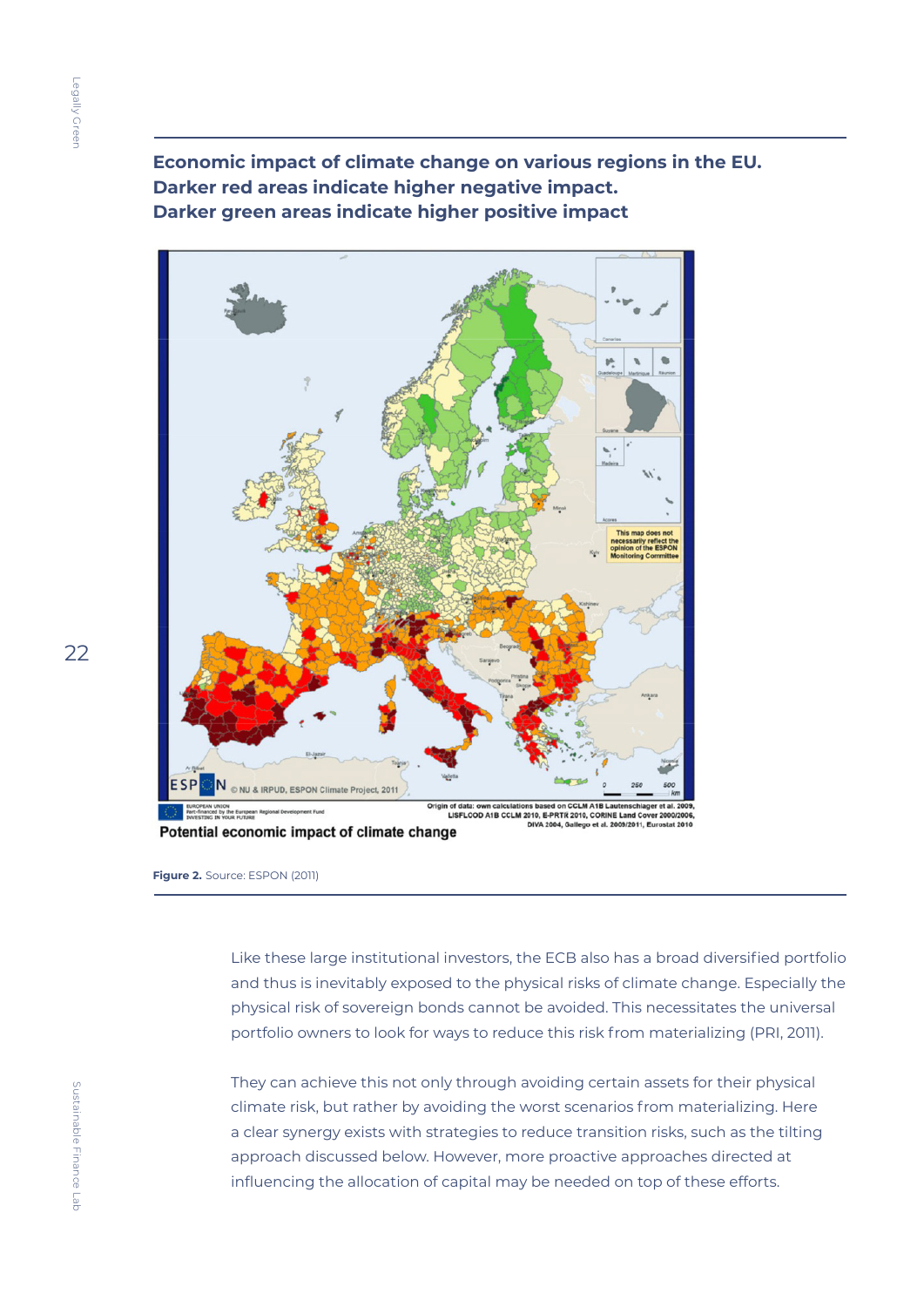### <span id="page-22-0"></span>**4. THE OBJECTIONS OF MARKET NEUTRALITY AND CENTRAL BANK INDEPENDENCE**

#### **Market neutrality**

One argument against a rebalancing of the ECB portfolio towards less carbon intensive assets is that this would clash with the principle of market neutrality in executing monetary policy. This principle is often considered to be supported by the Advocate General Wathelet's opinion of 4 October 2018 on the Weiss case, where he claims that: "to exclude the purchase of bonds with a negative yield from the PSPP would be contrary to the principle of market neutrality, which forms part of the principle of an open market economy with free competition, a condition of the ESCB's activity pursuant to Article 127(1) TFEU."9

While often invoked, there are several issues with this argument. First, the term 'market neutrality' is not enshrined in the EU Treaty or anywhere in the relevant legal documentation of the ECB. Article 127 TFEU states that the ECB shall act "in accordance with the principle of an open market economy with free competition, favouring an efficient allocation of resources"10, but that is a vague basis for the policy of market neutrality as the ECB operationalizes it. Moreover, the ECB has considerable leeway in interpreting its own mandate, and it is not clear that the current one is the only conceivable, or the most desirable one.

10. The ending of the clause is "… and in compliance with the principles set out in Article 119". The Article 119 states that "the activities of the Member States and the Union shall include [t]he adoption of an economic policy which is [c]onducted in accordance with the *principle of an open market economy* with free competition." [emphasis ours].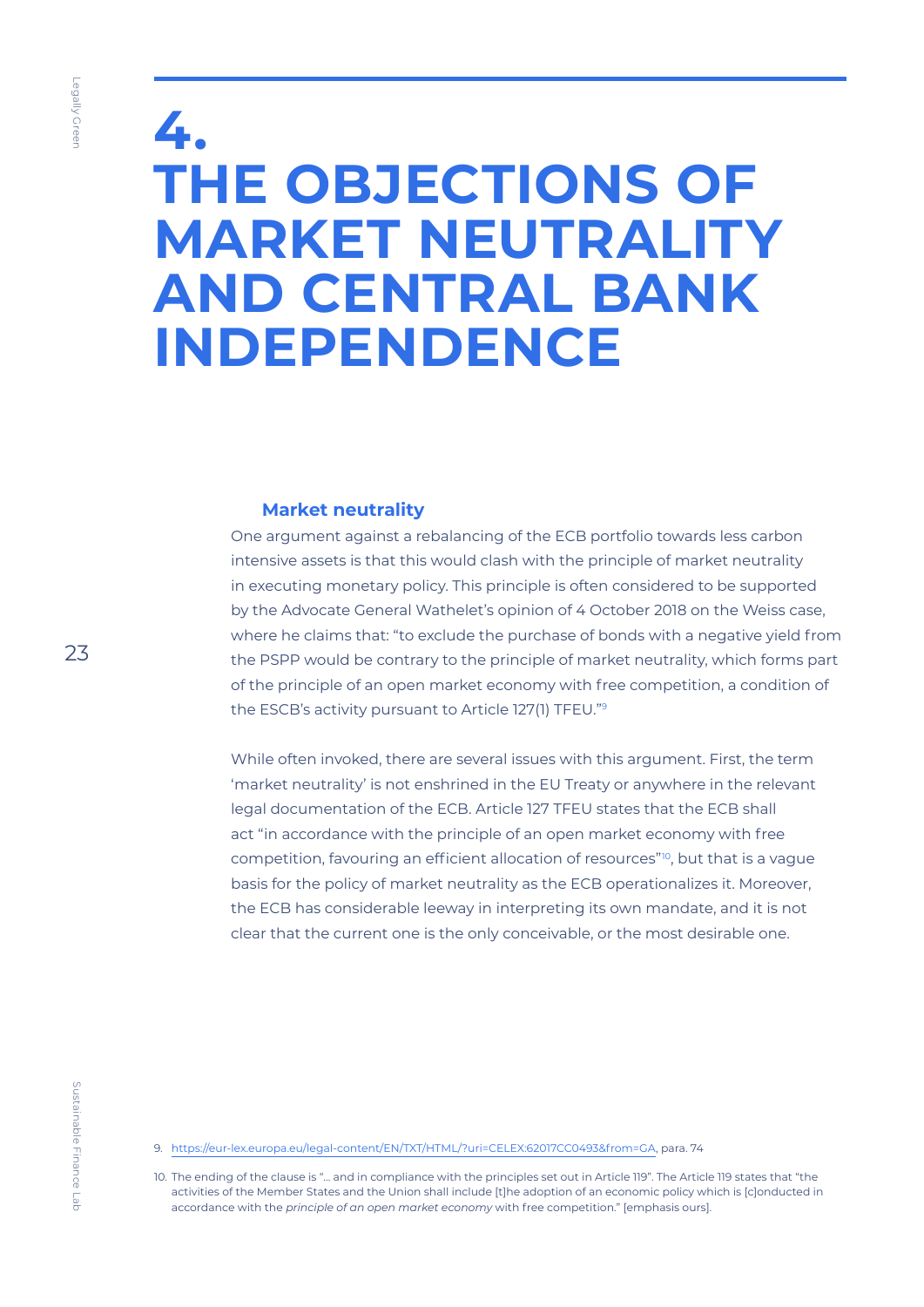Secondly, the principle of market neutrality has only gained importance in recent years. Before that, the ECB itself declared that pursuing market neutrality was hampered by capital market fragmentation and the lack of a banking union in the Eurozone (Cheun et al., 2009).

Thirdly, the CJEU rulings on *Gauweiler*11 and *Weiss*12 cases give the ECB broad autonomy over its interpretation of what is adequate collateral, provided that the ECB performs the necessity and suitability tests and act proportionally with the necessary aims (Boer & van 't Klooster, 2020). To that effect, the ECB has a large autonomy over its conduct of monetary policy, as guaranteed by the Treaties, with the ECJ having the prerogative of reviewing only the manifest errors of judgement, as ascertained by the *Weiss*13 ruling (Boer & van 't Klooster, 2020).

A fundamental criticism of the concept of market neutrality is that central banks through their monetary policy by definition shape markets in various ways: be it through setting interest rates (thus shaping the repo markets) (van 't Klooster & van Tilburg, 2020); through asset purchasing programs (thus favoring large, capital intensive companies over SMEs) (Dafermos et al., 2020); or through sovereign bond markets (by allocating different shares for different countries) (Colesanti Senni & Monnin, 2020). This fact makes it difficult to conceive how true market neutrality is even attainable.

There are also two climate change-specific problem with the concept of market neutrality. The first is that following this principle in its corporate bond buying programme, the ECB is picking out the most capital intensive and polluting companies, thus having a disproportionally large environmental impact (Dafermos et al., 2020; Matikainen et al., 2017). Market neutrality thus may lead to outcomes that are far from neutral with regard to climate change. As we discussed, the obligation to support the general economic policies in the Union including environmental ones, makes 'carbon neutrality' of the ECB also an important principle. Actually, more may be asked from the ECB when possible without prejudice to price stability. Not to be neutral in the sense of being as carbon intensive as the current economy, but rather to be 'Paris-aligned' in a forward looking sense. Thus reducing the carbon intensity of its portfolio in line with what is needed to limit climate change.

<sup>11.</sup> [https://curia.europa.eu/juris/document/document.jsf?text=&docid=165057&pageIndex=0&doclang=en&mode=lst&dir=](https://curia.europa.eu/juris/document/document.jsf?text=&docid=165057&pageIndex=0&doclang=en&mode=lst&dir=&occ=first&part=1&cid=8631853) [&occ=first&part=1&cid=8631853](https://curia.europa.eu/juris/document/document.jsf?text=&docid=165057&pageIndex=0&doclang=en&mode=lst&dir=&occ=first&part=1&cid=8631853), para. 67

<sup>12.</sup> [https://curia.europa.eu/juris/document/document.jsf?text=&docid=208741&pageIndex=0&doclang=EN&mode=lst&dir=](https://curia.europa.eu/juris/document/document.jsf?text=&docid=208741&pageIndex=0&doclang=EN&mode=lst&dir=&occ=first&part=1&cid=8629044) [&occ=first&part=1&cid=8629044](https://curia.europa.eu/juris/document/document.jsf?text=&docid=208741&pageIndex=0&doclang=EN&mode=lst&dir=&occ=first&part=1&cid=8629044), para. 72

<sup>13.</sup> [https://curia.europa.eu/juris/document/document.jsf?text=&docid=208741&pageIndex=0&doclang=EN&mode=lst&dir=](https://curia.europa.eu/juris/document/document.jsf?text=&docid=208741&pageIndex=0&doclang=EN&mode=lst&dir=&occ=first&part=1&cid=8629044) [&occ=first&part=1&cid=8629044](https://curia.europa.eu/juris/document/document.jsf?text=&docid=208741&pageIndex=0&doclang=EN&mode=lst&dir=&occ=first&part=1&cid=8629044), para. 24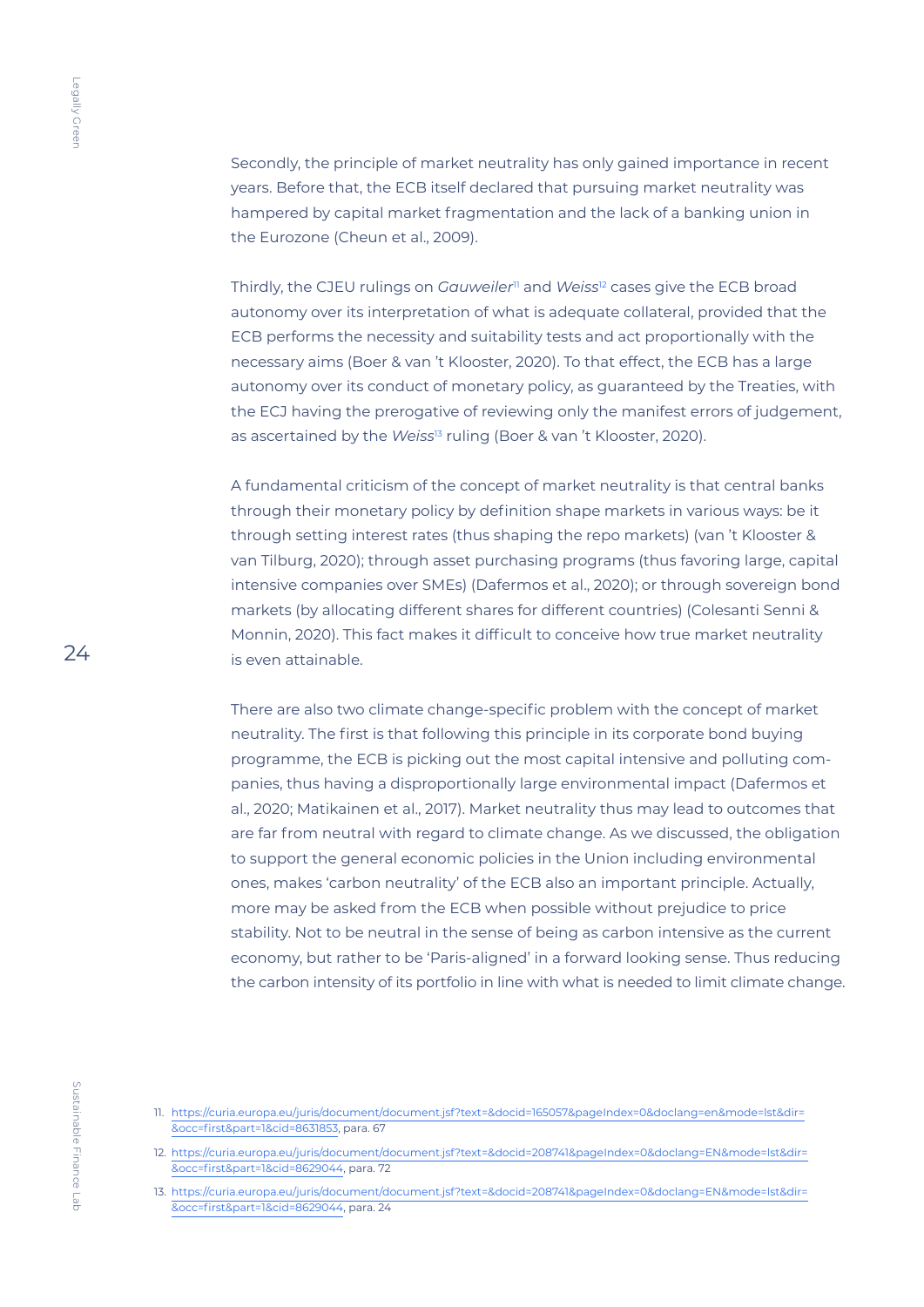The second issue is that in this particular case markets are often perceived as not properly accounting for all externalities, thus making the market inefficient. As the ESRB concluded: "There is also broad agreement that climate risks continue to be mispriced in financial markets" (European Systemic Risk Board, 2020). ECB Executive Board Member Isabel Schnabel has noted: "In the presence of market failures, market neutrality may not be the appropriate benchmark for a central bank when the market by itself is not achieving efficient outcomes" (Schnabel, 2020b). The market failure mentioned pertains to the climate risk not being properly priced in by the private sector (Lagarde, 2021).

Along those lines, Isabel Schnabel has recently proposed a shift from market *neutrality* to market *efficiency*. This move would, according to her, not only price-in all the (climate-related) externalities, and thus improve the price discovery and efficiency in the market, but also be more faithful to the Article 127 that explicitly calls for the EU to maintain an efficient allocation of resources (The ECB podcast, 2021).

A more practical reason why market neutrality has been invoked is the simplicity and the ease of operation of large scale purchasing programs (Honohan, 2020). It is argued that the deviation from this principle could render the monetary policy less effective and weaken the transmission mechanism, as buying assets of only a small number of firms would weaken the impact on EU wide inflation (Schoenmaker, 2021).

However, this need not be the case. With regard to limiting transition risk, one such policy relies on 'tilting' away from the highest polluters in the CSPP and towards lower carbon intensive companies. That way the ECB maintains effectiveness of its monetary policy, as no sectors are divested from, while still reducing the total carbon emissions of its monetary policy portfolio (Schoenmaker, 2021). A variant of the 'tilting' proposal has also been defended by Isabel Schnabel as a way of moving towards the aforementioned market efficiency policy (The ECB podcast, 2021).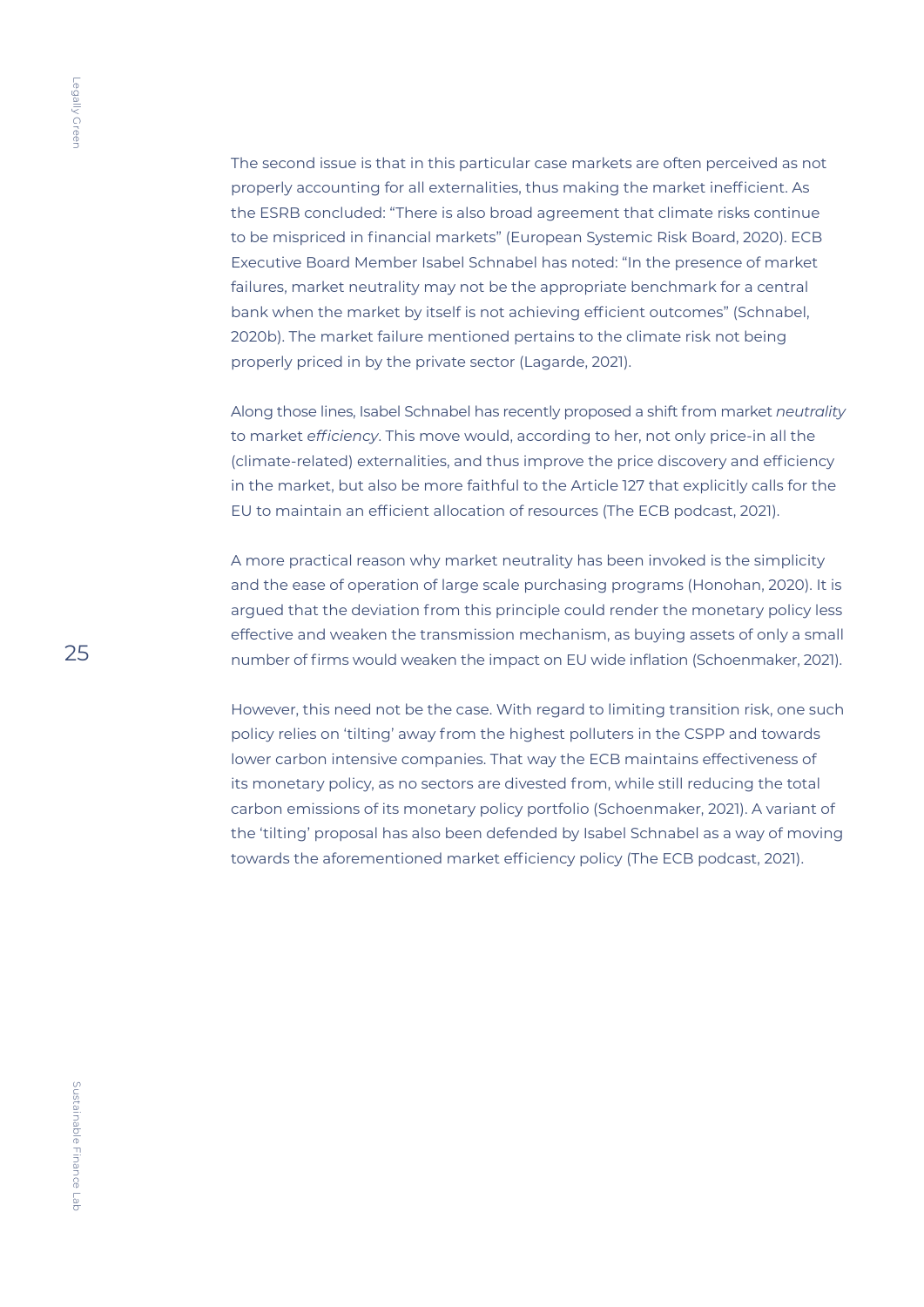#### **Central bank independence**

Next to the discussion on the legality of whether climate change should be taken into account in setting and designing monetary policy, there is also a discussion on its wider implications for the independence of central banks. Some central bankers fear that making choices with regard to such real life political issues threatens their independence (Tucker, 2018).

Others authors, however, point to the fact that historically central banks have also always helped to finance challenges to society, ranging from wars to pandemics, natural disasters and financial crises (van Tilburg & Simić, 2021). Failing to do so now may actually erode the political support for central bank independence (Honohan, 2020). Similarly, it has been claimed that central bank independence is not a goal of its own, but is bestowed so as to improve the stability and sustainability of the economy. While previously referring to stable inflation, in the current circumstances this rather refers to the effects of climate change (Verheyen, 2021). This point has been reinforced by Isabel Schnabel, who stated that "independence *requires* a central bank to respond to the concerns of the public and to carefully evaluate whether and how it may be able, within its mandate, to respond to these concerns [emphasis added]" (Schnabel, 2021).

Here it is also important to make a distinction between not going against stated government policies on the one hand, and actively contributing to these on the other. As we discussed, currently the ECB's Asset Purchasing Programme is lowering the cost of capital of the more carbon intensive companies relatively more than that of the rest of the economy, which is contrary to the EU's political priorities.

In 2012 in the *Gauweiler* case, the German Federal Constitutional Court's (FCC) relied on a distinction between the economic policy (executed on a Member State level) and monetary policy (executed on the EU level), claiming that the ECB was mandated to execute the latter, but not by affecting the former disproportionally. Furthermore, that monetary and economic policies are inextricably intertwined has also been recognized by the ECJ in its Weiss ruling (Boer & van 't Klooster, 2020; Whelan, 2020). In that sense, the ECB needs to be conscious of the economic effects of its monetary policies and recognize if they can contribute, or at least be neutral, with regard to the 'general economic policies in the Union'. In these actions it needs to conduct its policy in a proportional manner, as well as explain its actions.

More explicit democratic legitimacy can be obtained with regards to the items in the secondary mandate. The first steps have already been made in that direction, when the EC-commissioned Green Taxonomy was published, giving clear guidelines to the markets, and by extension the ECB, to assist the transition in line with environmental objectives and policies of the Union (European Commission, 2020a).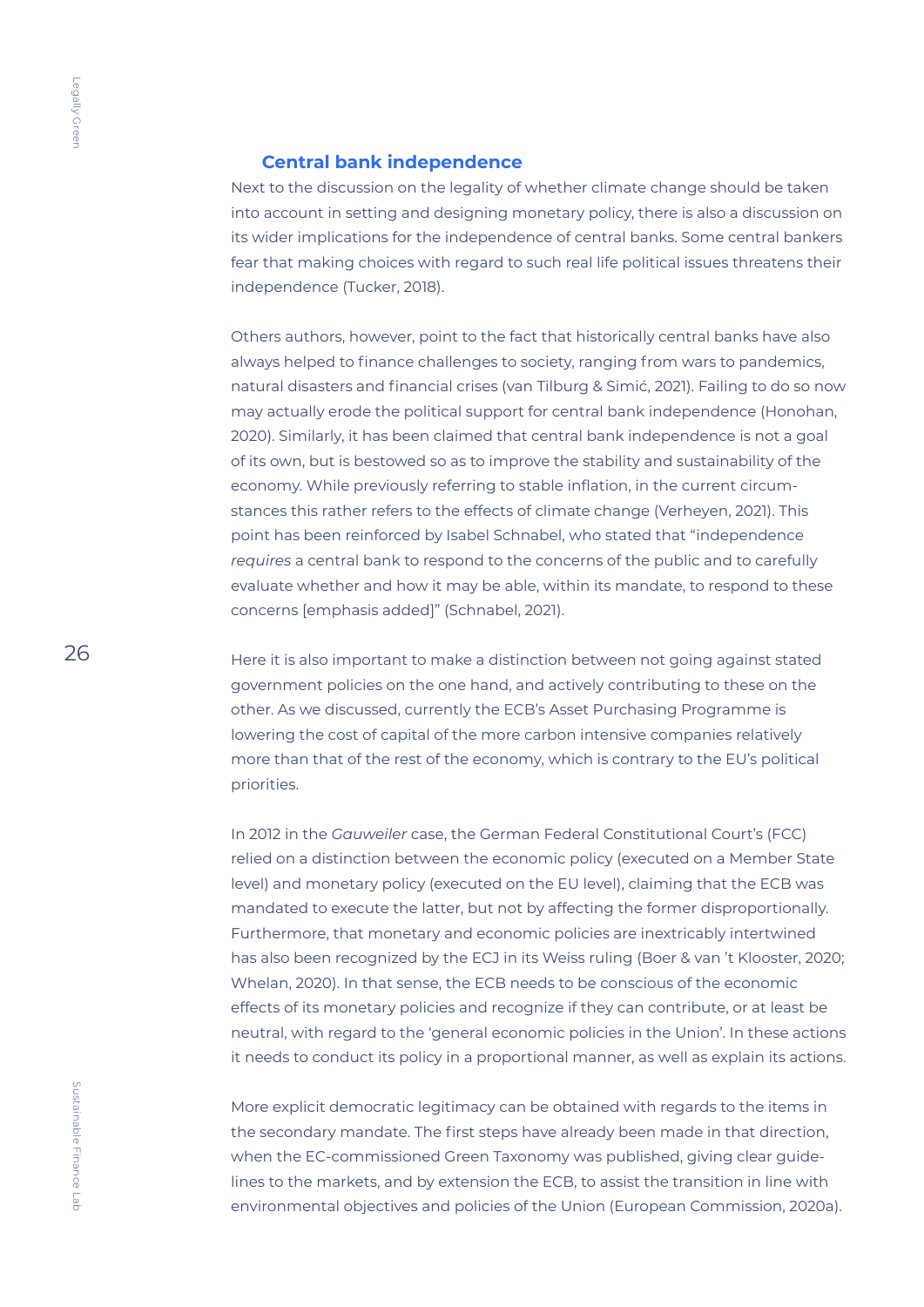Using the Taxonomy should decrease any discretionary roles that the ECB would have needed to assume. Aside from the Taxonomy Regulation, the Taxonomy Legislation also includes the Sustainable Finance Disclosure Regulation (sustainability-related disclosures for the financial sector); Non-Financial Reporting Directive (analogous to the former, but covering the non-financial companies); as well as the Benchmark Regulation (regarding EU Climate Transition benchmarks and EU Paris-aligned benchmarks) (Smits, 2021).

But more can be done by the relevant EU institutions. According to Article 130 of the EU treaty the ECB is not allowed to ask for or receive instructions from the other EU-institutions. However, this does not exclude less formal and legally nonbinding guidance from certain politicians towards the ECB. This is in line with the Article 284 of the TFEU that states that: "The President of the Council and a Member of the Commission may participate, without having the right to vote, in meetings of the Governing Council of the European Central Bank. The President of the Council may submit a motion for deliberation to the Governing Council of the European Central Bank".

However, some argue that the European Parliament and Council could provide more guidance to the ECB with regard to prioritizing the secondary objectives (Boer & van 't Klooster, 2020; Jourdan & Beckmann, 2020). While not legally binding, it could further reinforce the political commitment of the European politicians towards climate action and give an even stronger signal to the ECB on the sustainable direction of EU policy.

There are several forms that this could take. Firstly "the Council can set out broad economic policy guidelines in accordance with the procedure of Article 121 (2) TFEU and articulate how it sees the role of the ECB in realizing its secondary mandate" (Boer & van 't Klooster, 2020).14 The Council would then need to notify the Parliament doing this. However, as the EP has already shown its commitment to the climate change mitigation, it could be expected to support the Council's guidelines thus increasing their legitimacy.

<sup>14.</sup> Article 121 (2) TFEU: The Council shall, on a recommendation from the Commission, formulate a draft for the broad guidelines of the economic policies of the Member States and of the Union, and shall report its findings to the European Council. The European Council shall, acting on the basis of the report from the Council, discuss a conclusion on the broad guidelines of the economic policies of the Member States and of the Union. On the basis of this conclusion, the Council shall adopt a recommendation setting out these broad guidelines. The Council shall inform the European Parliament of its recommendation.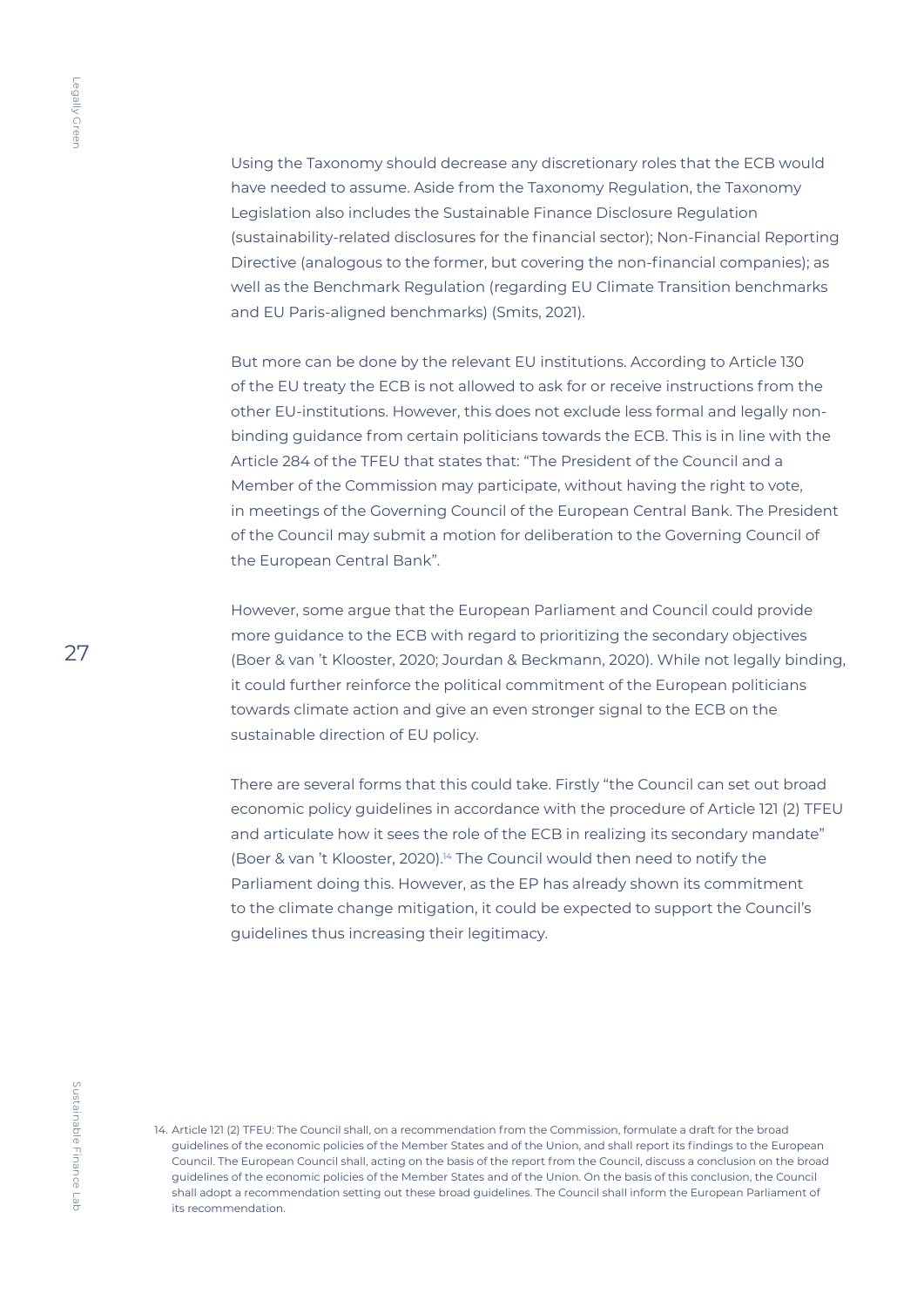Another proposal is for the European Parliament to "use its annual resolutions on the ECB to vote a ranking of three top secondary objectives" and to "refocus the quarterly 'monetary dialogues' hearings with the ECB President to carry out regular checks on the delivery of the thus-interpreted mandate" (Claeys et al., 2021).

Lastly, innovative forms of monetary-fiscal interaction might give more political guidance to the ECB's monetary policy. A proposal to that effect was recently put forward by BlackRock. The proposal entails the fiscal authorities to draw up a list of shovel-ready projects, pre-defined by the politicians and based on the public investment needs. On the monetary side, funding would be allocated by the central bank up to the amount assessed to be necessary to return to the desired inflation target. This would ensure the wide democratic guidance of the necessary stimulus, as well as maintain central bank independence, as the proposal requires the monetary powers to decide only on the size of the stimulus, but not its direction as well (Bartsch et al., 2019).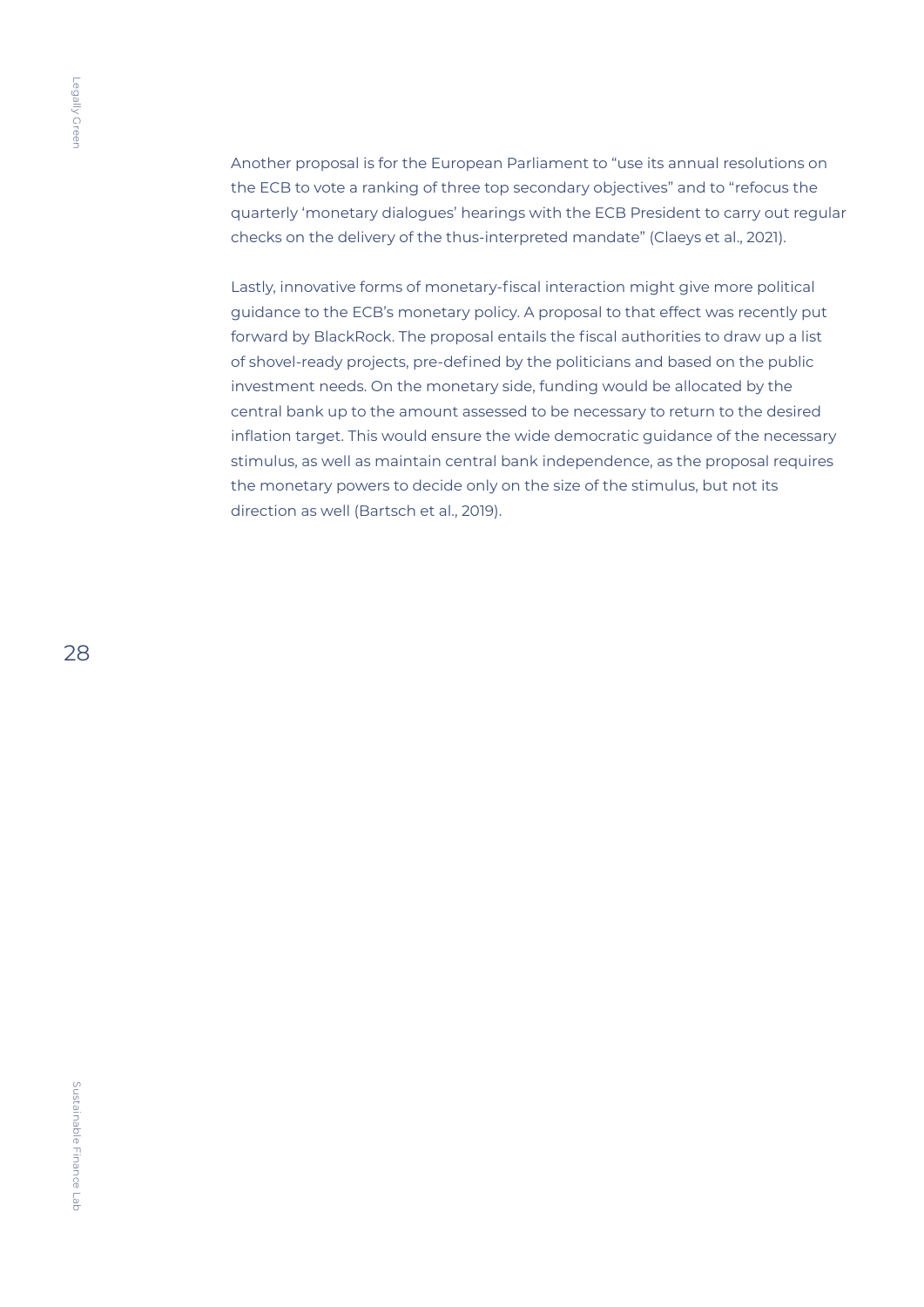# <span id="page-28-0"></span>Legally Green

### **5. CONCLUSION AND FURTHER RESEARCH QUESTIONS**

#### **An obligation, not an option. But is it also a possibility?**

Monetary policies always have economic effects. In that sense they are never 'neutral' from an economic or market perspective. This is even more the case for the unconventional policies that central banks, including the ECB, have conducted in recent years. They moved from using solely interest rates to manage inflation, to the buying of bonds of specific countries and companies, and inducing lending of specific banks. These are all instruments that more directly impact the real economy. With its Gauweiler and Weiss rulings, the ECJ has shown that this is not necessarily a problem. The ECB, however, does need to take this economic impact into account, show the proportionality of its monetary actions in that respect, and communicate and explain its actions clearly.

In recent years the impact of monetary policy on climate change has increasingly surfaced as one of the economic issues that the ECB needs to take into account in setting, designing and implementing its monetary policies. There are several reasons for this:

- 1. A stable climate might be a precondition for price stability in the medium to long term, as the worst effects of climate change may be incompatible with price stability;
- 2. The EU Treaty also specifies the obligation to support the general economic policies in the Union. In this respect limiting climate change has emerged as a clear political priority;
- 3. The ECB is obliged to carefully manage risk in its operations, with both climate transition and physical risk now widely recognized as posing material risk.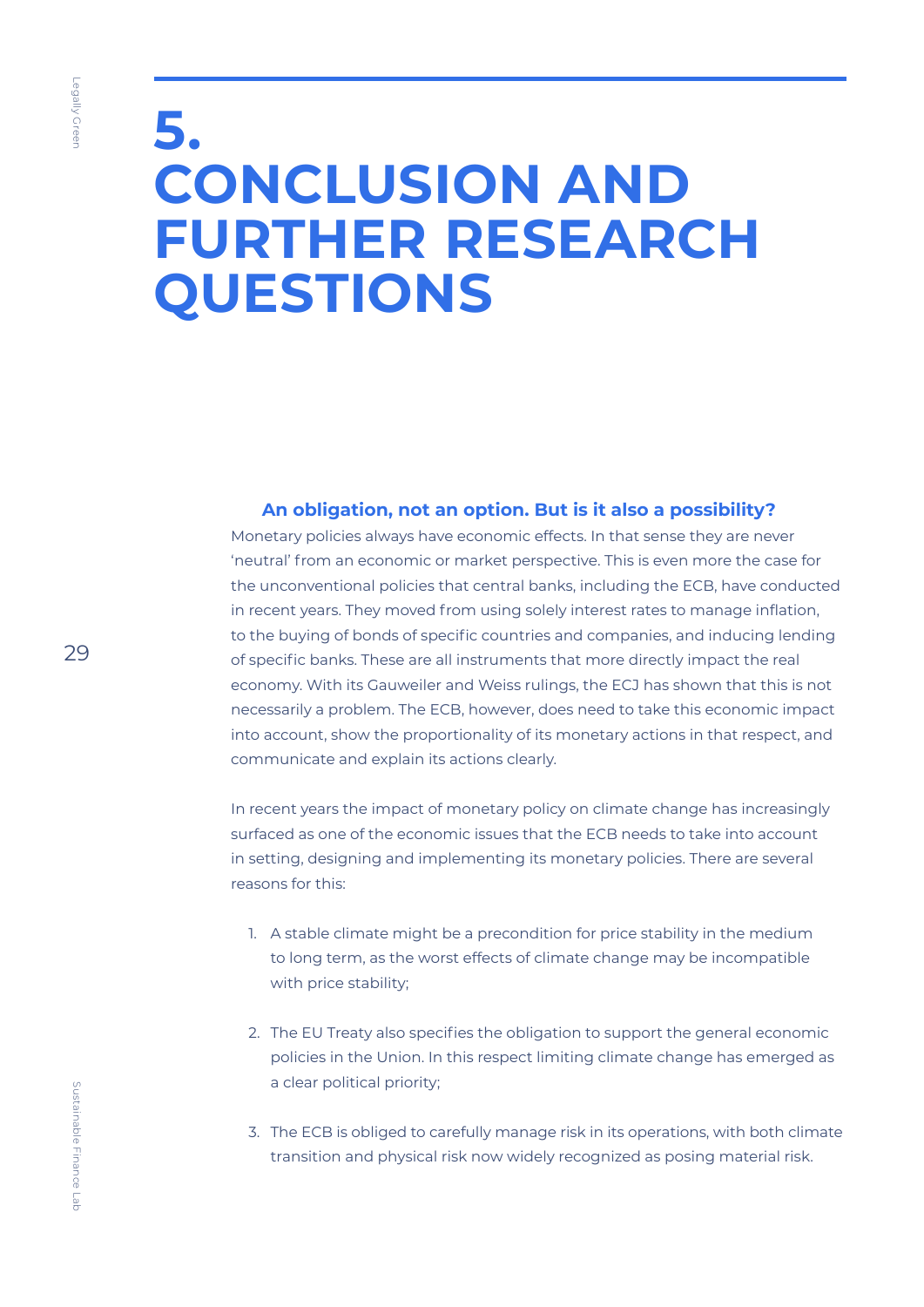The discussion presented here suggests that monetary policy makers should take climate change into account in both setting and executing their monetary policies. Climate change therefore is not something that ECB *can* do, it is something it *needs to* do.

However, currently through its collateral framework and asset purchase programmes, the ECB is actually lowering the cost of capital for relatively carbon intensive companies, thus actively steering *against* the stated policies of the democratically elected governments. This is something that can be remedied through a modest 'tilting' approach, discussed in this paper, that is compatible with price stability. This could steer towards neutralizing the carbon impact of the ECB's monetary policy. However, more effort on the part of the ECB may be needed to actually help governments achieve their climate goals, by reducing the financing costs of more Paris-aligned corporations.

The ECB board seems to be convinced of the need to take climate change into account, as evidenced by public statements by a majority of its executive board members and of several presidents of national central banks (Lagarde, 2021; Schnabel, 2020a, 2020b). However, whether a move towards a more sustainable monetary policy will actually happen still remains a question. It has been signaled that the operationalization may be prohibitively problematic.<sup>15</sup> The question whether this is a legitimate argument is outside of the scope of this paper, as that would require a more extensive analysis of the availability of data and methodologies to assess the viability of a more 'green' monetary policy. However, we do note that the data are available to judge that the current collateral and asset purchase are more carbon intensive than the economy as a whole, and surely not aligned with the objectives set by the Union in order to comply with the Paris Agreement (Dafermos et al., 2020; Matikainen et al., 2017). We therefore conclude that it is dubious whether Ms. Schnabel's reluctance will be defensible if a legal case is started against the ECB and claimed that it is doing not enough on the climate front. The ECB may not only be able to be legally green, but it also risks being considered 'illegally brown'.

15. As mentioned by Isabel Schnabel: "The question of course is what does that mean in practice. It seems to suggest that we should 'tilt' our asset purchases in the direction of less emission intensive firms, but this of course has to be operationalized, and this is tricky, and we are discussing this a lot how this could be done in a proper way. My prediction is that we will discuss this for quite some time because it is really complicated" (The ECB podcast, 2021)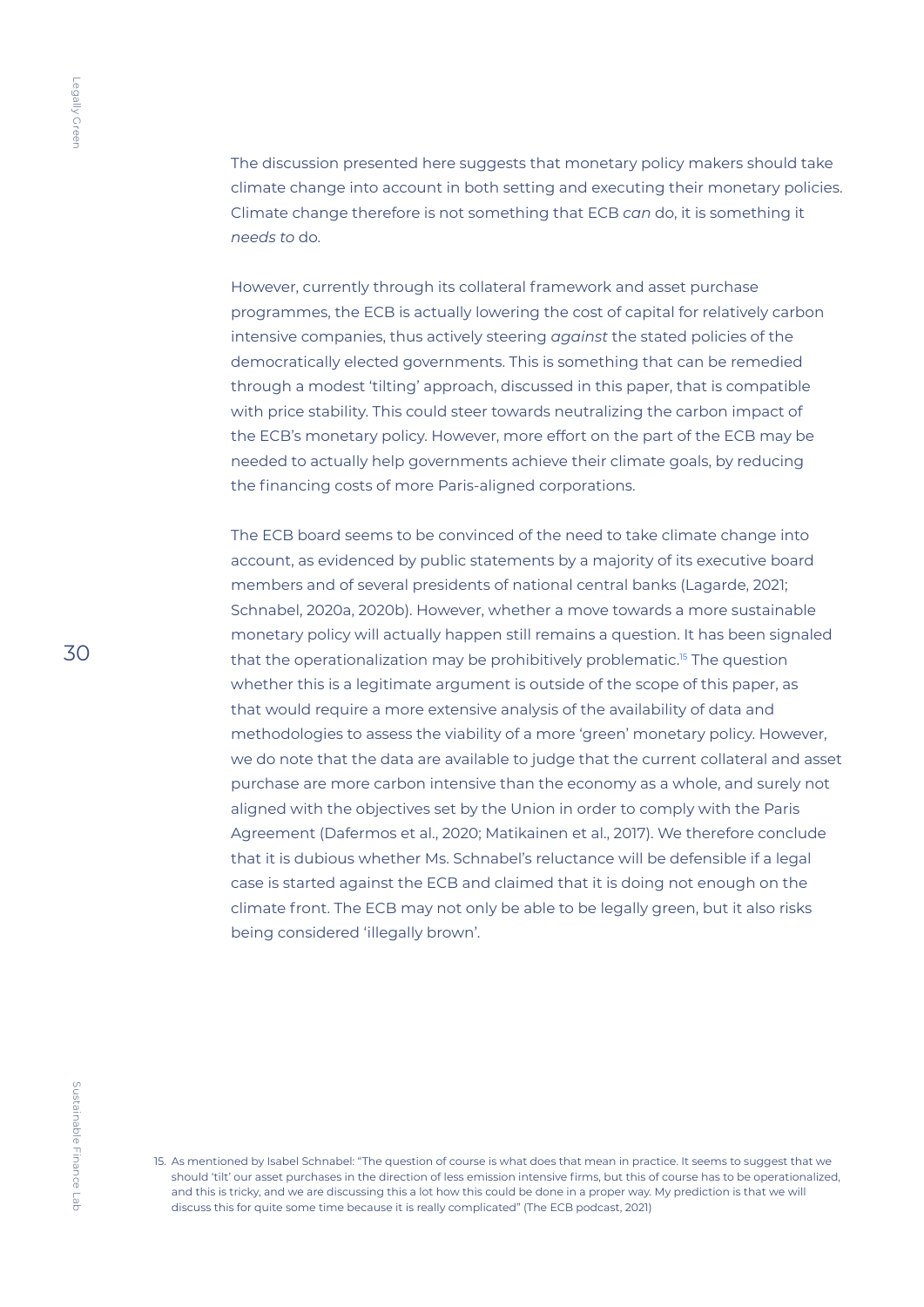#### **Discussion**

Through its discussion of the relevant legal articles in their economic and monetary context this paper has brought some arguments to the table that have not been brought into the discussion before. These may provide new avenues for taking climate change into account in monetary policy.

On the 'why' of it we discussed:

- **•** The need to extend the time horizon of the ECB for the long term threat to price stability. Whereas the effects of climate change are uncertain, unpredic table, and possibly far off into the future, that does not relieve the ECB of the obligation to act as the Treaty does not limit its obligation to safeguard price stability to a particular (limited) time horizon.
- **•** Why climate could be prioritized. With respect to the supportive objectives we discussed why climate could be prioritized between the different other 'general economic policies': that climate change is unique due to the large macroeconomic effects it will have; the international agreements that have set clear goals for the coming decades; as well as the broad and deep political backing for this within the Union.
- **•** The ECB as a universal owner. With regard to the risk perspective we added the perspective of the ECB, and more widely central banks, as 'universal owners' of large and diversified portfolios of financial securities widely exposed to climate risk. An argument that is especially relevant to the majority of the ECB's holdings in sovereign bonds, specifically of those euro member states that are exposed to the physical risks of climate change.

On the 'how' of taking climate change into account in its monetary policies we raised the following issues:

- **•** What can the ECB do to help mitigate climate change without limiting the scope of the instrument too much and thus jeopardize its effectiveness. In the current situation: to explore stronger tilting of corporate bonds purchases and higher haircuts than justified from a strict climate (transition) risk perspective.
- **•** What can and should the ECB do in a situation where there is no longer need for unconventional monetary policy? What is the effect of interest rate setting on climate change? Is there a case for differentiated interest rates (credit guidance) favoring companies that are 'Paris-aligned' and 'Taxonomy-aligned'?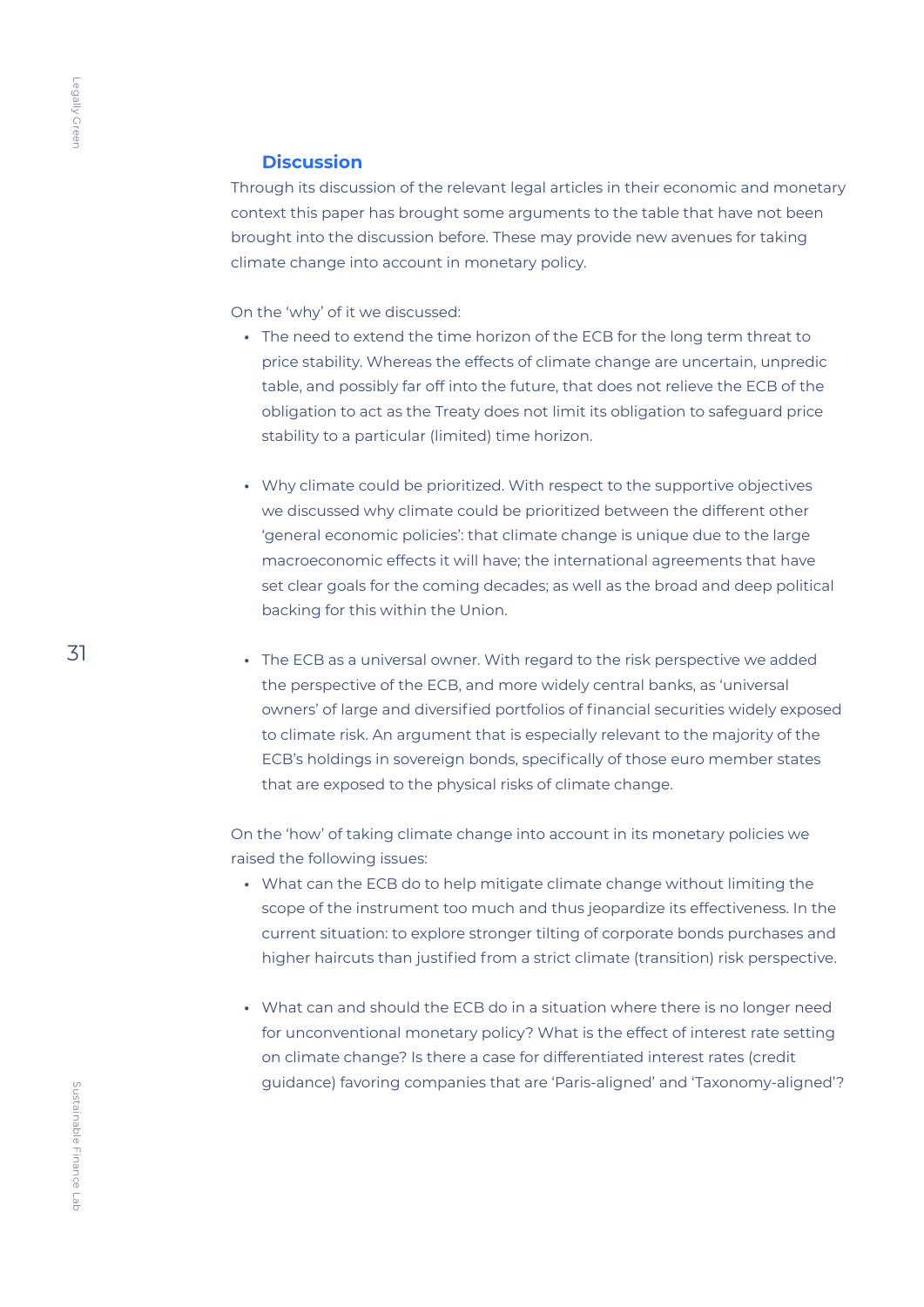- **•** What can and should the ECB do in a situation where the inflation risk is towards the upside and hence no monetary stimulus is needed? Can a policy of credit guidance with differentiated low interest rates still be feasible? For instance because by accepting (slightly) higher inflation now as a consequence of this a larger danger to price stability in the medium to long term is averted?
- **•** What is the greater threat for the central banks' monetary independence: becoming involved in the political cause to limit climate change? Or public opposition to an institute that does nothing to help, despite its powerful and unique instrument that historically has been used by its predecessors to tackle specific challenges of society.

#### **Further research**

From this the following questions for further research emerge:

- **•** What are the expected effects of climate change on the economy, the wider society and thereby on inflation dynamics? Both within Europe (differences between North and South, but also countries/regions at risk of flooding) and in the rest of the world, in particular on the borders of the Union like Africa and the Middle East.
- **•** How can fiscal and monetary institutions cooperate more effectively? Is a Treaty change necessary for that? Will it infringe on central bank independence? What would the role of central banks be in this new model?
- **•** How can central banks globally cooperate more effectively to safeguard price stability as universal owners (risk perspective)?
- **•** Which tools can central banks use in order to make their (unconventional) monetary policy instruments more sustainable? Are there any other monetary policy instruments that would be more suitable to this purpose?
- **•** How could/should the ECB act to address other items in its secondary mandate aside from environmental considerations? If so, what would be the instruments and the trade-offs?
- **•** Could or should the ECB move away from its inflation targeting framework to some other variable targeting? Would this promote sustainability in the Eurozone?
- **•** Is the shift from market neutrality to market efficiency a sufficient one? Could or sshould the ECB go further than that towards a more explicit credit guidance role in order to promote the transition?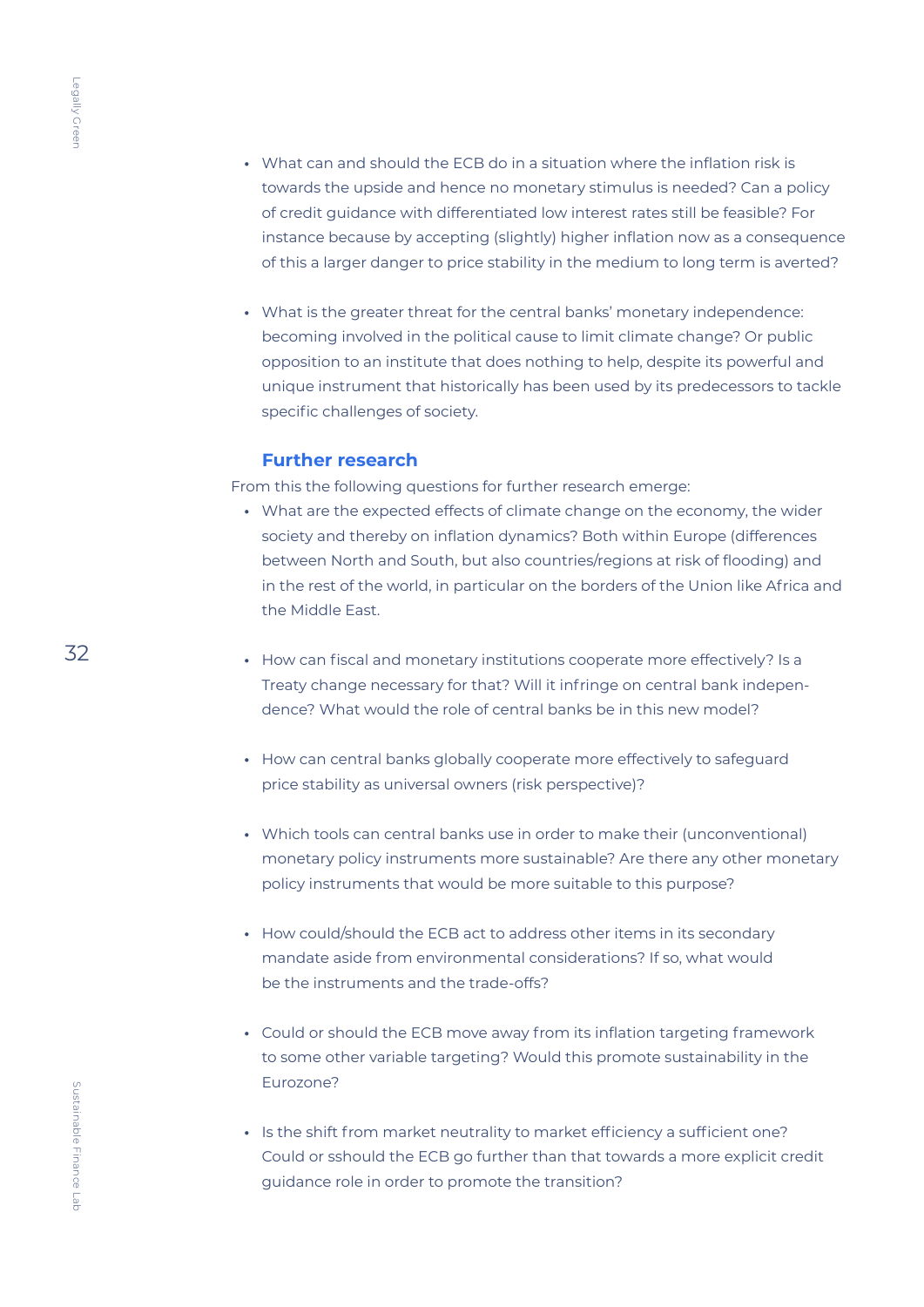### <span id="page-32-0"></span>**REFERENCES**

**Arnold, M. (2021a, March 16).** *Philip Lane: 'We have a unique initiative in Europe now—It is really quite something.'* Financial Times. [www.ft.com/content/](https://www.ft.com/content/2aa6750d-48b7-441e-9e84-7cb6467c5366) [2aa6750d-48b7-441e-9e84-7cb6467c5366](https://www.ft.com/content/2aa6750d-48b7-441e-9e84-7cb6467c5366)

**Arnold, M. (2021b, May 9).** *Rehn calls for change to ECB's inflation target in line with Fed approach.* Financial Times. [www.ft.com/content/05a12645-ceb2-](https://www.ft.com/content/05a12645-ceb2-4cd5-938e-974b778e16e0) [4cd5-938e-974b778e16e0](https://www.ft.com/content/05a12645-ceb2-4cd5-938e-974b778e16e0)

**Barro, R. J., & Gordon, D. B. (1983).** Rules, Discretion and Reputation in a Model of Monetary Policy. *Journal of Monetary Economics, 12*(1), 101–121. [https://doi.org/](https://doi.org/10.1016/0304-3932(83)90051-X) [10.1016/0304-3932\(83\)90051-X](https://doi.org/10.1016/0304-3932(83)90051-X)

**Bartsch, E., Boivin, J., Fischer, S., & Hildebrand, P. (2019).** *Dealing with the Next Downturn: From Unconventional Monetary Policy to Unprecedented Policy Coordination* (No. BIIM0819E-939246-1/16; Macro and Market Perspectives, p. 16). BlackRock Investment Institute. [www.blackrock.com/us/individual/literature/](https://www.blackrock.com/us/individual/literature/whitepaper/bii-macro-perspectives-august-2019.pdf) [whitepaper/bii-macro-perspectives-august-2019.pdf](https://www.blackrock.com/us/individual/literature/whitepaper/bii-macro-perspectives-august-2019.pdf)

**Batten, S., Sowerbutts, R., & Tanaka, M. (2016).** *Let's Talk About the Weather: The Impact of Climate Change on Central Banks* (Staff Working Paper No. 603; p. 38). Bank of England. www.ssrn.com/abstract=2783753

**Bernanke, B. S. (2015, June 1).** Monetary policy and inequality. *Brookings*. [www.brookings.edu/blog/ben-bernanke/2015/06/01/monetary-policy-and-inequality/](https://www.brookings.edu/blog/ben-bernanke/2015/06/01/monetary-policy-and-inequality/)

**Berthier, A. (2021, April 12).** *Letter from ClientEarth to Christine Lagarde.* [www.clientearth.org/media/jtxnhiba/2021-04-12-letter-from-clientearth-to-christine](https://www.clientearth.org/media/jtxnhiba/2021-04-12-letter-from-clientearth-to-christine-lagarde.pdf)[lagarde.pdf](https://www.clientearth.org/media/jtxnhiba/2021-04-12-letter-from-clientearth-to-christine-lagarde.pdf)

**Blot, C., Creel, J., Faure, E., & Hubert, P. (2020).** Setting New Priorities for the ECB's Mandate. In *The ECB's mandate: Perspectives on general economic policies: Compilation of papers.* [https://op.europa.eu/publication/manifestation\\_identifier/](https://op.europa.eu/publication/manifestation_identifier/PUB_QA0120313ENN) [PUB\\_QA0120313ENN](https://op.europa.eu/publication/manifestation_identifier/PUB_QA0120313ENN)

**Bodansky, D. (2016).** The Legal Character of the Paris Agreement. *Review of European, Comparative & International Environmental Law, 25*(2), 142–150. <https://doi.org/10.1111/reel.12154>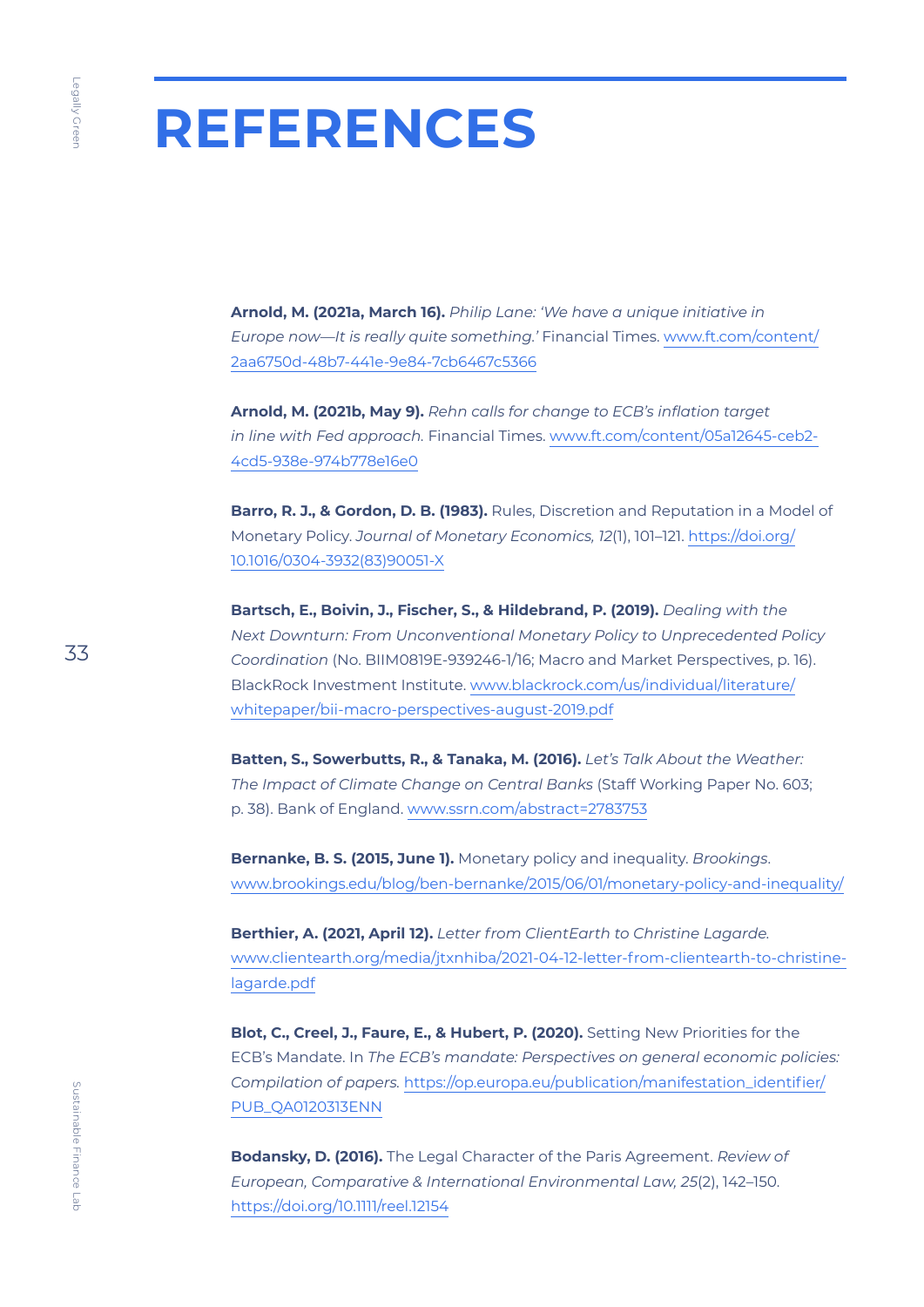**Boer, N. de, & van 't Klooster, J. (2020).** The ECB, the courts and the issue of democratic legitimacy after Weiss. *Common Market Law Review, 57*(6). [https://kluwerlawonline-com.proxy.library.uu.nl/journalarticle/Common+Market+](https://kluwerlawonline-com.proxy.library.uu.nl/journalarticle/Common+Market+Law+Review/57.6/COLA2020765) [Law+Review/57.6/COLA2020765](https://kluwerlawonline-com.proxy.library.uu.nl/journalarticle/Common+Market+Law+Review/57.6/COLA2020765)

**Burke, M., Hsiang, S. M., & Miguel, E. (2015).** Global non-linear effect of temperature on economic production. *Nature, 527*(7577), 235–239. https://doi.org/ 10.1038/nature15725

**Carney, M. (2015, September 29).** *Breaking the Tragedy of the Horizon – climate change and financial stability* [Speech]. Lloyd's of London, London. [www.bankofengland.co.uk/-/media/boe/files/speech/2015/breaking-the-tragedy-of](https://www.bankofengland.co.uk/-/media/boe/files/speech/2015/breaking-the-tragedy-of-the-horizon-climate-change-and-financial-stability.pdf?la=en&hash=7C67E785651862457D99511147C7424FF5EA0C1A)[the-horizon-climate-change-and-financial-stability.pdf?la=en&hash=](https://www.bankofengland.co.uk/-/media/boe/files/speech/2015/breaking-the-tragedy-of-the-horizon-climate-change-and-financial-stability.pdf?la=en&hash=7C67E785651862457D99511147C7424FF5EA0C1A) [7C67E785651862457D99511147C7424FF5EA0C1A](https://www.bankofengland.co.uk/-/media/boe/files/speech/2015/breaking-the-tragedy-of-the-horizon-climate-change-and-financial-stability.pdf?la=en&hash=7C67E785651862457D99511147C7424FF5EA0C1A)

**Chenet, H., Ryan-Collins, josh, & van Lerven, F. (2019).** Climate-Related Financial Policy in a World of Radical Uncertainty: Towards a Precautionary Approach. *SSRN Electronic Journal.* <https://doi.org/10.2139/ssrn.3520224>

**Cheun, S., von Köppen-Mertes, I., & Weller, B. (2009).** *The collateral frameworks of the Eurosystem, the Federal Reserve System and the Bank of England and the financial market turmoil* (No. 107; Occasional Paper Series, p. 49). European Central Bank. www.ecb.europa.eu/pub/pdf/scpops/ecbocp107.pdf

**Ciscar, J. C., Feyen, L., Ibarreta, D., & Soria, A. (2018).** *Climate impacts in Europe: Final report of the JRC PESETA III project.* [JRS Science for Policy Report]. European Commission. <https://data.europa.eu/doi/10.2760/93257>

**Claeys, G., Boer, N. de, Demetriades, P., Diessner, S., Jourdan, S., van 't Klooster, J., & Schmid, V. (2021, April 22).** The ECB needs political guidance on secondary objectives. *Www.Euractiv.Com*. [www.euractiv.com/section/economic](https://www.euractiv.com/section/economic-governance/opinion/the-ecb-needs-political-guidance-on-secondary-objectives/)[governance/opinion/the-ecb-needs-political-guidance-on-secondary-objectives/](https://www.euractiv.com/section/economic-governance/opinion/the-ecb-needs-political-guidance-on-secondary-objectives/)

**Claeys, G., Demertzis, M., & Mazza, J. (2018).** *A monetary policy framework for the European Central Bank to deal with uncertainty* (Policy Contribution No. 21; p. 19). Bruegel. [www.bruegel.org/wp-content/uploads/2018/11/pc-21final2.pdf](https://www.bruegel.org/wp-content/uploads/2018/11/pc-21final2.pdf)

**Cœuré, B. (2018, November 8).** *Monetary policy and climate change* [Speech]. Scaling up Green Finance: The Role of Central Banks, Berlin. [www.ecb.europa.eu/](https://www.ecb.europa.eu/press/key/date/2018/html/ecb.sp181108.en.html) [press/key/date/2018/html/ecb.sp181108.en.html](https://www.ecb.europa.eu/press/key/date/2018/html/ecb.sp181108.en.html)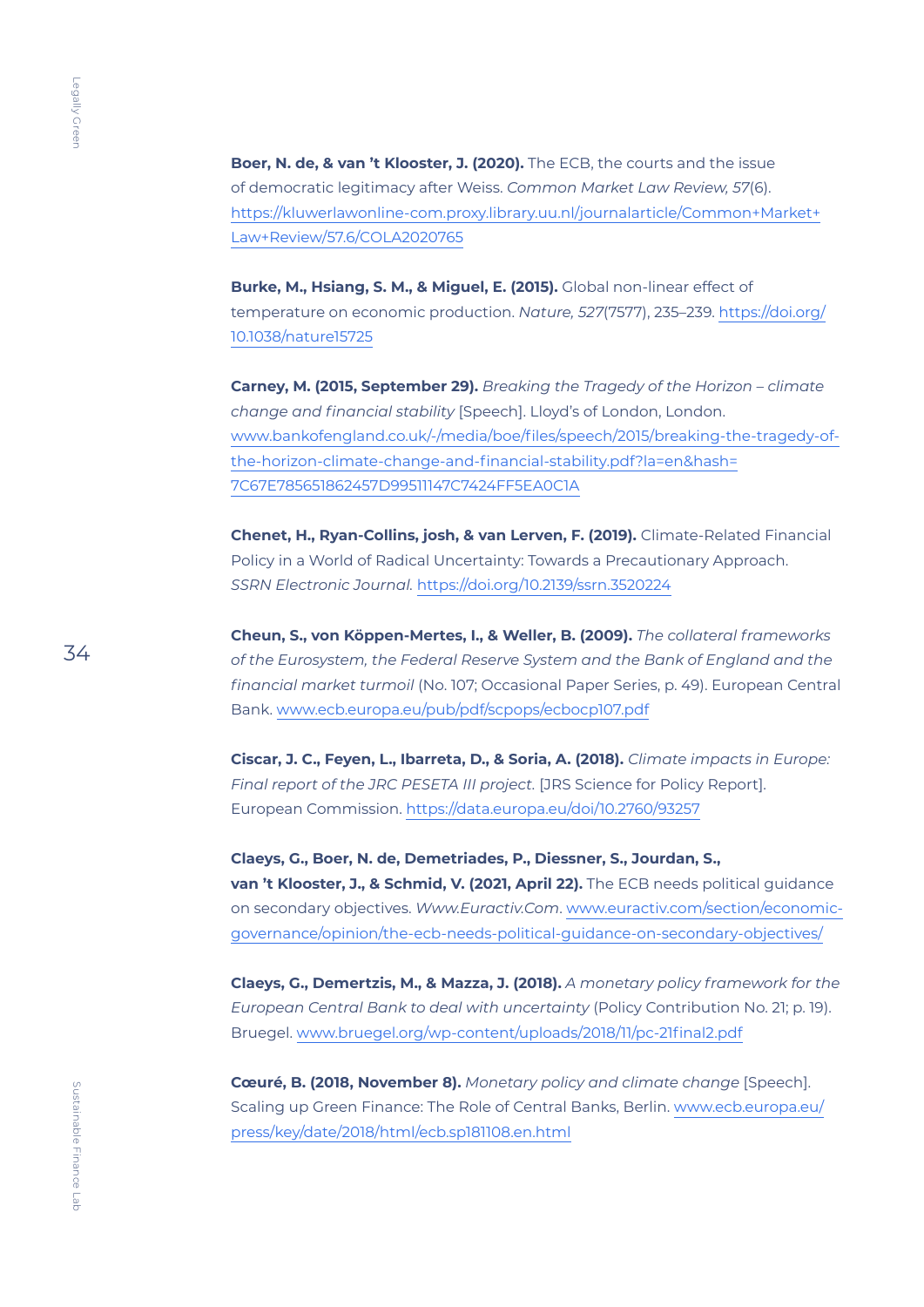**Colesanti Senni, C., & Monnin, P. (2020, October 16).** Central Bank Market Neutrality is a Myth. *Central Bank Market Neutrality Is a Myth.* [www.cepweb.org/](https://www.cepweb.org/central-bank-market-neutrality-is-a-myth/) [central-bank-market-neutrality-is-a-myth/](https://www.cepweb.org/central-bank-market-neutrality-is-a-myth/)

**Dafermos, Y., Gabor, D., Nikolaidi, M., Pawloff, A., & van Lerven, F. (2020).** *Decarbonising Is Easy: Beyond Market Neutrality in the ECB's Corporate QE* (p. 25). New Economics Foundation. [https://neweconomics.org/uploads/files/](https://neweconomics.org/uploads/files/Decarbonising-is-easy.pdf) [Decarbonising-is-easy.pdf](https://neweconomics.org/uploads/files/Decarbonising-is-easy.pdf)

**Dafermos, Y., Gabor, D., Nikolaidi, M., Pawloff, A., & van Lerven, F. (2021).** *Greening the Eurosystem Collateral Framework: How to Decarbonisetheecb's Monetary Policy* (p. 46). New Economics Foundation. [https://neweconomics.org/](https://neweconomics.org/uploads/files/Collateral-Framework.pdf) [uploads/files/Collateral-Framework.pdf](https://neweconomics.org/uploads/files/Collateral-Framework.pdf)

**De Haan, J., Hoeberichts, M., Maas, R., & Teppa, F. (2016).** *Inflation in the euro area and why it matters* (Occasional Studies No. 14–3). De Nederlandsche Bank. [www.dnb.nl/media/ziwmfvg4/201609\\_nr\\_3\\_-2016-\\_inflation\\_in\\_the\\_euro\\_area\\_and\\_](https://www.dnb.nl/media/ziwmfvg4/201609_nr_3_-2016-_inflation_in_the_euro_area_and_why_it_matters.pdf) [why\\_it\\_matters.pdf](https://www.dnb.nl/media/ziwmfvg4/201609_nr_3_-2016-_inflation_in_the_euro_area_and_why_it_matters.pdf)

**Department of Defense. (2014).** *Quadrennial defense review.* [https://archive.defense.gov/pubs/2014\\_Quadrennial\\_Defense\\_Review.pdf](https://archive.defense.gov/pubs/2014_Quadrennial_Defense_Review.pdf)

**Dikau, S., & Volz, U. (2020).** *Central Bank Mandates, Sustainability Objectives and the Promotion of Green Finance* (Working Paper No. 232; p. 36). SOAS Department of Economics. <https://eprints.soas.ac.uk/32598/1/file145514.pdf>

**Guideline (EU) 2015/510, (December 19, 2014).** [https://eur-lex.europa.eu/legal](https://eur-lex.europa.eu/legal-content/EN/TXT/PDF/?uri=CELEX:32014O0060&rid=6)[content/EN/TXT/PDF/?uri=CELEX:32014O0060&rid=6](https://eur-lex.europa.eu/legal-content/EN/TXT/PDF/?uri=CELEX:32014O0060&rid=6)

**Elderson, F. (2021, February 13).** *Greening monetary policy.* [www.ecb.europa.eu/](https://www.ecb.europa.eu/press/blog/date/2021/html/ecb.blog210213~7e26af8606.en.html) [press/blog/date/2021/html/ecb.blog210213~7e26af8606.en.html](https://www.ecb.europa.eu/press/blog/date/2021/html/ecb.blog210213~7e26af8606.en.html)

#### **ESPON. (2011).**

*Climate Change and Territorial Effects on Regions and Local Economies* (Final Report No. 2013/1/4; Applied Reseach). ESPON. [www.espon.eu/sites/default/](https://www.espon.eu/sites/default/files/attachments/Final%20Report%20Main%20Report.pdf) [files/attachments/Final%20Report%20Main%20Report.pdf](https://www.espon.eu/sites/default/files/attachments/Final%20Report%20Main%20Report.pdf)

**European Central Bank. (2003, May 8).** *The ECB's monetary policy strategy*. European Central Bank. [www.ecb.europa.eu/press/pr/date/2003/html/pr030508\\_2.](https://www.ecb.europa.eu/press/pr/date/2003/html/pr030508_2.en.html) [en.html](https://www.ecb.europa.eu/press/pr/date/2003/html/pr030508_2.en.html)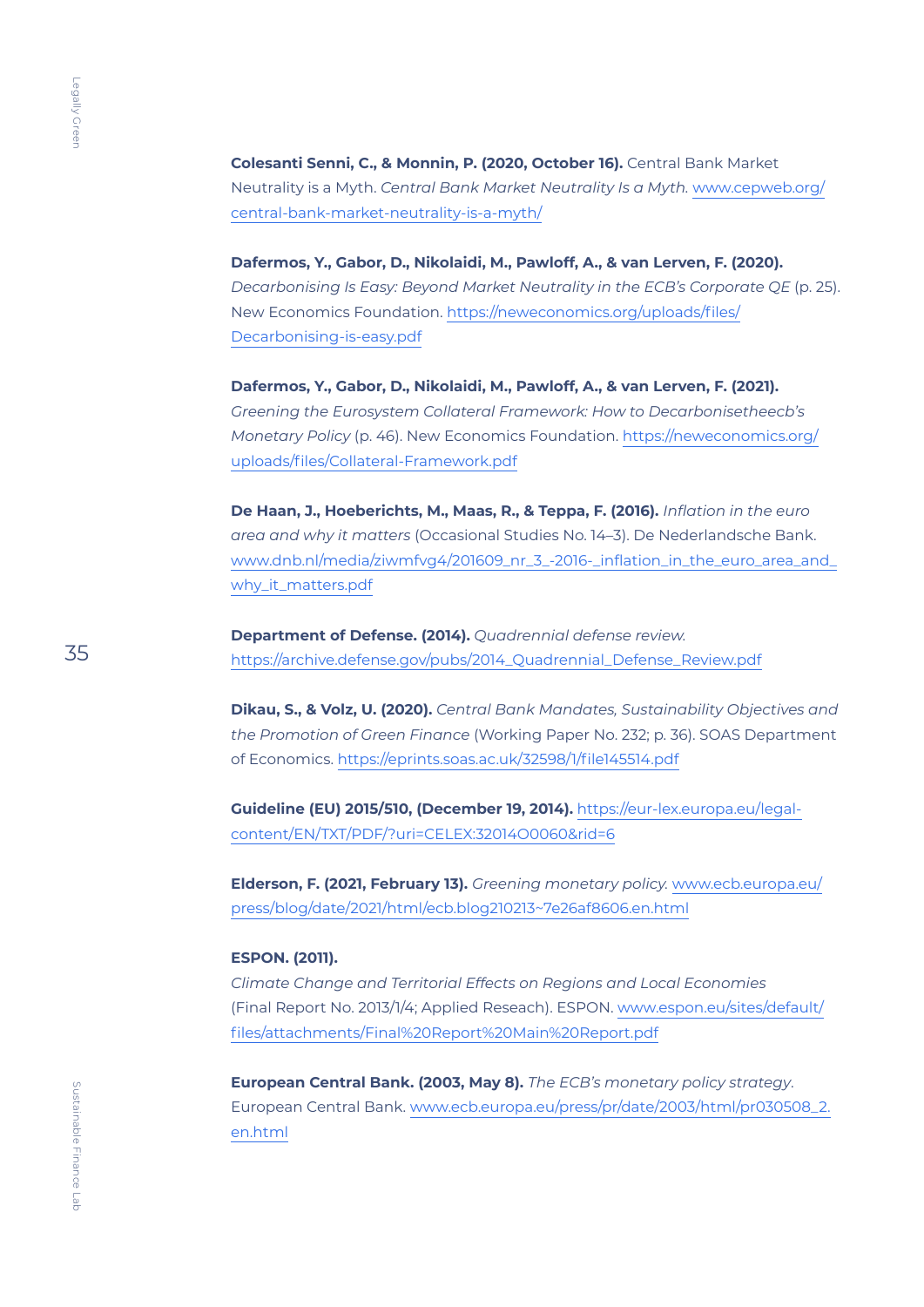**European Central Bank. (2020).** *Guide on climate-related and environmental risks: Supervisory expectations relating to risk management and disclosure* (p. 54). European Central Bank. [www.bankingsupervision.europa.eu/ecb/pub/pdf/](https://www.bankingsupervision.europa.eu/ecb/pub/pdf/ssm.202011finalguideonclimate-relatedandenvironmentalrisks~58213f6564.en.pdf) [ssm.202011finalguideonclimate-relatedandenvironmentalrisks~58213f6564.en.pdf](https://www.bankingsupervision.europa.eu/ecb/pub/pdf/ssm.202011finalguideonclimate-relatedandenvironmentalrisks~58213f6564.en.pdf)

**European Commission. (2020a).** *Taxonomy: Final report of the Technical Expert Group on Sustainable Finance* [Technical Report]. European Commission. [https://ec.europa.eu/info/sites/default/files/business\\_economy\\_euro/banking\\_and\\_](https://ec.europa.eu/info/sites/default/files/business_economy_euro/banking_and_finance/documents/200309-sustainable-finance-teg-final-report-taxonomy_en.pdf) [finance/documents/200309-sustainable-finance-teg-final-report-taxonomy\\_en.pdf](https://ec.europa.eu/info/sites/default/files/business_economy_euro/banking_and_finance/documents/200309-sustainable-finance-teg-final-report-taxonomy_en.pdf)

**European Commission. (2020b, March 4).** *European Climate Law* [Text]. Climate Action - European Commission. [https://ec.europa.eu/clima/policies/eu](https://ec.europa.eu/clima/policies/eu-climate-action/law_en)[climate-action/law\\_en](https://ec.europa.eu/clima/policies/eu-climate-action/law_en)

**European Commission. (2020c, September 11).** *2030 Climate Target Plan* [Text]. Climate Action - European Commission. [https://ec.europa.eu/clima/policies/eu](https://ec.europa.eu/clima/policies/eu-climate-action/2030_ctp_en)[climate-action/2030\\_ctp\\_en](https://ec.europa.eu/clima/policies/eu-climate-action/2030_ctp_en)

**European Parliament. (2020).** *European Parliament resolution of 12 February 2020 on the European Central Bank Annual Report for 2018 (2019/2129(INI))* (P9\_TA(2020)0034). European Parliament. [www.europarl.europa.eu/doceo/](https://www.europarl.europa.eu/doceo/document/TA-9-2020-0034_EN.pdf) [document/TA-9-2020-0034\\_EN.pdf](https://www.europarl.europa.eu/doceo/document/TA-9-2020-0034_EN.pdf)

**European Systemic Risk Board. (2020).** *Positively green: Measuring climate change risks to financial stability.* [https://op.europa.eu/publication/manifestation\\_](https://op.europa.eu/publication/manifestation_identifier/PUB_DT0120342ENN) [identifier/PUB\\_DT0120342ENN](https://op.europa.eu/publication/manifestation_identifier/PUB_DT0120342ENN)

**Federal Constitutional Court. (2021).** *Constitutional complaints against the Federal Climate Change Act partially successful.* [www.bundesverfassungsgericht.](https://www.bundesverfassungsgericht.de/SharedDocs/Pressemitteilungen/EN/2021/bvg21-031.html) [de/SharedDocs/Pressemitteilungen/EN/2021/bvg21-031.html](https://www.bundesverfassungsgericht.de/SharedDocs/Pressemitteilungen/EN/2021/bvg21-031.html)

**Gros, D. (2020, December 18).** The Dangerous Allure of Green Central Banking. *Project Syndicate*. [www.project-syndicate.org/commentary/european-central-bank](https://www.project-syndicate.org/commentary/european-central-bank-should-not-go-green-by-daniel-gros-2020-12)[should-not-go-green-by-daniel-gros-2020-12](https://www.project-syndicate.org/commentary/european-central-bank-should-not-go-green-by-daniel-gros-2020-12)

**Hanke, S. H., & Krus, N. (2012).** *World Hyperinflations*. Cato Institute. [www.cato.org/](https://www.cato.org/sites/cato.org/files/pubs/pdf/workingpaper-8_1.pdf) [sites/cato.org/files/pubs/pdf/workingpaper-8\\_1.pdf](https://www.cato.org/sites/cato.org/files/pubs/pdf/workingpaper-8_1.pdf)

**Hansen, N.-J. H., Lin, A., & Mano, R. C. (2020).** *Should Inequality Factor into Central Banks' Decisions?* (IMF Working Paper WP/20/196). [www.imf.org/-/media/](https://www.imf.org/-/media/Files/Publications/WP/2020/English/wpiea2020196-print-pdf) [Files/Publications/WP/2020/English/wpiea2020196-print-pdf](https://www.imf.org/-/media/Files/Publications/WP/2020/English/wpiea2020196-print-pdf)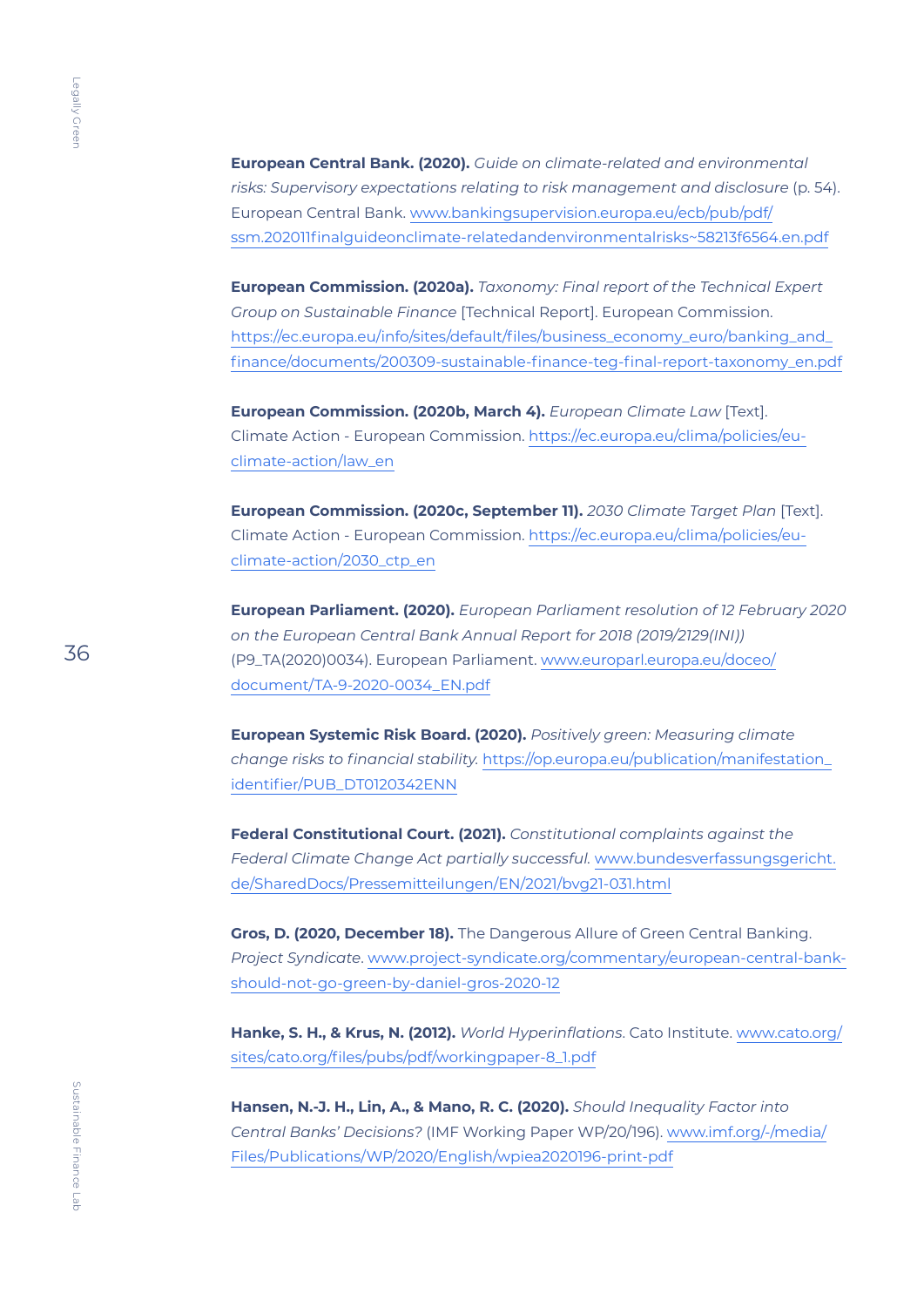**Hartmann, P., & Smets, F. (2018).** *The first twenty years of the European Central Bank: Monetary policy.* (ECB Working Paper No. 2219). European Central Bank. <https://data.europa.eu/doi/10.2866/666520>

**He, L. (2017).** *Hyperinflation: A World History* (1st ed.). Routledge. [https://doi.org/](https://doi.org/10.4324/9780203712061) [10.4324/9780203712061](https://doi.org/10.4324/9780203712061)

**Hof, A., Boot, P., van Vuuren, D., & van Minnen, J. (2014).** *Costs and benefits of climate change adaptation and mitigation:* (Policy Brief No. 1198; p. 34). PBL Netherlands Environmental Assessment Agency. [www.pbl.nl/sites/default/files/](https://www.pbl.nl/sites/default/files/downloads/PBL_2014_Costs_and_benefits_of_climate_change_adaption_and_mitigation_1198_0.pdf) [downloads/PBL\\_2014\\_Costs\\_and\\_benefits\\_of\\_climate\\_change\\_adaption\\_and\\_](https://www.pbl.nl/sites/default/files/downloads/PBL_2014_Costs_and_benefits_of_climate_change_adaption_and_mitigation_1198_0.pdf) [mitigation\\_1198\\_0.pdf](https://www.pbl.nl/sites/default/files/downloads/PBL_2014_Costs_and_benefits_of_climate_change_adaption_and_mitigation_1198_0.pdf)

**Honohan, P. (2020).** *Should Monetary Policy Take Inequality and Climate Change into Account?* (Discussion Note No. 2020/3). Council on Economic Policies. [www.cepweb.org/wp-content/uploads/2020/01/CEP-DN-Should-Monetary-Policy-](https://www.cepweb.org/wp-content/uploads/2020/01/CEP-DN-Should-Monetary-Policy-Take-Inequality-and-Climate-Change-into-Account.pdf)[Take-Inequality-and-Climate-Change-into-Account.pdf](https://www.cepweb.org/wp-content/uploads/2020/01/CEP-DN-Should-Monetary-Policy-Take-Inequality-and-Climate-Change-into-Account.pdf)

**Howard, P. H., & Sterner, T. (2017).** Few and Not So Far Between: A Meta-analysis of Climate Damage Estimates. *Environmental and Resource Economics, 68*(1), 197–225. <https://doi.org/10.1007/s10640-017-0166-z>

**Jourdan, S., & Beckmann, M. (2020, December 7).** Wieso eine grüne Geldpolitik legal und legitim ist. *Makronom*. <https://makronom.de/wieso-eine-gruene-geldpolitik-legal-und-legitim-ist-37773>

**Karak, M. (2019, September 12).** *Climate Change and Syria's Civil War.* JSTOR Daily. <https://daily.jstor.org/climate-change-and-syrias-civil-war/>

**Kelly, S., Zhiyi Yeo, J., Coburn, A., Copic, J., Crawford-Brown, D., Foley, A., Neduv, E., Ralph, D., & Saidi, F. (2015).** *Unhedgeable Risk: How Climate Change Sentiment Impacts Investment.* Cambridge Centre for Risk Studies. [www.jbs.cam.ac.uk/wp-content/uploads/2020/08/crs-unhedgeable-risk.pdf](https://www.jbs.cam.ac.uk/wp-content/uploads/2020/08/crs-unhedgeable-risk.pdf)

**Khalaf, R., & Arnold, M. (2020, July 8).** *Lagarde puts green policy top of agenda in ECB bond buying.* Financial Times. [www.ft.com/content/f776ea60-2b84-4b72-9765-](https://www.ft.com/content/f776ea60-2b84-4b72-9765-2c084bff6e32) [2c084bff6e32](https://www.ft.com/content/f776ea60-2b84-4b72-9765-2c084bff6e32)

**Krogstrup, S., & Oman, Wi. (2019).** *Macroeconomic and Financial Policies for Climate Change Mitigation: A Review of the Literature.* INTERNATIONAL MONETARY FUND.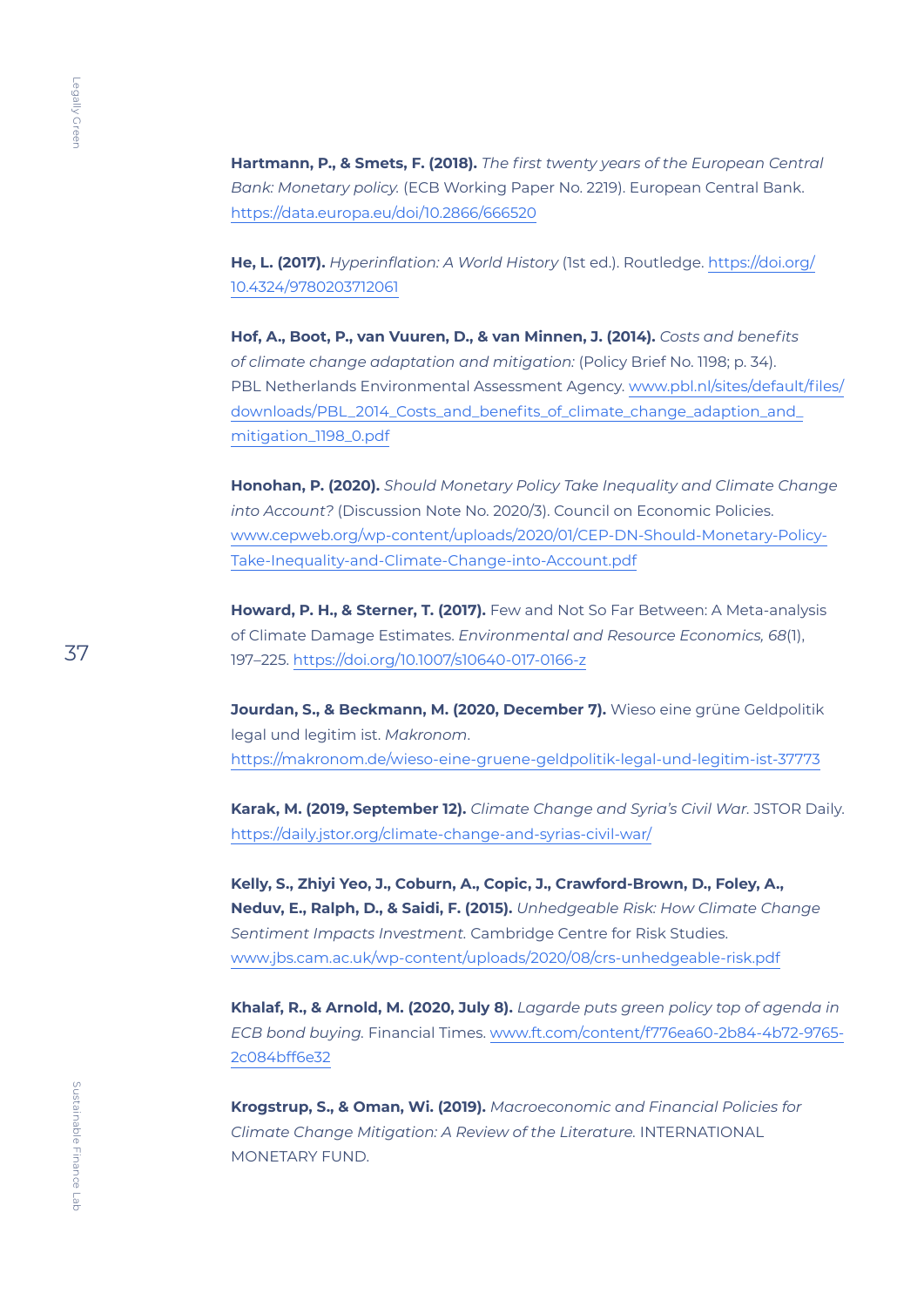**Kydland, F. E., & Prescott, E. C. (1977).** Rules Rather than Discretion: The Inconsistency of Optimal Plans. *The Journal of Political Economy, 85*(3), 473–492.

**Lagarde, C. (2020a, June 19).** *Letter from Christine Lagarde to MEP Clare Daly.*  [www.ecb.europa.eu/ecb/access\\_to\\_documents/document/correspondence/shared/](https://www.ecb.europa.eu/ecb/access_to_documents/document/correspondence/shared/data/ecb.dr.cor20200619daly.en.pdf?8630685c449cb9bbbda1c1dda7596c9b) [data/ecb.dr.cor20200619daly.en.pdf?8630685c449cb9bbbda1c1dda7596c9b](https://www.ecb.europa.eu/ecb/access_to_documents/document/correspondence/shared/data/ecb.dr.cor20200619daly.en.pdf?8630685c449cb9bbbda1c1dda7596c9b)

**Lagarde, C. (2020b, September 30).** *The monetary policy strategy review: Some preliminary considerations.* "ECB and Its Watchers XXI" conference, Frankfurt am Main. [www.ecb.europa.eu/press/key/date/2020/html/ecb.sp200930~169abb1202.en.html](https://www.ecb.europa.eu/press/key/date/2020/html/ecb.sp200930~169abb1202.en.html)

**Lagarde, C. (2021, January 25).** *Climate change and central banking.* ILF conference on Green Banking and Green Central Banking, Frankfurt am Main. [www.ecb.europa.eu/press/key/date/2021/html/ecb.sp210125~f87e826ca5.en.html](https://curia.europa.eu/juris/document/document.jsf?text=&docid=165057&pageIndex=0&doclang=en&mode=lst&dir=&occ=first&part=1&cid=8631853)

**Lenza, M., & Slacalek, J. (2018).** *How does monetary policy affect income and wealth inequality?: Evidence from quantitative easing in the euro area.* (No 2190; Working Paper Series). European Central Bank. [https://data.europa.eu/doi/10.2866/](https://data.europa.eu/doi/10.2866/414435) [414435](https://data.europa.eu/doi/10.2866/414435)

**Martínez-García, E., Coulter, J., & Grossman, V. (2021, April 6).** *Fed's New Inflation Targeting Policy Seeks to Maintain Well-Anchored Inflation Expectations.* Federal Reserve Bank of Dallas. [www.dallasfed.org:443/research/economics/2021/0406](https://www.dallasfed.org:443/research/economics/2021/0406)

**Matikainen, S., Campiglio, E., & Zenghelis, D. (2017).** *The climate impact of quantitative easing* (p. 36). Grantham Research Institute on Climate Change and the Environment. [www.lse.ac.uk/GranthamInstitute/wp-content/uploads/2017/05/](https://www.lse.ac.uk/GranthamInstitute/wp-content/uploads/2017/05/ClimateImpactQuantEasing_Matikainen-et-al-1.pdf) [ClimateImpactQuantEasing\\_Matikainen-et-al-1.pdf](https://www.lse.ac.uk/GranthamInstitute/wp-content/uploads/2017/05/ClimateImpactQuantEasing_Matikainen-et-al-1.pdf)

**McKibbin, W. J., Morris, A. C., Panton, A. J., & Wilcoxen, P. J. (2017).** *Climate Change and Monetary Policy: Dealing with Disruption* The Climate and Energy Economics Project) [Climate and Energy Economics Discussion Paper]. Brookings. [www.ssrn.com/abstract=3084399](https://www.ssrn.com/abstract=3084399)

**Mersch, Y. (2017, September 25).** *Risk management in times of non-conventional monetary policy.* Joint Banco de Portugal and European Central Bank Conference on Risk Management for Central Banks, Lisbon. [www.ecb.europa.eu/press/key/date/](https://www.ecb.europa.eu/press/key/date/2017/html/ecb.sp170925_1.en.html) [2017/html/ecb.sp170925\\_1.en.html](https://www.ecb.europa.eu/press/key/date/2017/html/ecb.sp170925_1.en.html)

**Monnin, P. (2018).** *Integrating Climate Risks into Credit Risk Assessment – Current Methodologies and the Case of Central Banks Corporate Bond Purchases* (No. 2018/4; Discussion Note). Council on Economic Policies. [www.cepweb.org/wp-content/](https://www.cepweb.org/wp-content/uploads/2019/02/CEP-DN-Integrating-climate-risks-into-credit-risk-analysis.pdf) [uploads/2019/02/CEP-DN-Integrating-climate-risks-into-credit-risk-analysis.pdf](https://www.cepweb.org/wp-content/uploads/2019/02/CEP-DN-Integrating-climate-risks-into-credit-risk-analysis.pdf)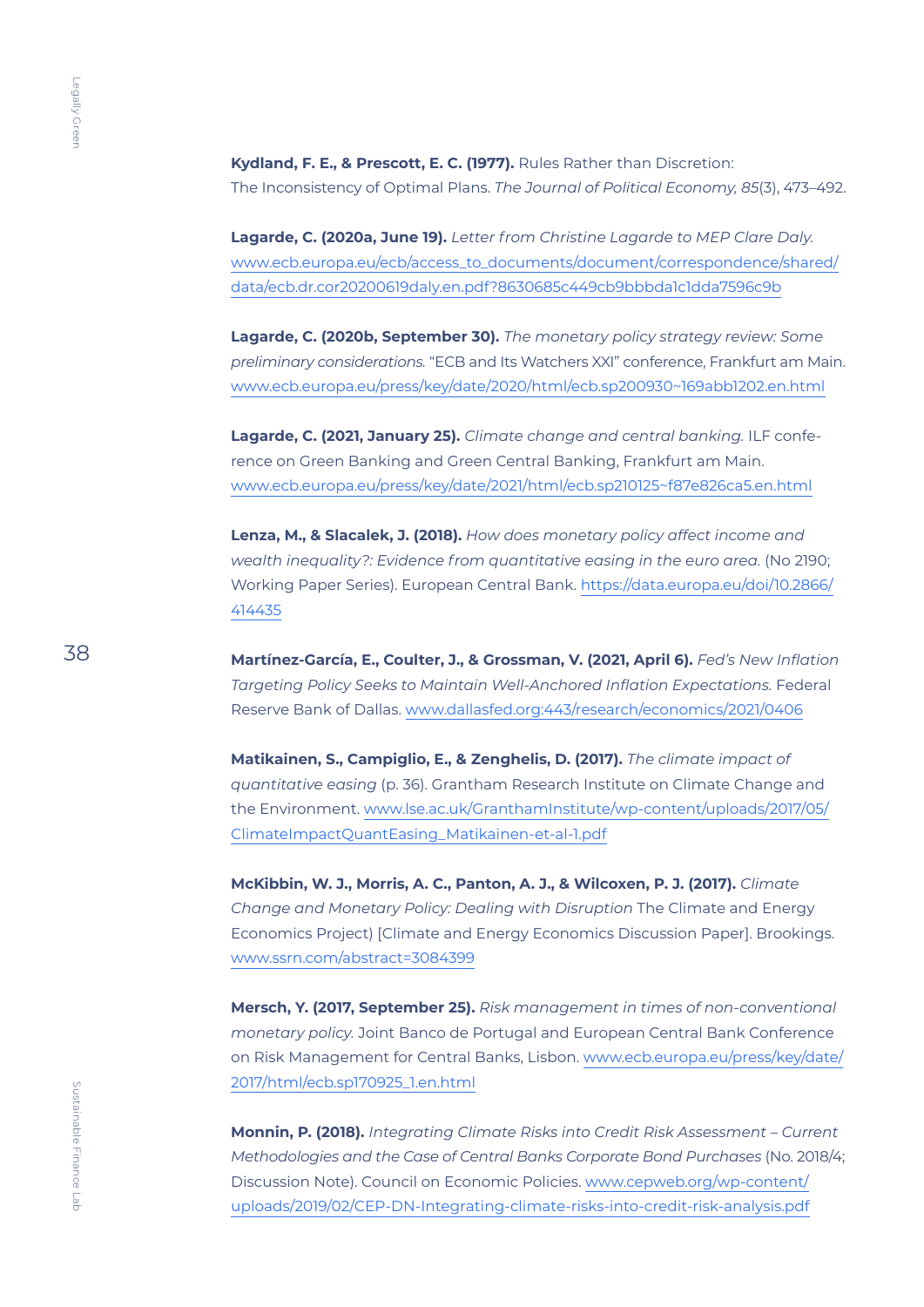**Mumtaz, H., & Theophilopoulou, A. (2017).** The impact of monetary policy on inequality in the UK. An empirical analysis. *European Economic Review, 98,* 410–423. <https://doi.org/10.1016/j.euroecorev.2017.07.008>

**NGFS. (2020).** *The Macroeconomic and Financial Stability Impacts of Climate Change: Research Priorities* [Technical document]. Network for Greening the Financial System. [www.ngfs.net/sites/default/files/medias/documents/ngfs\\_](https://www.ngfs.net/sites/default/files/medias/documents/ngfs_research_priorities_final.pdf) [research\\_priorities\\_final.pdf](https://www.ngfs.net/sites/default/files/medias/documents/ngfs_research_priorities_final.pdf)

**Oustry, A., Erkan, B., Svartzman, R., & Weber, P.-F. (2020).** *Climate-related Risks and Central Banks' Collateral Policy: A Methodological Experiment* (Working Paper No. 790). Banque de France. [www.banque-france.fr/sites/default/files/wp790.pdf](https://www.banque-france.fr/sites/default/files/wp790.pdf)

**PRI. (2011).** *Universal Ownership: Why Environmental Externalities Matter to Institutional Investors.* Principles for Responsible Investment. [www.ssrn.com/](http://www.ssrn.com/abstract=2222753) [abstract=2222753](http://www.ssrn.com/abstract=2222753)

**Ryan-Collins, J. (2015).** *Is Monetary Financing Inflationary? A Case Study of the Canadian Economy, 1935-75* (Working Paper No. 848). Levy Economics Institute. [www.levyinstitute.org/pubs/wp\\_848.pdf](http://www.levyinstitute.org/pubs/wp_848.pdf)

**Ryan-Collins, J., & van Lerven, F. (2018).** *Bringing the helicopter to ground: A historical review of fiscal- monetary coordination to support economic growth in the 20th century.* Post-Keynesian economics society. [https://neweconomics.org/](https://neweconomics.org/uploads/files/Bringing-the-helicopter-to-ground.pdf) [uploads/files/Bringing-the-helicopter-to-ground.pdf](https://neweconomics.org/uploads/files/Bringing-the-helicopter-to-ground.pdf)

**SamarIna, A., & Nguyen, A. D. M. (2019).** Does Monetary Policy Affect Income Inequality in the Euro Area? *SSRN Electronic Journal.* [https://doi.org/10.2139/](https://doi.org/10.2139/ssrn.3352371) [ssrn.3352371](https://doi.org/10.2139/ssrn.3352371)

**Schacht, H. (1967).** *The Magic of Money.* Osbourne.

**Schnabel, I. (2020a, July 17).** *Never waste a crisis: COVID-19, climate change and monetary policy* [Speech]. Virtual roundtable on "Sustainable Crisis Responses in Europe." [www.ecb.europa.eu/press/key/date/2020/html/ecb.sp200717~](https://www.ecb.europa.eu/press/key/date/2020/html/ecb.sp200717~1556b0f988.en.html) [1556b0f988.en.html](https://www.ecb.europa.eu/press/key/date/2020/html/ecb.sp200717~1556b0f988.en.html)

**Schnabel, I. (2020b, September 28).** *When markets fail – the need for collective action in tackling climate change* [Speech]. European Sustainable Finance Summit, Frankfurt am Main. [www.ecb.europa.eu/press/key/date/2020/html/ecb.](https://www.ecb.europa.eu/press/key/date/2020/html/ecb.sp200928_1~268b0b672f.en.html) [sp200928\\_1~268b0b672f.en.html](https://www.ecb.europa.eu/press/key/date/2020/html/ecb.sp200928_1~268b0b672f.en.html)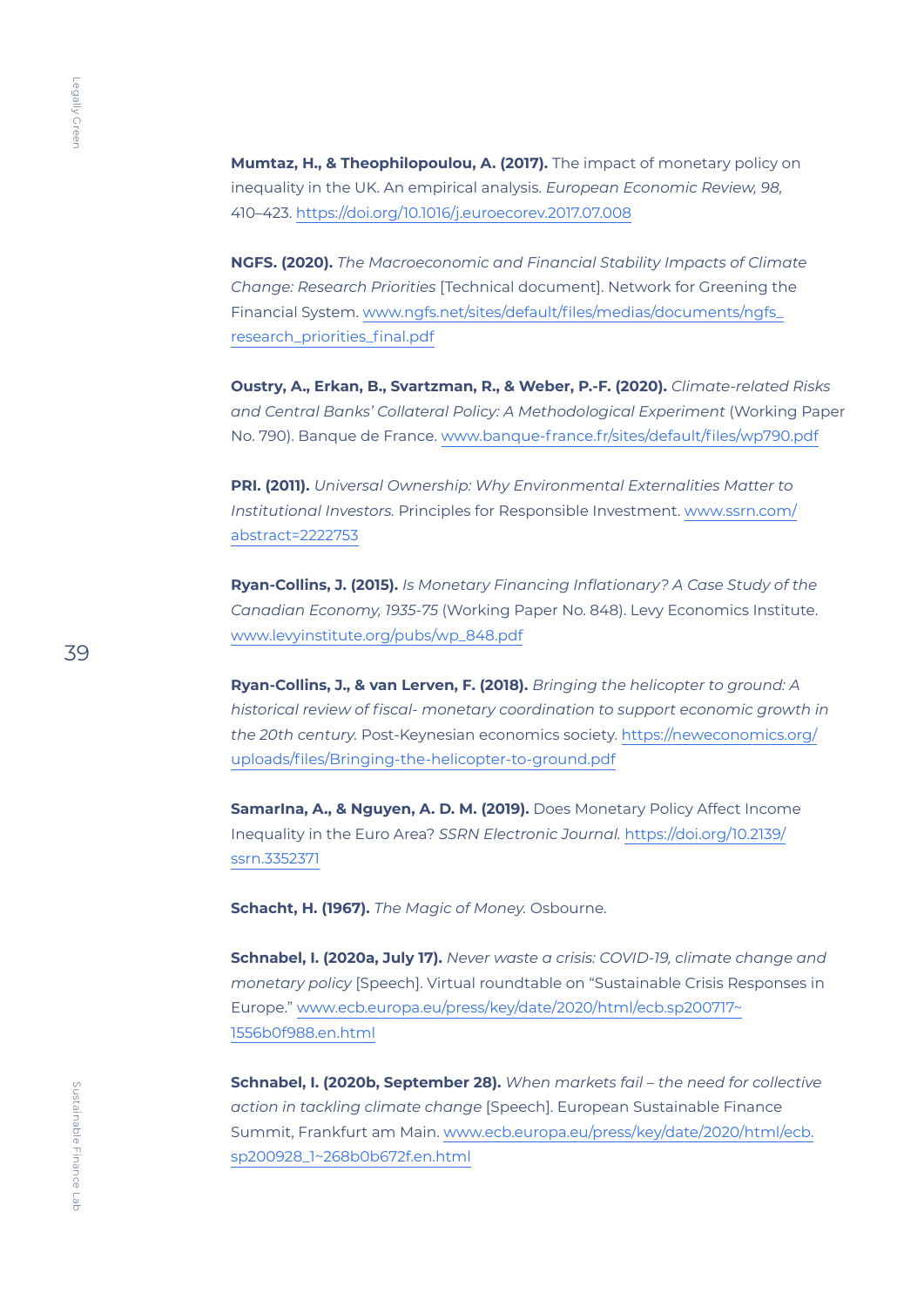**Schnabel, I. (2021, May 27).** *Societal responsibility and central bank independence* [Speech]. VIII. New Paradigm Workshop, Frankfurt am Main. [www.ecb.europa.eu/](https://www.ecb.europa.eu/press/key/date/2021/html/ecb.sp210527_1~ae50e2be97.en.html) [press/key/date/2021/html/ecb.sp210527\\_1~ae50e2be97.en.html](https://www.ecb.europa.eu/press/key/date/2021/html/ecb.sp210527_1~ae50e2be97.en.html)

**Schoenmaker, D. (2021).** Greening monetary policy. *Climate Policy,* 1–12. <https://doi.org/10.1080/14693062.2020.1868392>

**Siklos, P. L. (1991).** *War Finance, Reconstruction, Hyperinflation and Stabilization in Hungary, 1938–48.* Palgrave Macmillan UK. [https://doi.org/10.1007/978-1-349-](https://doi.org/10.1007/978-1-349-21325-2) [21325-2](https://doi.org/10.1007/978-1-349-21325-2)

**Smits, R. (2021).** *Memo on monetary policy and climate change, biodiversity loss* (p. 2) [Conference contribution]. [https://renesmits.eu/wp-content/uploads/2021/03/](https://renesmits.eu/wp-content/uploads/2021/03/Memo-on-monetary-policy-and-climate-change-biodiversity-loss_210221.pdf) [Memo-on-monetary-policy-and-climate-change-biodiversity-loss\\_210221.pdf](https://renesmits.eu/wp-content/uploads/2021/03/Memo-on-monetary-policy-and-climate-change-biodiversity-loss_210221.pdf)

**Solana, J. (2019).** The Power of the Eurosystem to Promote Environmental Protection. *European Business Law Review, 30*(4), 547–575.

**Spier, J. (2020).** 'The "Strongest" Climate Ruling Yet': The Dutch Supreme Court's Urgenda Judgment. *Netherlands International Law Review, 67*(2), 319–391. <https://doi.org/10.1007/s40802-020-00172-5>

**Stern, N. (2007).** *The Economics of Climate Change: The Stern Review.* Cambridge University Press.<https://doi.org/10.1017/CBO9780511817434>

**Sustainable Finance Lab. (2021, February 18).** Every Avenue Available: Lessons from monetary history for tackling climate change. *Sustainable Finance Lab.* [https://sustainablefinancelab.nl/en/every-avenue-available-lessons](https://sustainablefinancelab.nl/en/every-avenue-available-lessons-from-monetary-history-for-tackling-climate-change/)[from-monetary-history-for-tackling-climate-change/](https://sustainablefinancelab.nl/en/every-avenue-available-lessons-from-monetary-history-for-tackling-climate-change/)

**TCFD. (2017).** *Recommendations of the Task Force on Climate-related Financial Disclosures* (p. 74) [Final Report]. [https://assets.bbhub.io/company/](https://assets.bbhub.io/company/sites/60/2020/10/FINAL-2017-TCFD-Report-11052018.pdf) [sites/60/2020/10/FINAL-2017-TCFD-Report-11052018.pdf](https://assets.bbhub.io/company/sites/60/2020/10/FINAL-2017-TCFD-Report-11052018.pdf)

**The ECB podcast. (2021, May 12).** *Tackling climate change as a central bank: Between motivation, obligation and limitation* (No. 16) [Podcast]. [www.ecb.europa.](https://www.ecb.europa.eu/press/tvservices/podcast/html/ecb.pod210512_episode16.en.html) [eu/press/tvservices/podcast/html/ecb.pod210512\\_episode16.en.html](https://www.ecb.europa.eu/press/tvservices/podcast/html/ecb.pod210512_episode16.en.html)

**Tucker, P. M. W. (2018).** *Unelected power: The quest for legitimacy in central banking and the regulatory state.* Princeton University Press.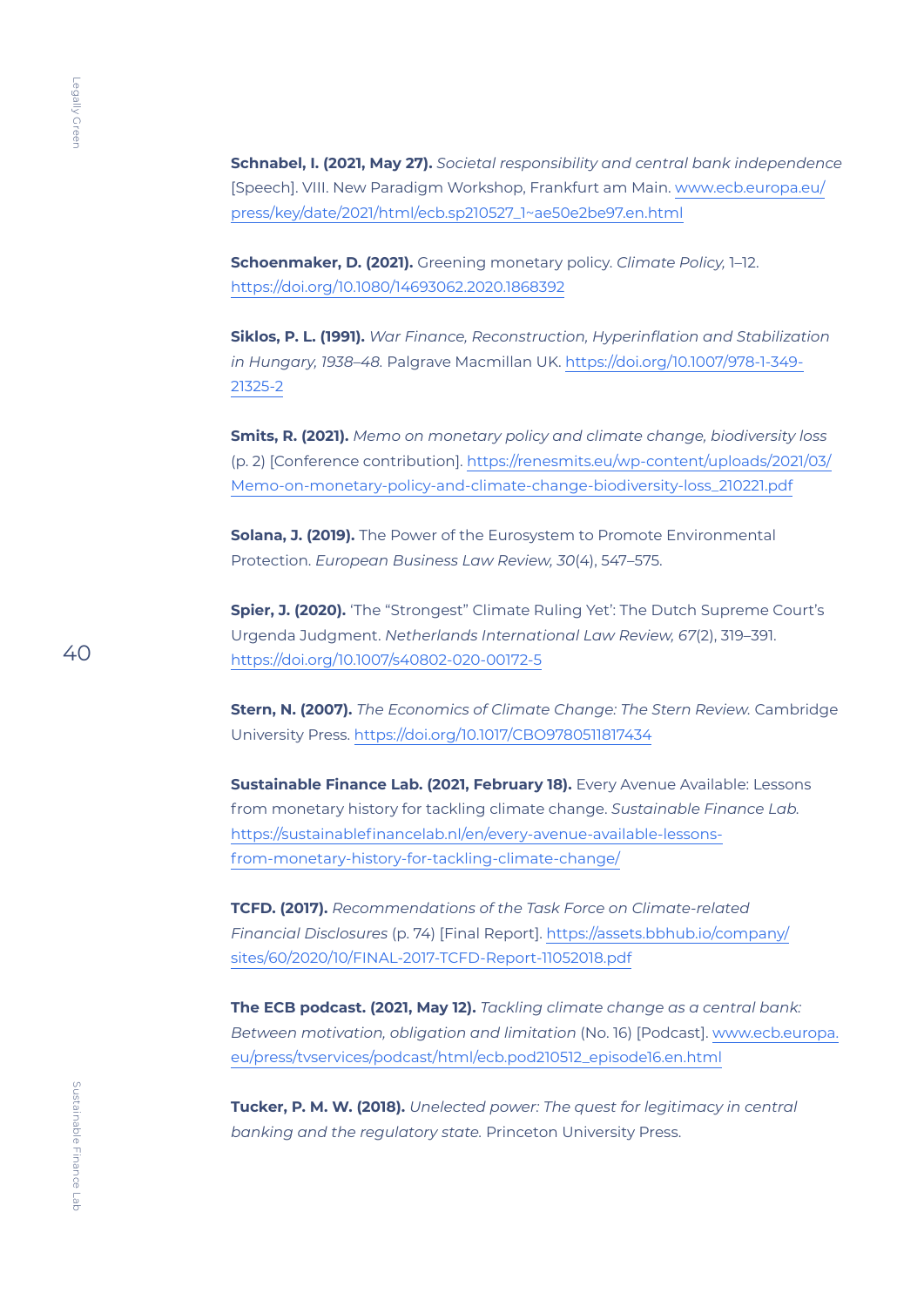**van 't Klooster, J., & van Tilburg, R. (2020).** *Targeting a sustainable recovery with Green TLTROs*. Positive Money Europe. [www.positivemoney.eu/wp-content/](http://www.positivemoney.eu/wp-content/uploads/2020/09/Green-TLTROs.pdf) [uploads/2020/09/Green-TLTROs.pdf](http://www.positivemoney.eu/wp-content/uploads/2020/09/Green-TLTROs.pdf)

**van Tilburg, R., & Simić, A. (2020).** *The New Unconventional: Fiscal and monetary policy options for the eurozone in times of economic, political and climate crisis* [Discussion paper]. Sustainable Finance Lab. [https://sustainablefinancelab.nl/](https://sustainablefinancelab.nl/wp-content/uploads/sites/334/2020/04/SFL-The-New-Unconventional-2.pdf) [wp-content/uploads/sites/334/2020/04/SFL-The-New-Unconventional-2.pdf](https://sustainablefinancelab.nl/wp-content/uploads/sites/334/2020/04/SFL-The-New-Unconventional-2.pdf)

**van Tilburg, R., & Simić, A. (2021).** *Every Avenue Available: Lessons from monetary history for the road ahead for central banks to help prevent climate change* [Working paper]. Sustainable Finance Lab.

**Verheyen, R. (2021).** *Legal options for implementing climate criteria in the monetary policy of the European Central Bank*. [https://greenpeace.at/assets/](https://greenpeace.at/assets/uploads/pdf/ecb-legal-opinion.pdf) [uploads/pdf/ecb-legal-opinion.pdf](https://greenpeace.at/assets/uploads/pdf/ecb-legal-opinion.pdf)

**Weidmann, J. (2019, October 29).** *Climate change and central banks* [Welcome address]. DeutscheBundesbank's second financial market conference, Frankfurt am Main. [www.bis.org/review/r191029a.pdf](https://www.bis.org/review/r191029a.pdf)

**Whelan, K. (2020).** The ECB's mandate and legal constraints. In *The ECB's mandate: Perspectives on general economic policies: Compilation of papers.* European Parliament. [https://op.europa.eu/publication/manifestation\\_identifier/](https://op.europa.eu/publication/manifestation_identifier/PUB_QA0120313ENN) PUB\_OA0120313ENN

**Woodford, M. (2003).** *Interest and prices: Foundations of a theory of monetary policy*. Princeton University Press.